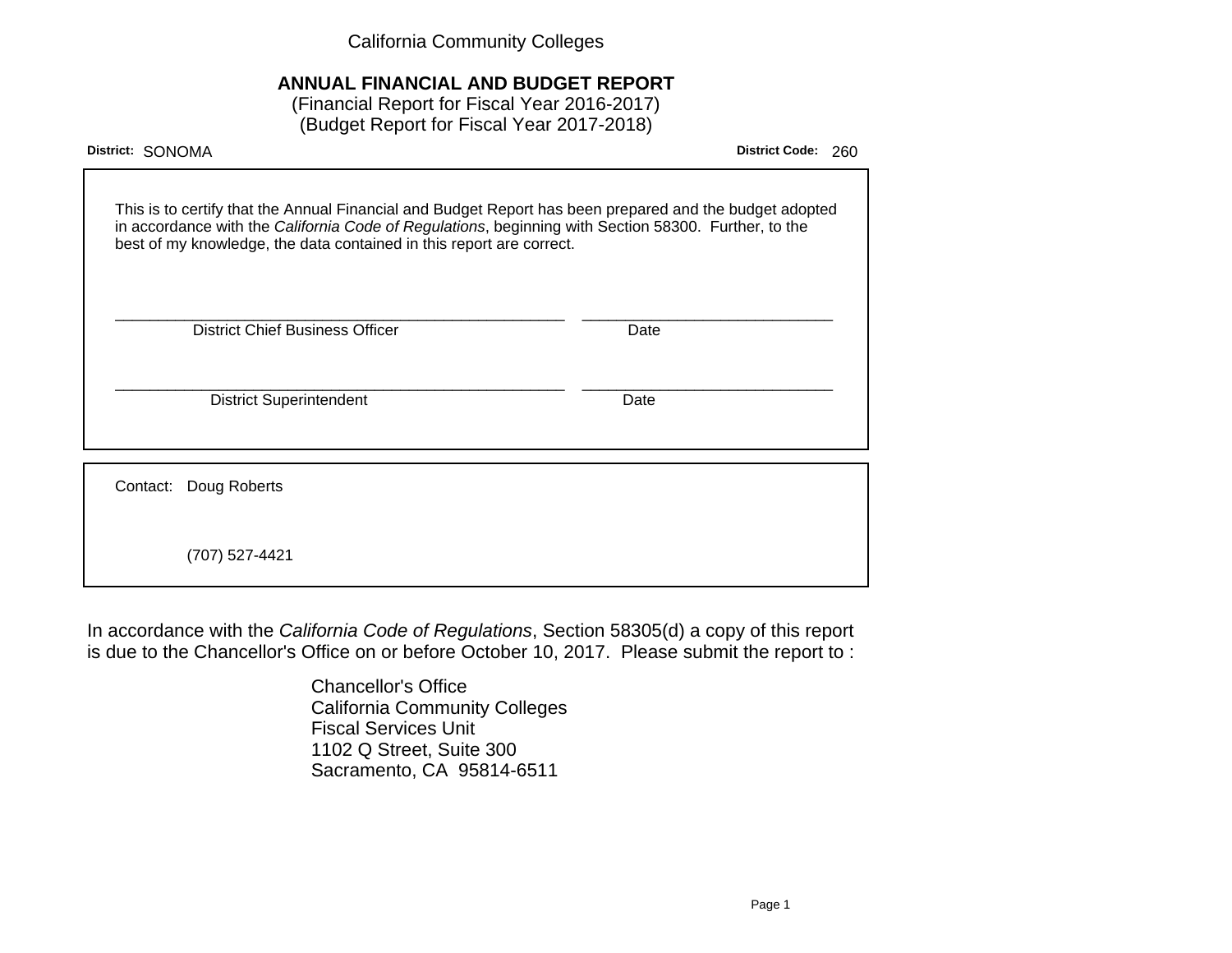# **Analysis of compliance with the 50 Percent Law (ECS 84362)**

# **Annual Financial and Budget Report**

# **The Current Expense of Education**

### **SUPPLEMENTAL DATA S11 GENERAL FUND - UNRESTRICTED SUBFUND**

| For Actual Year: 2016-2017<br>Budget Year: 2017-2018 |        | District ID: 260                 | Name: SONOMA           |                        |             |
|------------------------------------------------------|--------|----------------------------------|------------------------|------------------------|-------------|
|                                                      |        | <b>Activity (ECSA)</b>           | <b>Activity (ECSB)</b> | <b>Activity (ECSX)</b> |             |
|                                                      |        | <b>ECS 84362 A</b>               | <b>ECS 84362 B</b>     | <b>Excluded</b>        |             |
|                                                      | Object | <b>Instructional Salary Cost</b> | <b>Total CEE</b>       | <b>Activities</b>      |             |
| <b>Academic Salaries</b>                             | Code   | AC 0100-5900 & AC 6110           | AC 0100 - 6799         | AC 6800 - 7390         | Total       |
| <b>Instructional Salaries</b>                        |        |                                  |                        |                        |             |
| Contract or Regular                                  | 1100   | 20,137,665                       | 20,137,665             |                        | 20,137,665  |
| Other                                                | 1300   | 21,241,305                       | 21,241,305             | 279                    | 21,241,584  |
| <b>Total Instructional Salaries</b>                  |        | 41,378,970                       | 41,378,970             | 279                    | 41,379,249  |
| <b>Non-Instructional Salaries</b>                    |        |                                  |                        |                        |             |
| Contract or Regular                                  | 1200   |                                  | 10,073,486             | 583,113                | 10,656,599  |
| Other                                                | 1400   |                                  | 1,392,528              | 315,494                | 1,708,022   |
| <b>Total Non-Instructional Salaries</b>              |        | $\Omega$                         | 11,466,014             | 898,607                | 12,364,621  |
| <b>Total Academic Salaries</b>                       |        | 41,378,970                       | 52,844,984             | 898,886                | 53,743,870  |
|                                                      |        |                                  |                        |                        |             |
| <b>Classified Salaries</b>                           |        |                                  |                        |                        |             |
| <b>Non-Instructional Salaries</b>                    |        |                                  |                        |                        |             |
| <b>Regular Status</b>                                | 2100   |                                  | 20,269,582             | 407,506                | 20,677,088  |
| Other                                                | 2300   |                                  | 2,444,871              | 247,150                | 2,692,021   |
| <b>Total Non-Instructional Salaries</b>              |        | 0                                | 22,714,453             | 654,656                | 23,369,109  |
| <b>Instructional Aides</b>                           |        |                                  |                        |                        |             |
| <b>Regular Status</b>                                | 2200   | 3,012,390                        | 3,012,390              |                        | 3,012,390   |
| Other                                                | 2400   | 446,307                          | 446,307                |                        | 446,307     |
| <b>Total Instructional Aides</b>                     |        | 3,458,697                        | 3,458,697              | $\Omega$               | 3,458,697   |
| <b>Total Classified Salaries</b>                     |        | 3,458,697                        | 26,173,150             | 654,656                | 26,827,806  |
|                                                      |        |                                  |                        |                        |             |
| <b>Employee Benefits</b>                             | 3000   | 12,827,254                       | 26,316,512             | 405,812                | 26,722,324  |
| <b>Supplies and Materials</b>                        | 4000   |                                  | 2,784,985              | 178,116                | 2,963,101   |
| <b>Other Operating Expenses</b>                      | 5000   | 1,114,552                        | 9,917,395              | 756,980                | 10,674,375  |
| <b>Equipment Replacement</b>                         | 6420   |                                  | 1,045                  |                        | 1,045       |
| <b>Total Expenditures Prior to Exclusions</b>        |        | 58,779,473                       | 118,038,071            | 2,894,450              | 120,932,521 |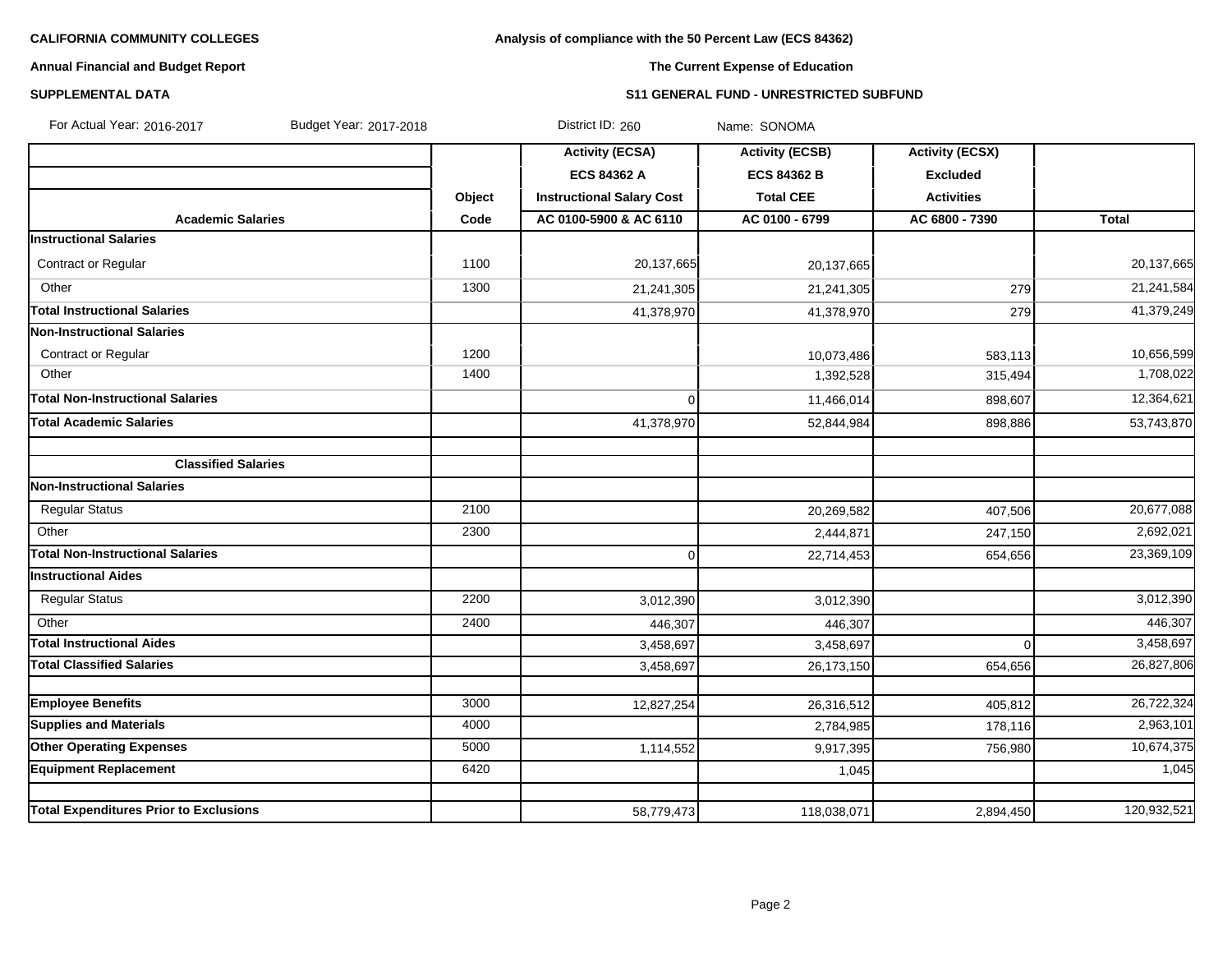**Analysis of compliance with the 50 Percent Law (ECS 84362)**

# **Annual Financial and Budget Report**

# **SUPPLEMENTAL DATA S11 GENERAL FUND - UNRESTRICTED SUBFUND**

**The Current Expense of Education**

For Actual Year: 2016-2017 Budget Year: 2017-2018 District ID: 260 Name: SONOMA

|                                                                     |                    | <b>Activity (ECSA)</b><br><b>ECS 84362 A</b> | <b>Activity (ECSB)</b><br><b>ECS 84362 B</b> | <b>Activity (ECSX)</b><br><b>Excluded</b> |              |
|---------------------------------------------------------------------|--------------------|----------------------------------------------|----------------------------------------------|-------------------------------------------|--------------|
|                                                                     |                    | <b>Instructional Salary Cost</b>             | <b>Total CEE</b>                             | <b>Activities</b>                         |              |
| <b>Exclusions</b>                                                   |                    | AC 0100-5900 & AC 6110                       | AC 0100 - 6799                               | AC 6800 - 7390                            | <b>Total</b> |
| <b>Activities to Exclude</b>                                        | <b>TOP Code</b>    |                                              |                                              |                                           |              |
| Instructional Staff-Retirees' Benefits and Retirement Incentives    | 5900               |                                              |                                              |                                           | $\mathbf 0$  |
| Student Health Services Above Amount Collected                      | 6441               |                                              | 2,421                                        |                                           | 2,421        |
| <b>Student Transportation</b>                                       | 6491               |                                              | 99,287                                       |                                           | 99,287       |
| Noninstructional Staff-Retirees' Benefits and Retirement Incentives | 6740               |                                              |                                              |                                           | $\mathbf 0$  |
| <b>Objects to Exclude</b>                                           | <b>Object Code</b> |                                              |                                              |                                           |              |
| Rents and Leases                                                    | 5060               |                                              | 250,004                                      | 6,638                                     | 256,642      |
| Lottery Expenditures                                                |                    |                                              |                                              |                                           |              |
| <b>Academic Salaries</b>                                            | 1000               |                                              | 520,708                                      |                                           | 520,708      |
| <b>Classified Salaries</b>                                          | 2000               |                                              | 1,287,054                                    |                                           | 1,287,054    |
| <b>Employee Benefits</b>                                            | 3000               |                                              | 1,052,287                                    |                                           | 1,052,287    |
| <b>Supplies and Materials</b>                                       | 4000               |                                              |                                              |                                           |              |
| Software                                                            | 4100               |                                              |                                              |                                           | <sup>0</sup> |
| Books, Magazines, & Periodicals                                     | 4200               |                                              |                                              |                                           | <sub>0</sub> |
| <b>Instructional Supplies &amp; Materials</b>                       | 4300               |                                              |                                              |                                           | 0l           |
| Noninstructional, Supplies & Materials                              | 4400               |                                              |                                              |                                           | <sub>0</sub> |
| <b>Total Supplies and Materials</b>                                 |                    | $\Omega$                                     | $\Omega$                                     | $\Omega$                                  | <sup>0</sup> |
| Other Operating Expenses and Services                               | 5000               |                                              |                                              |                                           | $\mathbf{0}$ |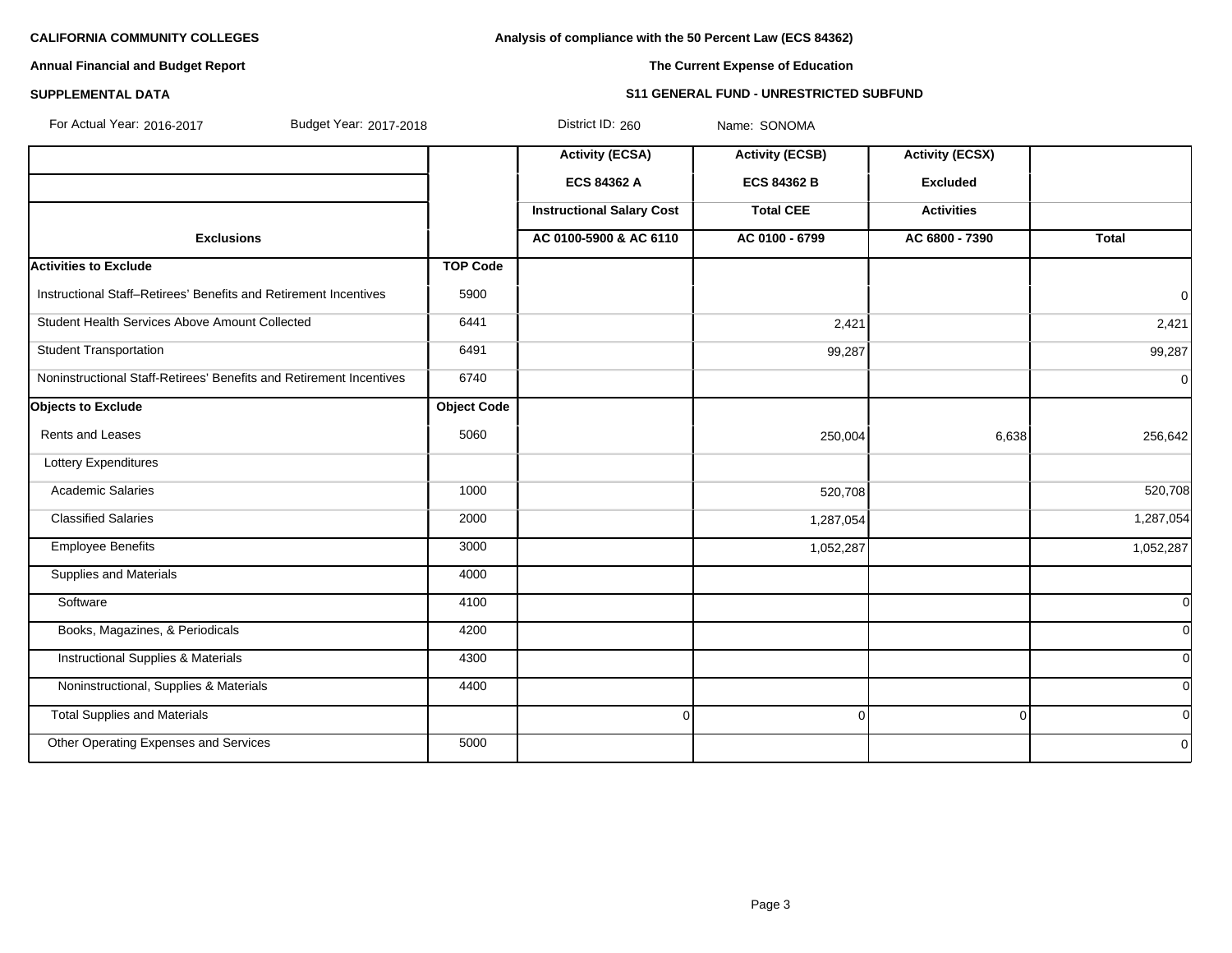# **Analysis of compliance with the 50 Percent Law (ECS 84362)**

# **Annual Financial and Budget Report**

# **The Current Expense of Education**

#### **SUPPLEMENTAL DATA S11 GENERAL FUND - UNRESTRICTED SUBFUND**

| For Actual Year: 2016-2017<br>Budget Year: 2017-2018            |        | District ID: 260                 | Name: SONOMA           |                        |                |
|-----------------------------------------------------------------|--------|----------------------------------|------------------------|------------------------|----------------|
|                                                                 |        | <b>Activity (ECSA)</b>           | <b>Activity (ECSB)</b> | <b>Activity (ECSX)</b> |                |
|                                                                 |        | <b>ECS 84362 A</b>               | <b>ECS 84362 B</b>     | <b>Excluded</b>        |                |
|                                                                 | Object | <b>Instructional Salary Cost</b> | <b>Total CEE</b>       | <b>Activities</b>      |                |
|                                                                 | Code   | AC 0100-5900 & AC 6110           | AC 0100 - 6799         | AC 6800 - 7390         | Total          |
| <b>Capital Outlay</b>                                           | 6000   |                                  |                        |                        |                |
| <b>Library Books</b>                                            | 6300   |                                  |                        |                        | $\overline{0}$ |
| Equipment                                                       | 6400   |                                  |                        |                        |                |
| Equipment - Additional                                          | 6410   |                                  |                        |                        | $\overline{0}$ |
| Equipment - Replacement                                         | 6420   |                                  |                        |                        | $\overline{0}$ |
| <b>Total Equipment</b>                                          |        | $\mathbf 0$                      | $\overline{0}$         | $\Omega$               | $\Omega$       |
| <b>Total Capital Outlay</b>                                     |        | $\mathbf 0$                      | 0                      | $\overline{0}$         | $\overline{0}$ |
| Other Outgo                                                     | 7000   |                                  |                        |                        | $\overline{0}$ |
| <b>Total Exclusions</b>                                         |        | $\mathbf 0$                      | 3,211,761              | 6,638                  | 3,218,399      |
| Total for ECS 84362, 50% Law                                    |        | 58,779,473                       | 114,826,310            | 2,887,812              | 117,714,122    |
| Percent of CEE (Instructional Salary Cost / Total CEE)          |        | 51.19%                           | 100.00%                |                        |                |
| 50% of Current Expense of Education                             |        |                                  | 57,413,155             |                        |                |
| Nonexempted (Remaining) Deficiency from second                  |        |                                  |                        |                        |                |
| preceeding Fiscal Year                                          |        |                                  |                        |                        |                |
| Amount Required to be Expended for Salaries of Classroom        |        | 58,779,473                       | 114,826,310            | 2,887,812              | 117,714,122    |
| <b>Instructors</b>                                              |        |                                  |                        |                        |                |
| <b>Reconciliation to Unrestricted General Fund Expenditures</b> |        |                                  |                        |                        |                |
| <b>Total Expenditures Prior to Exclusions</b>                   |        | 58,779,473                       | 118,038,071            | 2,894,450              | 120,932,521    |
| <b>Capital Expenditures</b>                                     | 6000   | 51,748                           | 347,789                | 19,514                 | 367,303        |
| Equipment Replacement (Back out)                                | 6420   |                                  | (1,045)                | $\Omega$               | (1,045)        |
| <b>Total Unrestricted General Fund Expenditures</b>             |        | 58,831,221                       | 118,384,815            | 2,913,964              | 121,298,779    |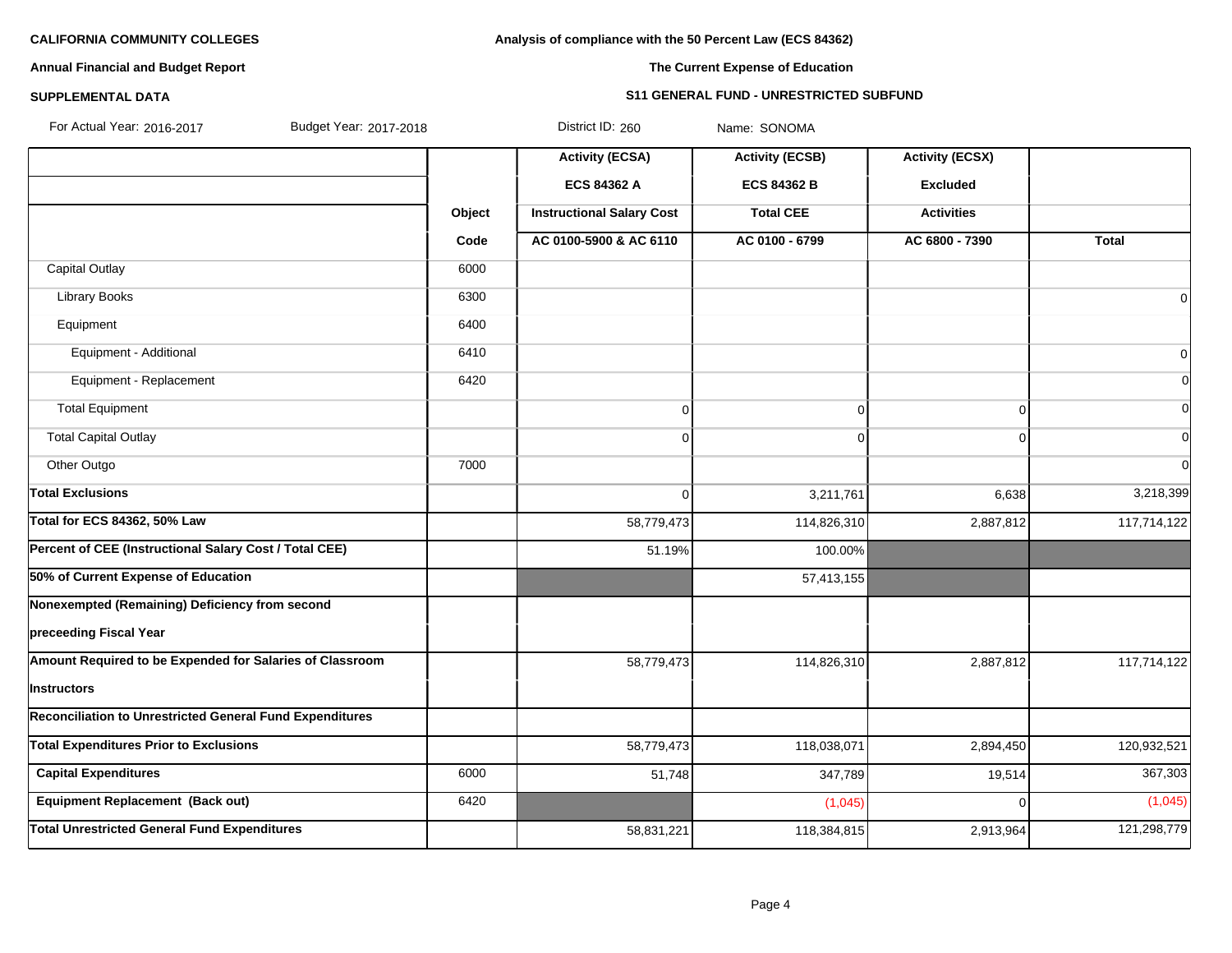# **COMBINED BALANCE SHEET 10 General Fund — Combined**

#### **(Total Unrestricted and Restricted)**

| For Year Ended June 30, 2017                    | District ID: 260 | Name: SONOMA        |                     |                     |
|-------------------------------------------------|------------------|---------------------|---------------------|---------------------|
|                                                 |                  | $\overline{11}$     | 12                  | 10                  |
|                                                 | CA               | <b>General Fund</b> | <b>General Fund</b> | <b>General Fund</b> |
| <b>Description</b>                              | (Object)         | <b>Unrestricted</b> | <b>Restricted</b>   | <b>COMBINED</b>     |
| <b>ASSETS</b>                                   |                  |                     |                     |                     |
| Cash, Investments, and Receivables              | 9100             |                     |                     |                     |
| Cash:                                           |                  |                     |                     |                     |
| Awaiting Deposit and in Banks                   | 9111             | 2,128,278           |                     | 2,128,278           |
| In County Treasury                              | 9112             | 13,163,338          | 127,380             | 13,290,718          |
| Cash With Fiscal Agents                         | 9113             | 118,464             |                     | 118,464             |
| <b>Revolving Cash Accounts</b>                  | 9114             | 95,000              |                     | 95,000              |
| Investments (at cost)                           | 9120             |                     |                     | 0                   |
| <b>Accounts Receivable</b>                      | 9130             | 7,411,985           |                     | 7,411,985           |
| Due from Other Funds                            | 9140             | 1,277,964           |                     | 1,277,964           |
| Inventories, Stores, and Prepaid Items          | 9200             |                     |                     |                     |
| <b>Inventories and Stores</b>                   | 9210             | 58,010              |                     | 58,010              |
| Prepaid Items                                   | 9220             | 218,309             |                     | 218,309             |
| <b>TOTAL ASSETS</b>                             |                  | 24,471,348          | 127,380             | 24,598,728          |
| <b>LIABILITIES</b>                              |                  |                     |                     |                     |
| <b>Current Liabilities and Deferred Revenue</b> | 9500             |                     |                     |                     |
| <b>Accounts Payable</b>                         | 9510             | 3,350,754           |                     | 3,350,754           |
| Accrued Salaries and Wages Payable              | 9520             | 1,287,850           |                     | 1,287,850           |
| Compensated Absences Payable Current            | 9530             | 3,320,048           |                     | 3,320,048           |
| Due to Other Funds                              | 9540             | 939,975             |                     | 939,975             |
| <b>Temporary Loans</b>                          | 9550             |                     |                     | 0                   |
| Current Portion of Long-Term Debt               | 9560             |                     |                     | 0                   |
| <b>Deferred Revenues</b>                        | 9570             | 7,817,298           |                     | 7,817,298           |
| <b>TOTAL LIABILITIES</b>                        |                  | 16,715,925          | 0                   | 16,715,925          |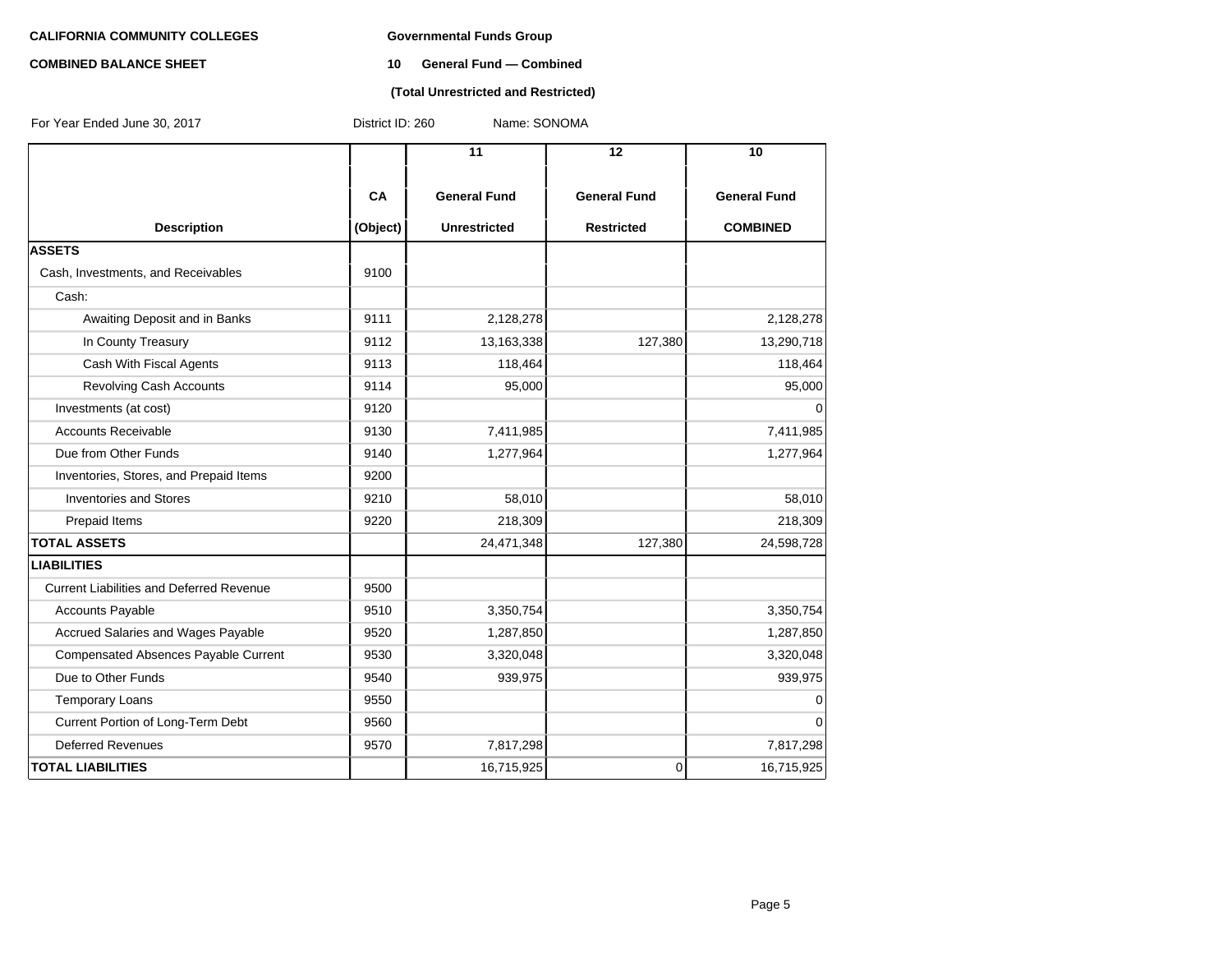# **COMBINED BALANCE SHEET 10 General Fund — Combined**

### **(Total Unrestricted and Restricted)**

| For Year Ended June 30, 2017                    | District ID: 260<br>Name: SONOMA |                     |                     |                     |  |  |  |
|-------------------------------------------------|----------------------------------|---------------------|---------------------|---------------------|--|--|--|
|                                                 |                                  | 11                  | 12                  | 10                  |  |  |  |
|                                                 | CA                               | <b>General Fund</b> | <b>General Fund</b> | <b>General Fund</b> |  |  |  |
| <b>Description</b>                              | (Object)                         | <b>Unrestricted</b> | <b>Restricted</b>   | <b>COMBINED</b>     |  |  |  |
| <b>FUND BALANCE (NON-GASB 54)</b>               |                                  |                     |                     |                     |  |  |  |
| Fund Balance Reserved                           | 9710                             |                     |                     | 0                   |  |  |  |
| <b>NonCash Assets</b>                           | 9711                             |                     |                     | $\mathbf 0$         |  |  |  |
| Amounts Restricted by Law for Specific Purposes | 9712                             |                     |                     | $\mathbf 0$         |  |  |  |
| Reserve for Encumbrances Credit                 | 9713                             |                     |                     | 0                   |  |  |  |
| Reserve for Encumbrances Debit                  | 9714                             |                     |                     | $\mathbf 0$         |  |  |  |
| <b>Reserve for Debt Services</b>                | 9715                             |                     |                     | 0                   |  |  |  |
| Assigned/Committed                              | 9754                             |                     |                     | $\mathbf 0$         |  |  |  |
| Unassigned                                      | 9790                             |                     |                     | 0                   |  |  |  |
| <b>Total Fund Balance</b>                       |                                  | 0                   | $\overline{0}$      | 0                   |  |  |  |
| <b>Fund Balance (GASB 54)</b>                   | 9750                             |                     |                     |                     |  |  |  |
| Nonspendable Fund Balance                       | 9751                             | 371,319             |                     | 371,319             |  |  |  |
| <b>Restricted Fund Balance</b>                  | 9752                             |                     |                     | 0                   |  |  |  |
| <b>Committed Fund Balance</b>                   | 9753                             |                     |                     | $\mathbf 0$         |  |  |  |
| Assigned Fund Balance                           | 9754                             |                     | 127,380             | 127,380             |  |  |  |
| <b>Total Designated Fund Balance</b>            |                                  | 371,319             | 127,380             | 498,699             |  |  |  |
| Uncommitted Fund Balance                        | 9790                             | 7,384,104           |                     | 7,384,104           |  |  |  |
| <b>TOTAL FUND EQUITY</b>                        |                                  | 7,755,423           | 127,380             | 7,882,803           |  |  |  |
| <b>TOTAL LIABILITIES AND FUND EQUITY</b>        |                                  | 24,471,348          | 127,380             | 24,598,728          |  |  |  |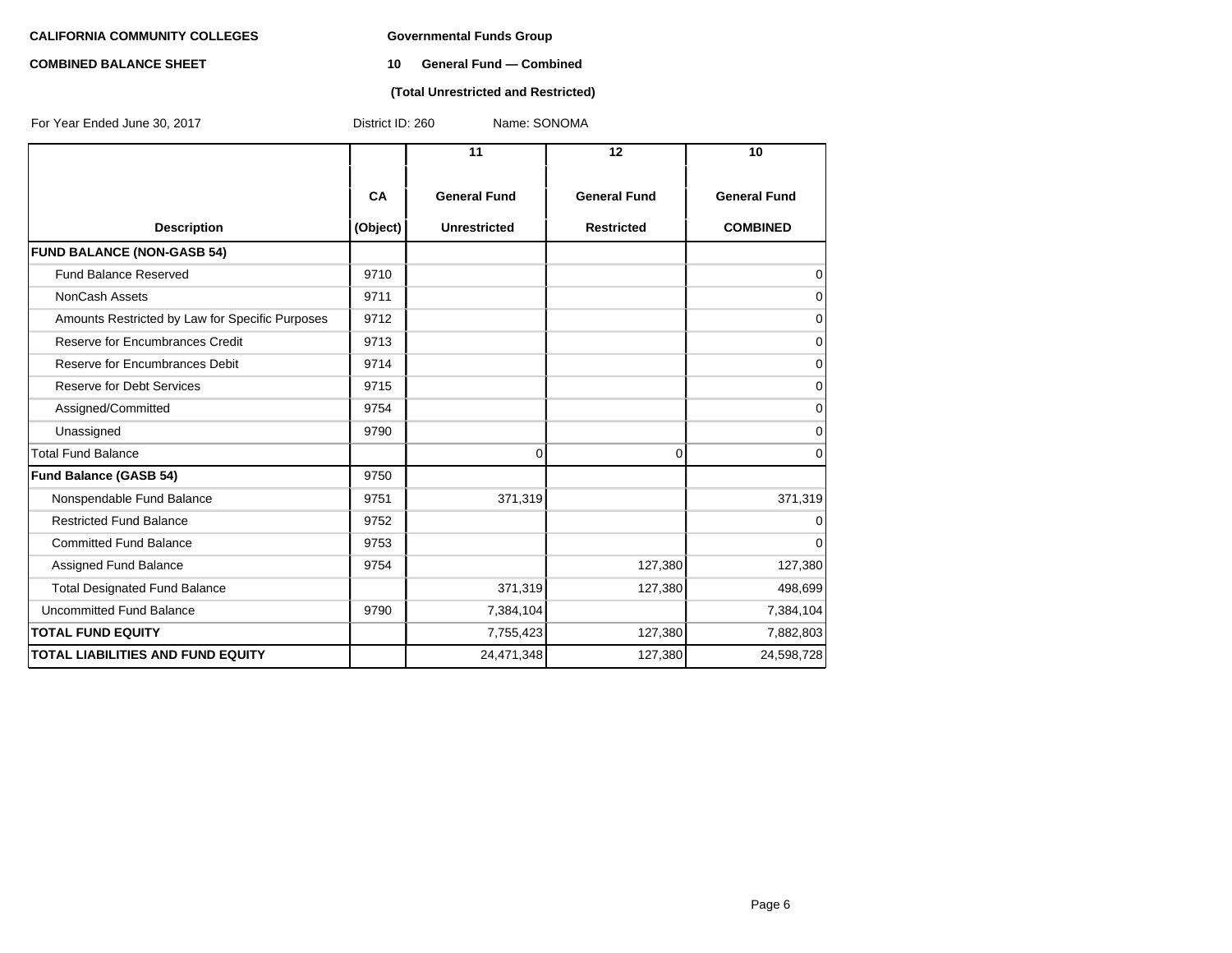**Annual Financial and Budget Report 20 Debt Service Funds:**

- 
- **21 Bond Interest and Redemption Fund**
- **22 Revenue Bond Interest and Redemption Fund**
- **COMBINED BALANCE SHEET 29 Other Debt Service Fund**

| For Year Ended June 30, 2017                    | District ID: 260<br>Name: SONOMA |                        |                        |                     |  |  |  |
|-------------------------------------------------|----------------------------------|------------------------|------------------------|---------------------|--|--|--|
|                                                 |                                  | 21                     | 22                     | 29                  |  |  |  |
|                                                 |                                  | <b>Bond Interest</b>   | <b>Revenue Bond</b>    |                     |  |  |  |
|                                                 | CA                               | and                    | Interest and           | <b>Other Debt</b>   |  |  |  |
| <b>Description</b>                              | (Object)                         | <b>Redemption Fund</b> | <b>Redemption Fund</b> | <b>Service Fund</b> |  |  |  |
| <b>ASSETS</b>                                   |                                  |                        |                        |                     |  |  |  |
| Cash, Investments, and Receivables              | 9100                             |                        |                        |                     |  |  |  |
| Cash:                                           |                                  |                        |                        |                     |  |  |  |
| Awaiting Deposit and in Banks                   | 9111                             |                        |                        |                     |  |  |  |
| In County Treasury                              | 9112                             |                        | 1,414,420              |                     |  |  |  |
| Cash With Fiscal Agents                         | 9113                             |                        |                        |                     |  |  |  |
| Investments (at cost)                           | 9120                             |                        |                        |                     |  |  |  |
| <b>Accounts Receivable</b>                      | 9130                             |                        |                        |                     |  |  |  |
| Due from Other Funds                            | 9140                             |                        |                        |                     |  |  |  |
| <b>TOTAL ASSETS</b>                             |                                  | 0                      | 1,414,420              | $\mathbf 0$         |  |  |  |
| <b>LIABILITIES</b>                              |                                  |                        |                        |                     |  |  |  |
| <b>Current Liabilities and Deferred Revenue</b> | 9500                             |                        |                        |                     |  |  |  |
| <b>Accounts Payable</b>                         | 9510                             |                        |                        |                     |  |  |  |
| Accrued Salaries and Wages Payable              | 9520                             |                        |                        |                     |  |  |  |
| Compensated Absences Payable Current            | 9530                             |                        |                        |                     |  |  |  |
| Due to Other Funds                              | 9540                             |                        | 474                    |                     |  |  |  |
| <b>Temporary Loans</b>                          | 9550                             |                        |                        |                     |  |  |  |
| Current Portion of Long-Term Debt               | 9560                             |                        |                        |                     |  |  |  |
| <b>Deferred Revenues</b>                        | 9570                             |                        |                        |                     |  |  |  |
| <b>TOTAL LIABILITIES</b>                        |                                  | $\overline{0}$         | 474                    | $\mathbf 0$         |  |  |  |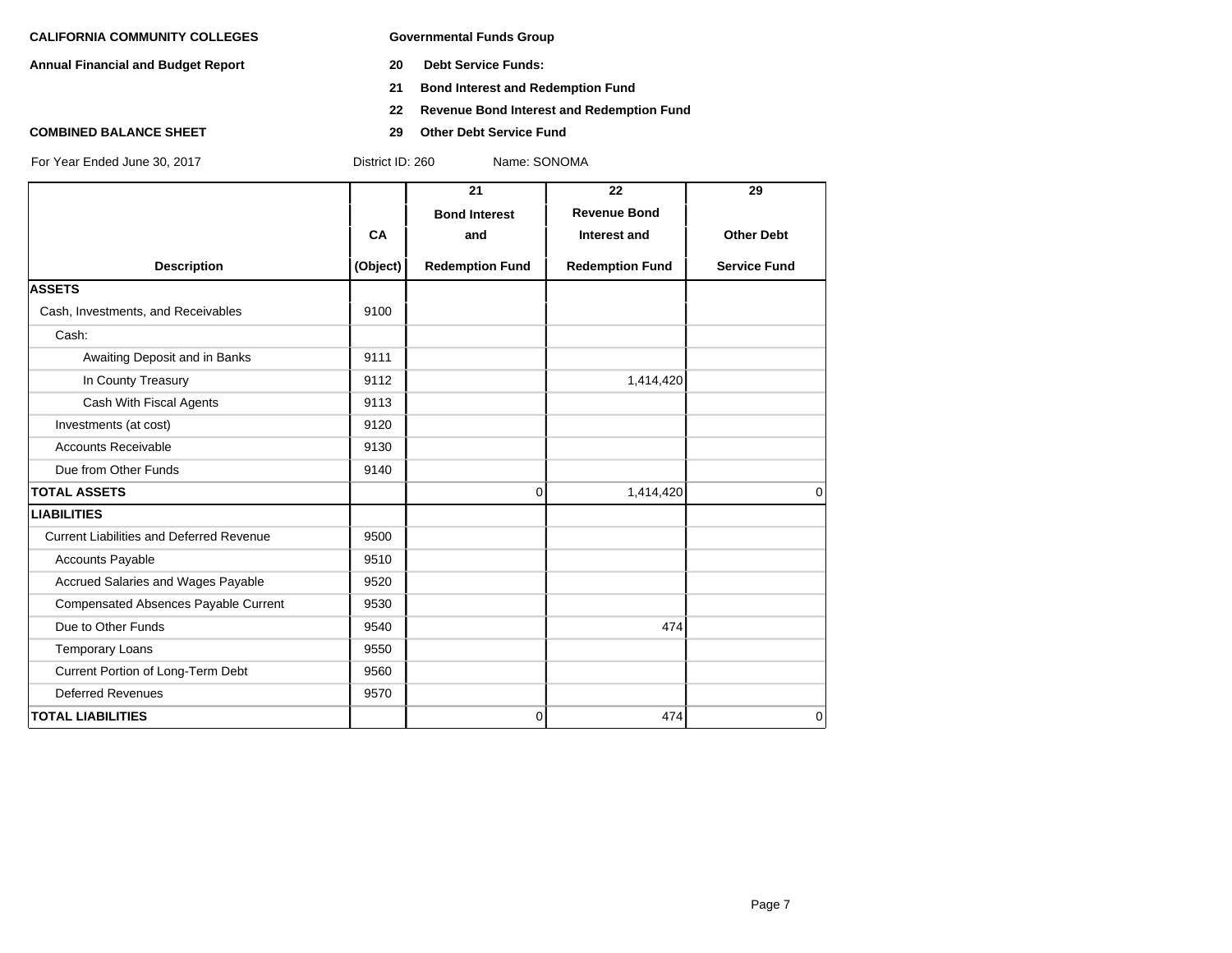**Annual Financial and Budget Report 20 Debt Service Funds:**

- 
- **21 Bond Interest and Redemption Fund**
- **22 Revenue Bond Interest and Redemption Fund**
- **COMBINED BALANCE SHEET 29 Other Debt Service Fund**

|                                                 |          | 21                     | 22                     | 29                  |
|-------------------------------------------------|----------|------------------------|------------------------|---------------------|
|                                                 |          | <b>Bond Interest</b>   | <b>Revenue Bond</b>    |                     |
|                                                 | CA       | and                    | Interest and           | <b>Other Debt</b>   |
| <b>Description</b>                              | (Object) | <b>Redemption Fund</b> | <b>Redemption Fund</b> | <b>Service Fund</b> |
| <b>FUND BALANCE (NON-GASB 54)</b>               |          |                        |                        |                     |
| <b>Fund Balance Reserved</b>                    | 9710     |                        |                        |                     |
| <b>NonCash Assets</b>                           | 9711     |                        |                        |                     |
| Amounts Restricted by Law for Specific Purposes | 9712     |                        |                        |                     |
| Reserve for Encumbrances Credit                 | 9713     |                        |                        |                     |
| Reserve for Encumbrances Debit                  | 9714     |                        |                        |                     |
| <b>Reserve for Debt Services</b>                | 9715     |                        |                        |                     |
| Assigned/Committed                              | 9754     |                        | 1,413,946              |                     |
| Unassigned                                      | 9790     |                        |                        |                     |
| <b>Total Fund Balance</b>                       |          | 0                      | 1,413,946              | $\Omega$            |
| <b>Fund Balance (GASB 54)</b>                   | 9750     |                        |                        |                     |
| Nonspendable Fund Balance                       | 9751     |                        |                        |                     |
| <b>Restricted Fund Balance</b>                  | 9752     |                        |                        |                     |
| <b>Committed Fund Balance</b>                   | 9753     |                        |                        |                     |
| Assigned Fund Balance                           | 9754     |                        |                        |                     |
| <b>Total Designated Fund Balance</b>            |          | 0                      | $\Omega$               | $\Omega$            |
| Uncommitted Fund Balance                        | 9790     |                        |                        |                     |
| <b>TOTAL FUND EQUITY</b>                        |          | 0                      | 1,413,946              | $\mathbf 0$         |
| <b>TOTAL LIABILITIES AND FUND EQUITY</b>        |          | $\Omega$               | 1,414,420              | $\mathbf 0$         |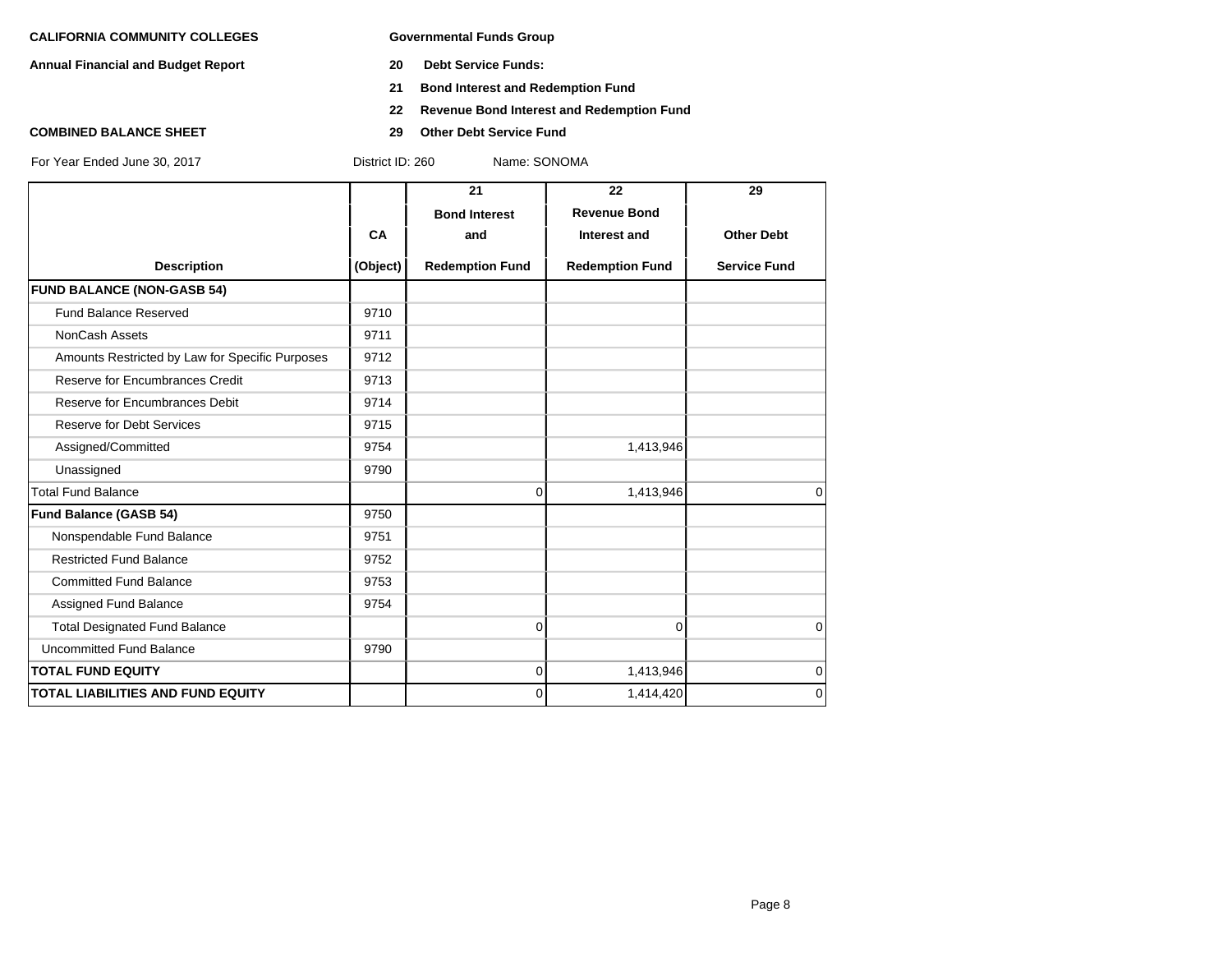**Annual Financial and Budget Report 30 Special Revenue Funds:**

- **31 Bookstore Fund 34 Farm Operation Fund**
- 
- **COMBINED BALANCE SHEET 33 Child Development Fund 39 Other Special Revenue Fund**

**32 Cafeteria Fund 35 Revenue Bond Project Fund**

|                                                 |          | 31                    | 32                    | 33                                 | 34                    | 35                  | 39                   |
|-------------------------------------------------|----------|-----------------------|-----------------------|------------------------------------|-----------------------|---------------------|----------------------|
|                                                 | CA       |                       |                       | <b>Child</b><br><b>Development</b> | <b>Farm Operation</b> | <b>Revenue Bond</b> | <b>Other Special</b> |
| <b>Description</b>                              | (Object) | <b>Bookstore Fund</b> | <b>Cafeteria Fund</b> | <b>Fund</b>                        | <b>Fund</b>           | <b>Project Fund</b> | <b>Revenue Fund</b>  |
| <b>ASSETS</b>                                   |          |                       |                       |                                    |                       |                     |                      |
| Cash, Investments, and Receivables              | 9100     |                       |                       |                                    |                       |                     |                      |
| Cash:                                           |          |                       |                       |                                    |                       |                     |                      |
| Awaiting Deposit and in Banks                   | 9111     |                       |                       | 6,326                              | 22,278                | 5,918               | 144,319              |
| In County Treasury                              | 9112     |                       |                       | 19,872                             | 724,480               | 1,815,841           | 790,822              |
| Cash With Fiscal Agents                         | 9113     |                       |                       |                                    |                       |                     |                      |
| Revolving Cash Accounts                         | 9114     |                       |                       |                                    |                       |                     |                      |
| Investments (at cost)                           | 9120     |                       |                       |                                    |                       |                     |                      |
| <b>Accounts Receivable</b>                      | 9130     |                       |                       | 1,153                              | 1,400                 | 389,531             | 25,876               |
| Due from Other Funds                            | 9140     |                       |                       | 15,497                             | 37                    | 474                 | 7,627                |
| Inventories, Stores, and Prepaid Items          | 9200     |                       |                       |                                    |                       |                     |                      |
| <b>Inventories and Stores</b>                   | 9210     |                       |                       |                                    |                       |                     |                      |
| Prepaid Items                                   | 9220     |                       |                       |                                    |                       |                     |                      |
| <b>TOTAL ASSETS</b>                             |          | $\overline{0}$        | $\overline{0}$        | 42,848                             | 748,195               | 2,211,764           | 968,644              |
| <b>LIABILITIES</b>                              |          |                       |                       |                                    |                       |                     |                      |
| <b>Current Liabilities and Deferred Revenue</b> | 9500     |                       |                       |                                    |                       |                     |                      |
| Accounts Payable                                | 9510     |                       |                       | 1,688                              | 9,101                 | 221,611             | 3,322                |
| Accrued Salaries and Wages Payable              | 9520     |                       |                       | 816                                |                       |                     | 9,002                |
| Compensated Absences Payable Current            | 9530     |                       |                       |                                    |                       |                     |                      |
| Due to Other Funds                              | 9540     |                       |                       | 40,344                             | 764                   | 487,000             | 648,699              |
| <b>Temporary Loans</b>                          | 9550     |                       |                       |                                    |                       |                     |                      |
| Current Portion of Long-Term Debt               | 9560     |                       |                       |                                    |                       |                     |                      |
| <b>Deferred Revenues</b>                        | 9570     |                       |                       |                                    |                       |                     | 53,131               |
| <b>TOTAL LIABILITIES</b>                        |          | $\overline{0}$        | $\overline{0}$        | 42,848                             | 9,865                 | 708,611             | 714,154              |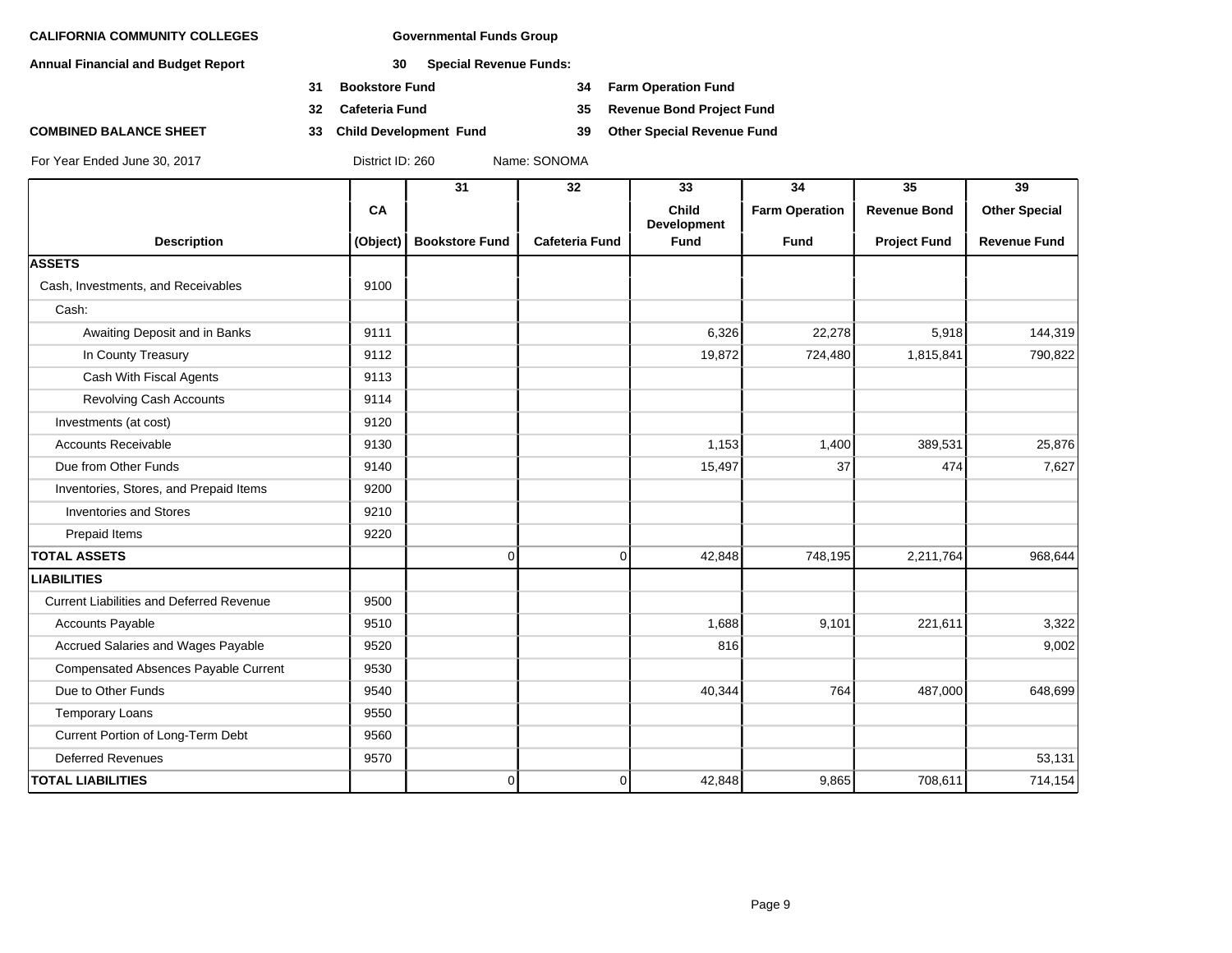**Annual Financial and Budget Report 30 Special Revenue Funds:**

- **31 Bookstore Fund 34 Farm Operation Fund**
- **32 Cafeteria Fund 35 Revenue Bond Project Fund**
- **COMBINED BALANCE SHEET 33 Child Development Fund 39 Other Special Revenue Fund**

|                                                 |          | 31                    | 32                    | 33                          | 34                    | 35                  | 39                   |
|-------------------------------------------------|----------|-----------------------|-----------------------|-----------------------------|-----------------------|---------------------|----------------------|
|                                                 | CA       |                       |                       | <b>Child</b><br>Development | <b>Farm Operation</b> | <b>Revenue Bond</b> | <b>Other Special</b> |
| <b>Description</b>                              | (Object) | <b>Bookstore Fund</b> | <b>Cafeteria Fund</b> | <b>Fund</b>                 | <b>Fund</b>           | <b>Project Fund</b> | <b>Revenue Fund</b>  |
| <b>FUND BALANCE (NON-GASB 54)</b>               |          |                       |                       |                             |                       |                     |                      |
| <b>Fund Balance Reserved</b>                    | 9710     |                       | $\Omega$              | 0                           |                       | 0                   |                      |
| NonCash Assets                                  | 9711     |                       | $\Omega$              | $\Omega$                    |                       | U                   | ∩                    |
| Amounts Restricted by Law for Specific Purposes | 9712     | $\Omega$              | $\overline{0}$        | $\Omega$                    | O                     | $\Omega$            | ∩                    |
| Reserve for Encumbrances Credit                 | 9713     |                       | $\Omega$              | $\Omega$                    | $\Omega$              | $\Omega$            |                      |
| Reserve for Encumbrances Debit                  | 9714     |                       | $\Omega$              | 0                           |                       | O                   | ∩                    |
| <b>Reserve for Debt Services</b>                | 9715     | 0                     | $\Omega$              | $\Omega$                    | 0                     | $\Omega$            | ∩                    |
| Assigned/Committed                              | 9754     | U                     | $\Omega$              | $\Omega$                    | $\Omega$              | $\Omega$            |                      |
| Unassigned                                      | 9790     |                       | $\Omega$              | O                           |                       |                     | ∩                    |
| <b>Total Fund Balance</b>                       |          | 0                     | $\Omega$              | $\Omega$                    | $\Omega$              | $\Omega$            | $\Omega$             |
| <b>Fund Balance (GASB 54)</b>                   | 9750     |                       |                       |                             |                       |                     |                      |
| Nonspendable Fund Balance                       | 9751     |                       | $\Omega$              | $\Omega$                    |                       | $\Omega$            | ∩                    |
| <b>Restricted Fund Balance</b>                  | 9752     |                       | $\Omega$              | $\Omega$                    | <sup>n</sup>          | O                   |                      |
| <b>Committed Fund Balance</b>                   | 9753     | $\Omega$              | $\Omega$              | $\Omega$                    | U                     | $\Omega$            | $\Omega$             |
| Assigned Fund Balance                           | 9754     |                       | $\Omega$              | 0                           |                       | 1,503,153           | 254,489              |
| <b>Total Designated Fund Balance</b>            |          |                       | $\Omega$              | $\Omega$                    |                       | 1,503,153           | 254,490              |
| Uncommitted Fund Balance                        | 9790     | $\Omega$              | $\Omega$              | $\Omega$                    | 738,330               | U                   | $\Omega$             |
| <b>TOTAL FUND EQUITY</b>                        |          | 0                     | $\overline{0}$        | 0                           | 738,330               | 1,503,153           | 254,490              |
| TOTAL LIABILITIES AND FUND EQUITY               |          | $\Omega$              | $\Omega$              | 42,848                      | 748,195               | 2,211,764           | 968,644              |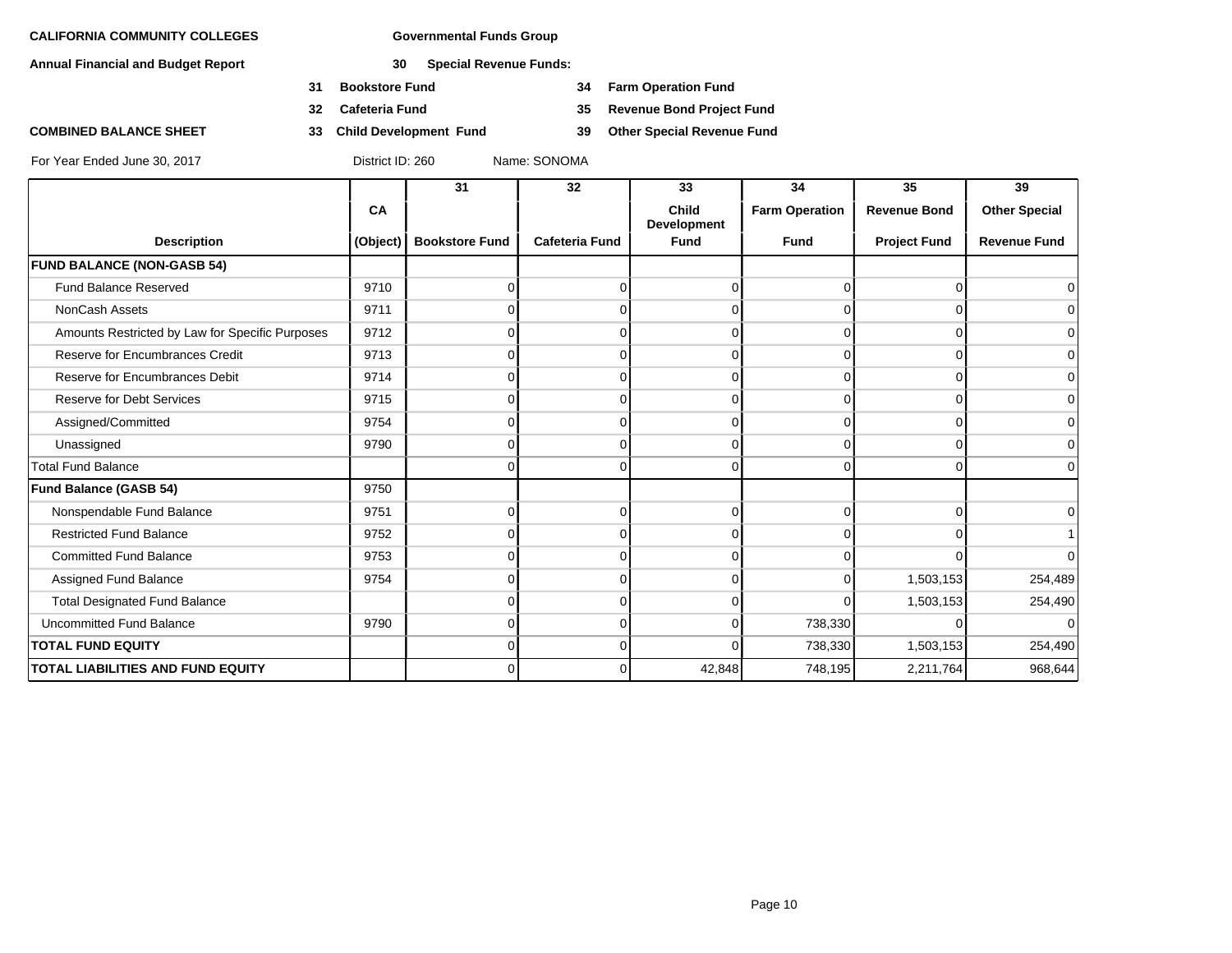**Annual Financial and Budget Report 40 Capital Projects Funds:**

- - **41 Capital Outlay Projects Fund**
- **COMBINED BALANCE SHEET 42 Revenue Bond Construction Fund**

|                                                 |          | 41                    | 42                       | 43                        |
|-------------------------------------------------|----------|-----------------------|--------------------------|---------------------------|
|                                                 |          |                       |                          |                           |
|                                                 | CA       | <b>Capital Outlay</b> | <b>Revenue Bond</b>      | <b>General Obligation</b> |
| <b>Description</b>                              | (Object) | <b>Projects Fund</b>  | <b>Construction Fund</b> | <b>Bond Fund</b>          |
| <b>ASSETS</b>                                   |          |                       |                          |                           |
| Cash, Investments, and Receivables              | 9100     |                       |                          |                           |
| Cash:                                           |          |                       |                          |                           |
| Awaiting Deposit and in Banks                   | 9111     |                       |                          | 3,567                     |
| In County Treasury                              | 9112     | 9,780,911             |                          | 108,945,328               |
| Cash With Fiscal Agents                         | 9113     |                       |                          |                           |
| <b>Revolving Cash Accounts</b>                  | 9114     |                       |                          |                           |
| Investments (at cost)                           | 9120     |                       |                          |                           |
| <b>Accounts Receivable</b>                      | 9130     | 309,312               |                          | 687,679                   |
| Due from Other Funds                            | 9140     | 914,526               |                          | 703,332                   |
| Inventories, Stores, and Prepaid Items          | 9200     |                       |                          |                           |
| <b>Inventories and Stores</b>                   | 9210     |                       |                          |                           |
| Prepaid Items                                   | 9220     |                       |                          |                           |
| <b>TOTAL ASSETS</b>                             |          | 11,004,749            | 0                        | 110,339,906               |
| <b>LIABILITIES</b>                              |          |                       |                          |                           |
| <b>Current Liabilities and Deferred Revenue</b> | 9500     |                       |                          |                           |
| <b>Accounts Payable</b>                         | 9510     | 466,776               |                          | 2,039,161                 |
| Accrued Salaries and Wages Payable              | 9520     |                       |                          |                           |
| Compensated Absences Payable Current            | 9530     |                       |                          |                           |
| Due to Other Funds                              | 9540     | 41,213                |                          | 660,139                   |
| <b>Temporary Loans</b>                          | 9550     |                       |                          |                           |
| Current Portion of Long-Term Debt               | 9560     |                       |                          |                           |
| Deferred Revenues                               | 9570     | 2,312,129             |                          |                           |
| <b>TOTAL LIABILITIES</b>                        |          | 2,820,118             | 0                        | 2,699,300                 |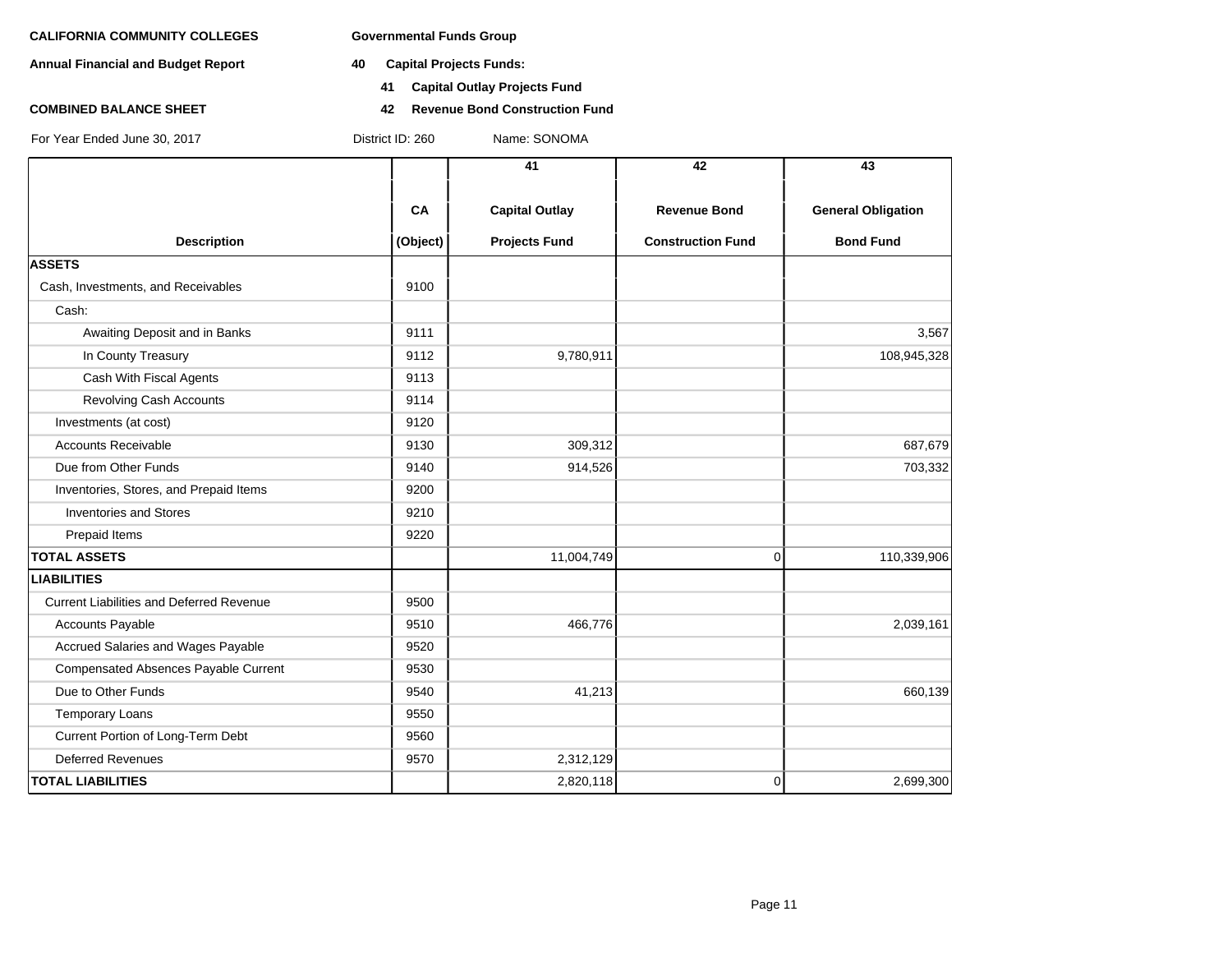**Annual Financial and Budget Report 40 Capital Projects Funds:**

- - **41 Capital Outlay Projects Fund**
- **COMBINED BALANCE SHEET 42 Revenue Bond Construction Fund**

|                                                 |          | 41                    | 42                       | 43                        |
|-------------------------------------------------|----------|-----------------------|--------------------------|---------------------------|
|                                                 | CA       | <b>Capital Outlay</b> | <b>Revenue Bond</b>      | <b>General Obligation</b> |
| <b>Description</b>                              | (Object) | <b>Projects Fund</b>  | <b>Construction Fund</b> | <b>Bond Fund</b>          |
| <b>FUND BALANCE (NON-GASB 54)</b>               |          |                       |                          |                           |
| Fund Balance Reserved                           | 9710     |                       |                          |                           |
| NonCash Assets                                  | 9711     |                       |                          |                           |
| Amounts Restricted by Law for Specific Purposes | 9712     |                       |                          |                           |
| Reserve for Encumbrances Credit                 | 9713     |                       |                          |                           |
| Reserve for Encumbrances Debit                  | 9714     |                       |                          |                           |
| <b>Reserve for Debt Services</b>                | 9715     |                       |                          |                           |
| Assigned/Committed                              | 9754     |                       |                          |                           |
| Unassigned                                      | 9790     |                       |                          |                           |
| <b>Total Fund Balance</b>                       |          | $\Omega$              | $\Omega$                 | $\mathbf 0$               |
| <b>Fund Balance (GASB 54)</b>                   | 9750     |                       |                          |                           |
| Nonspendable Fund Balance                       | 9751     |                       |                          |                           |
| <b>Restricted Fund Balance</b>                  | 9752     |                       |                          | 107,640,606               |
| <b>Committed Fund Balance</b>                   | 9753     |                       |                          |                           |
| Assigned Fund Balance                           | 9754     | 8,184,631             |                          |                           |
| <b>Total Designated Fund Balance</b>            |          | 8,184,631             | $\Omega$                 | 107,640,606               |
| Uncommitted Fund Balance                        | 9790     |                       |                          |                           |
| <b>TOTAL FUND EQUITY</b>                        |          | 8,184,631             | $\Omega$                 | 107,640,606               |
| <b>TOTAL LIABILITIES AND FUND EQUITY</b>        |          | 11,004,749            | $\Omega$                 | 110,339,906               |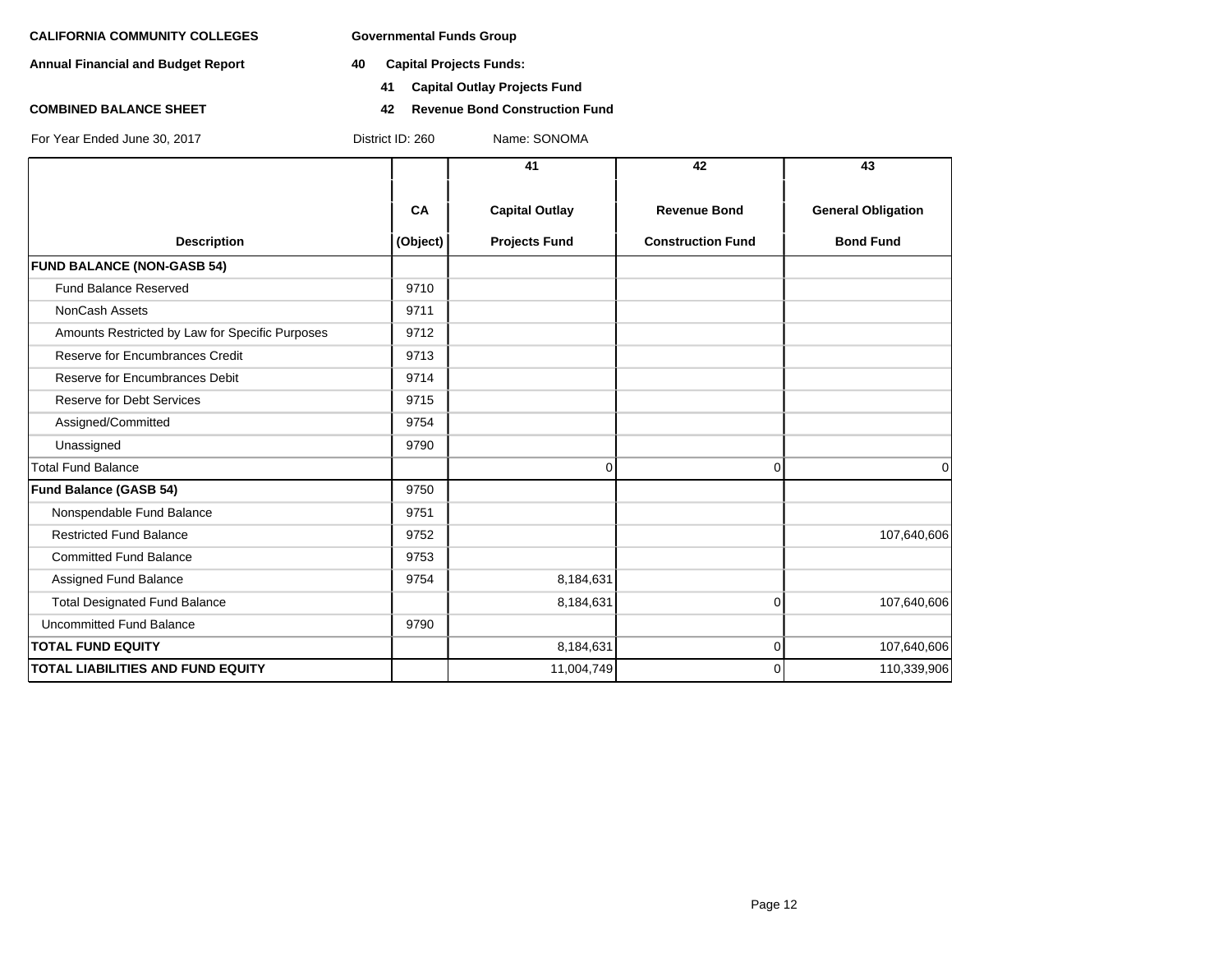**Annual Financial and Budget Report 50 Enterprise Funds:**

**51 Bookstore Fund 53 Farm Operations Fund**

**COMBINED BALANCE SHEET 52 Cafeteria Fund 59 Other Enterprise Fund**

|                                            |          | 51               | 52          | 53                | 59                |
|--------------------------------------------|----------|------------------|-------------|-------------------|-------------------|
|                                            |          |                  |             | Farm              | Other             |
|                                            | CA       | <b>Bookstore</b> | Cafeteria   | <b>Operations</b> | <b>Enterprise</b> |
| <b>Description</b>                         | (Object) | Fund             | <b>Fund</b> | Fund              | Fund              |
| <b>ASSETS</b>                              |          |                  |             |                   |                   |
| Cash, Investments, and Receivables         | 9100     |                  |             |                   |                   |
| Cash:                                      |          |                  |             |                   |                   |
| Awaiting Deposit and in Banks              | 9111     |                  |             |                   |                   |
| In County Treasury                         | 9112     |                  |             |                   |                   |
| Cash With Fiscal Agents                    | 9113     |                  |             |                   |                   |
| Revolving Cash Accounts                    | 9114     |                  |             |                   |                   |
| Investments (at cost)                      | 9120     |                  |             |                   |                   |
| <b>Accounts Receivable</b>                 | 9130     |                  |             |                   |                   |
| Due from Other Funds                       | 9140     |                  |             |                   |                   |
| Inventories, Stores, and Prepaid Items     | 9200     |                  |             |                   |                   |
| <b>Inventories and Stores</b>              | 9210     |                  |             |                   |                   |
| Prepaid Items                              | 9220     |                  |             |                   |                   |
| <b>Fixed Assets</b>                        | 9300     |                  |             |                   |                   |
| <b>Sites</b>                               | 9310     |                  |             |                   |                   |
| Site Improvements                          | 9320     |                  |             |                   |                   |
| Accumulated Depreciation Site Improvements | 9321     |                  |             |                   |                   |
| <b>Buildings</b>                           | 9330     |                  |             |                   |                   |
| <b>Accumulated Depreciation Buildings</b>  | 9331     |                  |             |                   |                   |
| <b>Library Books</b>                       | 9340     |                  |             |                   |                   |
| Equipment                                  | 9350     |                  |             |                   |                   |
| <b>Accumulated Depreciation Equipment</b>  | 9351     |                  |             |                   |                   |
| Work in Progress                           | 9360     |                  |             |                   |                   |
| <b>Total Fixed Assets</b>                  |          | 0                | 0           | 0                 | $\overline{0}$    |
| <b>TOTAL ASSETS</b>                        |          | $\Omega$         | 0           | 0                 | 0                 |
|                                            |          |                  |             |                   |                   |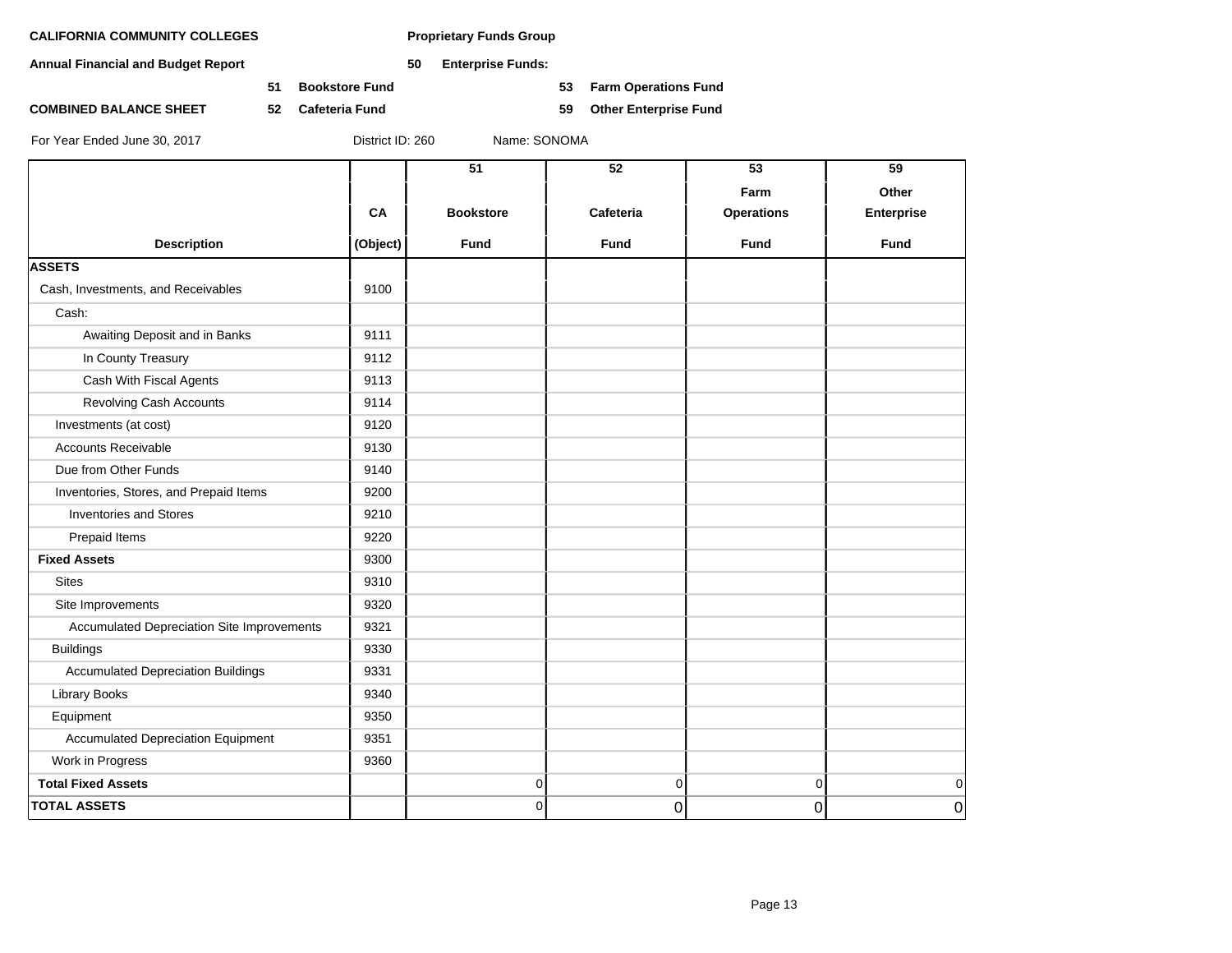**Annual Financial and Budget Report 50 Enterprise Funds:**

**51 Bookstore Fund 53 Farm Operations Fund**

**COMBINED BALANCE SHEET 52 Cafeteria Fund 59 Other Enterprise Fund**

|                                                       |           | 51               | 52          | 53                | 59                |
|-------------------------------------------------------|-----------|------------------|-------------|-------------------|-------------------|
|                                                       |           |                  |             | Farm              | Other             |
|                                                       | <b>CA</b> | <b>Bookstore</b> | Cafeteria   | <b>Operations</b> | <b>Enterprise</b> |
| <b>Description</b>                                    | (Object)  | <b>Fund</b>      | <b>Fund</b> | <b>Fund</b>       | <b>Fund</b>       |
| <b>LIABILITIES</b>                                    |           |                  |             |                   |                   |
| <b>Current Liabilities and Deferred Revenue</b>       | 9500      |                  |             |                   |                   |
| <b>Accounts Payable</b>                               | 9510      |                  |             |                   |                   |
| Accrued Salaries and Wages Payable                    | 9520      |                  |             |                   |                   |
| Compensated Absences Payable Current                  | 9530      |                  |             |                   |                   |
| Due to Other Funds                                    | 9540      |                  |             |                   |                   |
| <b>Temporary Loans</b>                                | 9550      |                  |             |                   |                   |
| Current Portion of Long-Term Debt                     | 9560      |                  |             |                   |                   |
| <b>Deferred Revenues</b>                              | 9570      |                  |             |                   |                   |
| <b>Total Current Liabilities and Deferred Revenue</b> |           | $\Omega$         | $\Omega$    | $\Omega$          | $\Omega$          |
| Long-Term Liabilities                                 | 9600      |                  |             |                   |                   |
| <b>Bonds Payable</b>                                  | 9610      |                  |             |                   |                   |
| Revenue Bonds Payable                                 | 9620      |                  |             |                   |                   |
| Certificates of Participation                         | 9630      |                  |             |                   |                   |
| Lease Purchase of Capital Lease                       | 9640      |                  |             |                   |                   |
| Compensated Absences Long Term                        | 9650      |                  |             |                   |                   |
| Post-Employment Benefits Long Term                    | 9660      |                  |             |                   |                   |
| Other Long-Term Liabilities                           | 9670      |                  |             |                   |                   |
| <b>Total Long-Term Liabilities</b>                    |           | $\mathbf 0$      | $\Omega$    | $\Omega$          | $\mathbf 0$       |
| <b>TOTAL LIABILITIES</b>                              | 968       | 0                | 0           | 0                 | 0                 |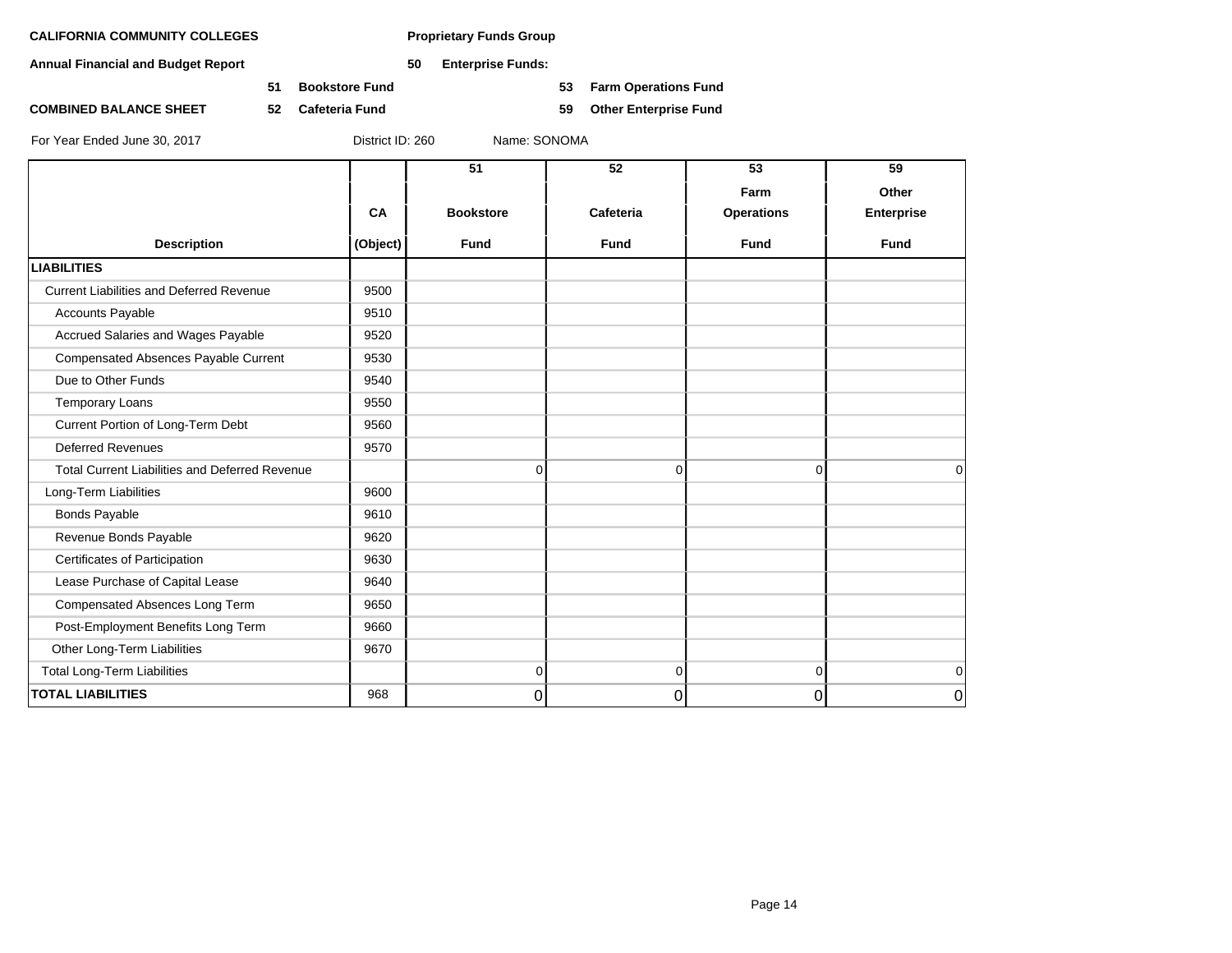**Annual Financial and Budget Report 50 Enterprise Funds:**

**COMBINED BALANCE SHEET 52 Cafeteria Fund 59 Other Enterprise Fund**

**51 Bookstore Fund 53 Farm Operations Fund**

| Farm<br>Other<br>CA<br><b>Operations</b><br><b>Bookstore</b><br>Cafeteria<br><b>Enterprise</b><br><b>Description</b><br>(Object)<br><b>Fund</b><br><b>Fund</b><br><b>Fund</b><br><b>Fund</b><br><b>FUND EQUITY</b><br>Fund Balance Reserved<br>9710<br>NonCash Assets<br>9711<br>Amounts Restricted by Law for Specific Purposes<br>9712<br>Reserve for Encumbrances Credit<br>9713<br>Reserve for Encumbrances Debit<br>9714<br>Reserve for Debt Services<br>9715<br>Assigned/Committed<br>9754<br>Unassigned<br>9790<br><b>Total Reserved Fund Balance</b><br>$\mathbf 0$<br>$\mathbf 0$<br>0<br>9750<br>Fund Balance (GASB 54)<br>Nonspendable Fund Balance<br>9751<br><b>Restricted Fund Balance</b><br>9752<br><b>Committed Fund Balance</b><br>9753<br>Assigned Fund Balance<br>9754<br><b>Total Designated Fund Balance</b><br>0<br>$\mathbf 0$<br>$\Omega$<br>9790<br>Uncommitted(Unrestricted) Fund Balance<br><b>Other Equity</b><br>9800<br><b>Contributed Capital</b><br>9810<br><b>Retained Earnings</b><br>9850<br>Investment in General Fixed Assets<br>9890<br><b>TOTAL FUND EQUITY</b><br>0<br>$\mathbf 0$<br>$\mathbf 0$<br><b>TOTAL LIABILITIES AND FUND EQUITY</b><br>$\Omega$<br>$\Omega$<br>$\mathbf{0}$ |  | 51 | 52 | 53 | 59           |
|--------------------------------------------------------------------------------------------------------------------------------------------------------------------------------------------------------------------------------------------------------------------------------------------------------------------------------------------------------------------------------------------------------------------------------------------------------------------------------------------------------------------------------------------------------------------------------------------------------------------------------------------------------------------------------------------------------------------------------------------------------------------------------------------------------------------------------------------------------------------------------------------------------------------------------------------------------------------------------------------------------------------------------------------------------------------------------------------------------------------------------------------------------------------------------------------------------------------------------|--|----|----|----|--------------|
|                                                                                                                                                                                                                                                                                                                                                                                                                                                                                                                                                                                                                                                                                                                                                                                                                                                                                                                                                                                                                                                                                                                                                                                                                                |  |    |    |    |              |
|                                                                                                                                                                                                                                                                                                                                                                                                                                                                                                                                                                                                                                                                                                                                                                                                                                                                                                                                                                                                                                                                                                                                                                                                                                |  |    |    |    |              |
|                                                                                                                                                                                                                                                                                                                                                                                                                                                                                                                                                                                                                                                                                                                                                                                                                                                                                                                                                                                                                                                                                                                                                                                                                                |  |    |    |    |              |
|                                                                                                                                                                                                                                                                                                                                                                                                                                                                                                                                                                                                                                                                                                                                                                                                                                                                                                                                                                                                                                                                                                                                                                                                                                |  |    |    |    |              |
|                                                                                                                                                                                                                                                                                                                                                                                                                                                                                                                                                                                                                                                                                                                                                                                                                                                                                                                                                                                                                                                                                                                                                                                                                                |  |    |    |    |              |
|                                                                                                                                                                                                                                                                                                                                                                                                                                                                                                                                                                                                                                                                                                                                                                                                                                                                                                                                                                                                                                                                                                                                                                                                                                |  |    |    |    |              |
|                                                                                                                                                                                                                                                                                                                                                                                                                                                                                                                                                                                                                                                                                                                                                                                                                                                                                                                                                                                                                                                                                                                                                                                                                                |  |    |    |    |              |
|                                                                                                                                                                                                                                                                                                                                                                                                                                                                                                                                                                                                                                                                                                                                                                                                                                                                                                                                                                                                                                                                                                                                                                                                                                |  |    |    |    |              |
|                                                                                                                                                                                                                                                                                                                                                                                                                                                                                                                                                                                                                                                                                                                                                                                                                                                                                                                                                                                                                                                                                                                                                                                                                                |  |    |    |    |              |
|                                                                                                                                                                                                                                                                                                                                                                                                                                                                                                                                                                                                                                                                                                                                                                                                                                                                                                                                                                                                                                                                                                                                                                                                                                |  |    |    |    |              |
|                                                                                                                                                                                                                                                                                                                                                                                                                                                                                                                                                                                                                                                                                                                                                                                                                                                                                                                                                                                                                                                                                                                                                                                                                                |  |    |    |    |              |
|                                                                                                                                                                                                                                                                                                                                                                                                                                                                                                                                                                                                                                                                                                                                                                                                                                                                                                                                                                                                                                                                                                                                                                                                                                |  |    |    |    |              |
|                                                                                                                                                                                                                                                                                                                                                                                                                                                                                                                                                                                                                                                                                                                                                                                                                                                                                                                                                                                                                                                                                                                                                                                                                                |  |    |    |    | $\mathbf 0$  |
|                                                                                                                                                                                                                                                                                                                                                                                                                                                                                                                                                                                                                                                                                                                                                                                                                                                                                                                                                                                                                                                                                                                                                                                                                                |  |    |    |    |              |
|                                                                                                                                                                                                                                                                                                                                                                                                                                                                                                                                                                                                                                                                                                                                                                                                                                                                                                                                                                                                                                                                                                                                                                                                                                |  |    |    |    |              |
|                                                                                                                                                                                                                                                                                                                                                                                                                                                                                                                                                                                                                                                                                                                                                                                                                                                                                                                                                                                                                                                                                                                                                                                                                                |  |    |    |    |              |
|                                                                                                                                                                                                                                                                                                                                                                                                                                                                                                                                                                                                                                                                                                                                                                                                                                                                                                                                                                                                                                                                                                                                                                                                                                |  |    |    |    |              |
|                                                                                                                                                                                                                                                                                                                                                                                                                                                                                                                                                                                                                                                                                                                                                                                                                                                                                                                                                                                                                                                                                                                                                                                                                                |  |    |    |    |              |
|                                                                                                                                                                                                                                                                                                                                                                                                                                                                                                                                                                                                                                                                                                                                                                                                                                                                                                                                                                                                                                                                                                                                                                                                                                |  |    |    |    | $\Omega$     |
|                                                                                                                                                                                                                                                                                                                                                                                                                                                                                                                                                                                                                                                                                                                                                                                                                                                                                                                                                                                                                                                                                                                                                                                                                                |  |    |    |    |              |
|                                                                                                                                                                                                                                                                                                                                                                                                                                                                                                                                                                                                                                                                                                                                                                                                                                                                                                                                                                                                                                                                                                                                                                                                                                |  |    |    |    |              |
|                                                                                                                                                                                                                                                                                                                                                                                                                                                                                                                                                                                                                                                                                                                                                                                                                                                                                                                                                                                                                                                                                                                                                                                                                                |  |    |    |    |              |
|                                                                                                                                                                                                                                                                                                                                                                                                                                                                                                                                                                                                                                                                                                                                                                                                                                                                                                                                                                                                                                                                                                                                                                                                                                |  |    |    |    |              |
|                                                                                                                                                                                                                                                                                                                                                                                                                                                                                                                                                                                                                                                                                                                                                                                                                                                                                                                                                                                                                                                                                                                                                                                                                                |  |    |    |    |              |
|                                                                                                                                                                                                                                                                                                                                                                                                                                                                                                                                                                                                                                                                                                                                                                                                                                                                                                                                                                                                                                                                                                                                                                                                                                |  |    |    |    | $\mathbf 0$  |
|                                                                                                                                                                                                                                                                                                                                                                                                                                                                                                                                                                                                                                                                                                                                                                                                                                                                                                                                                                                                                                                                                                                                                                                                                                |  |    |    |    | $\mathbf{0}$ |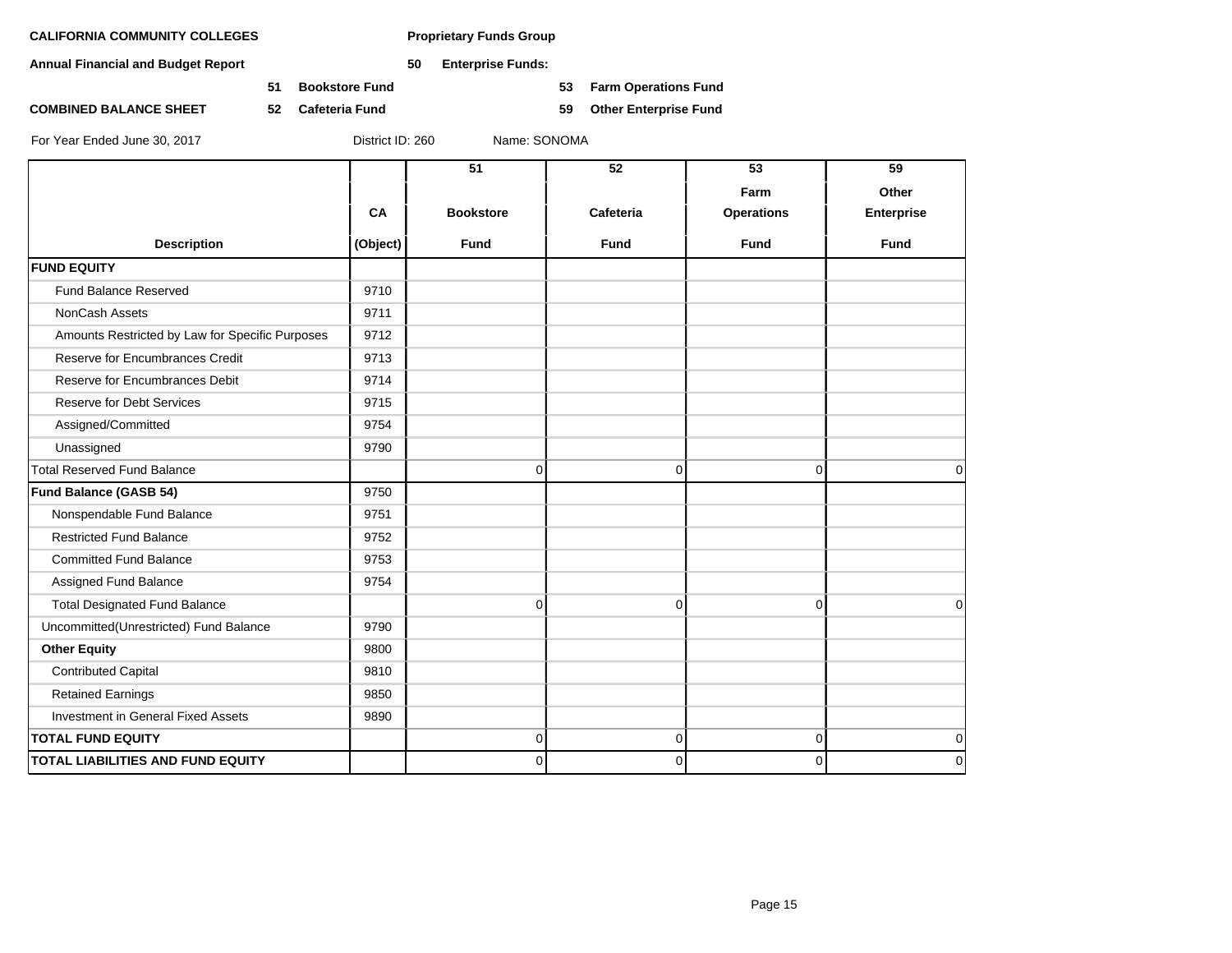- **Annual Financial and Budget Report 60 Internal Service Funds:**
	- **61 Self-Insurance Fund**
- **COMBINED BALANCE SHEET 69 Other Internal Service Fund**

|                                            |          | 61                         | 69                            |
|--------------------------------------------|----------|----------------------------|-------------------------------|
|                                            | CA       |                            | <b>Other Internal Service</b> |
| <b>Description</b>                         | (Object) | <b>Self-Insurance Fund</b> | <b>Fund</b>                   |
| <b>ASSETS</b>                              |          |                            |                               |
| Cash, Investments, and Receivables         | 9100     |                            |                               |
| Cash:                                      |          |                            |                               |
| Awaiting Deposit and in Banks              | 9111     | 6,259                      |                               |
| In County Treasury                         | 9112     | 884,137                    | 4,083,554                     |
| Cash With Fiscal Agents                    | 9113     | 638,738                    |                               |
| <b>Revolving Cash Accounts</b>             | 9114     |                            |                               |
| Investments (at cost)                      | 9120     |                            |                               |
| <b>Accounts Receivable</b>                 | 9130     | 397,967                    |                               |
| Due from Other Funds                       | 9140     | 123                        |                               |
| <b>Student Loans Receivable</b>            | 9150     |                            |                               |
| Inventories, Stores, and Prepaid Items     | 9200     |                            |                               |
| <b>Inventories and Stores</b>              | 9210     |                            |                               |
| Prepaid Items                              | 9220     |                            |                               |
| <b>Fixed Assets</b>                        | 9300     |                            |                               |
| <b>Sites</b>                               | 9310     |                            |                               |
| Site Improvements                          | 9320     |                            |                               |
| Accumulated Depreciation Site Improvements | 9321     |                            |                               |
| <b>Buildings</b>                           | 9330     |                            |                               |
| <b>Accumulated Depreciation Buildings</b>  | 9331     |                            |                               |
| <b>Library Books</b>                       | 9340     |                            |                               |
| Equipment                                  | 9350     |                            |                               |
| <b>Accumulated Depreciation Equipment</b>  | 9351     |                            |                               |
| Work in Progress                           | 9360     |                            |                               |
| <b>Total Fixed Assets</b>                  |          | $\Omega$                   | $\mathbf 0$                   |
| <b>TOTAL ASSETS</b>                        |          | 1,927,224                  | 4,083,554                     |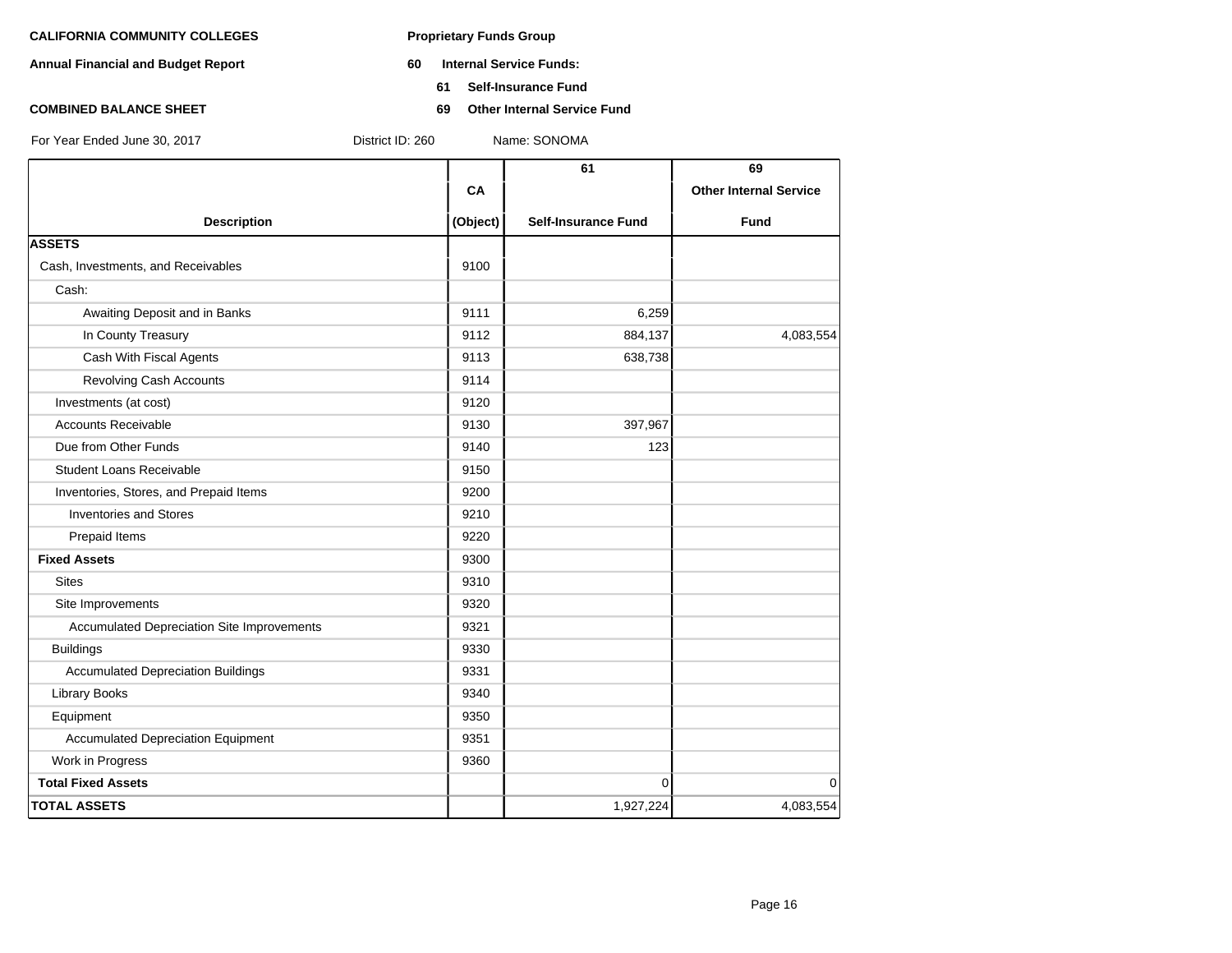- **Annual Financial and Budget Report 60 Internal Service Funds:**
	- **61 Self-Insurance Fund**
- **COMBINED BALANCE SHEET 69 Other Internal Service Fund**

|                                                       |          | 61                         | 69                            |
|-------------------------------------------------------|----------|----------------------------|-------------------------------|
|                                                       | CA       |                            | <b>Other Internal Service</b> |
| <b>Description</b>                                    | (Object) | <b>Self-Insurance Fund</b> | <b>Fund</b>                   |
| <b>LIABILITIES</b>                                    |          |                            |                               |
| <b>Current Liabilities and Deferred Revenue</b>       | 9500     |                            |                               |
| Accounts Payable                                      | 9510     | 792,655                    |                               |
| Accrued Salaries and Wages Payable                    | 9520     |                            |                               |
| <b>Compensated Absences Payable Current</b>           | 9530     |                            |                               |
| Due to Other Funds                                    | 9540     | 100,000                    |                               |
| <b>Temporary Loans</b>                                | 9550     |                            |                               |
| Current Portion of Long-Term Debt                     | 9560     |                            |                               |
| <b>Deferred Revenues</b>                              | 9570     |                            |                               |
| <b>Total Current Liabilities and Deferred Revenue</b> |          | 892,655                    | $\Omega$                      |
| Long-Term Liabilities                                 | 9600     |                            |                               |
| <b>Bonds Payable</b>                                  | 9610     |                            |                               |
| Revenue Bonds Payable                                 | 9620     |                            |                               |
| Certificates of Participation                         | 9630     |                            |                               |
| Lease Purchase of Capital Lease                       | 9640     |                            |                               |
| Compensated Absences Long Term                        | 9650     |                            |                               |
| Post-Employment Benefits Long Term                    | 9660     |                            |                               |
| Other Long-Term Liabilities                           | 9670     |                            |                               |
| <b>Total Long-Term Liabilities</b>                    |          | $\Omega$                   | 0                             |
| <b>TOTAL LIABILITIES</b>                              | 968      | 892,655                    | $\mathbf 0$                   |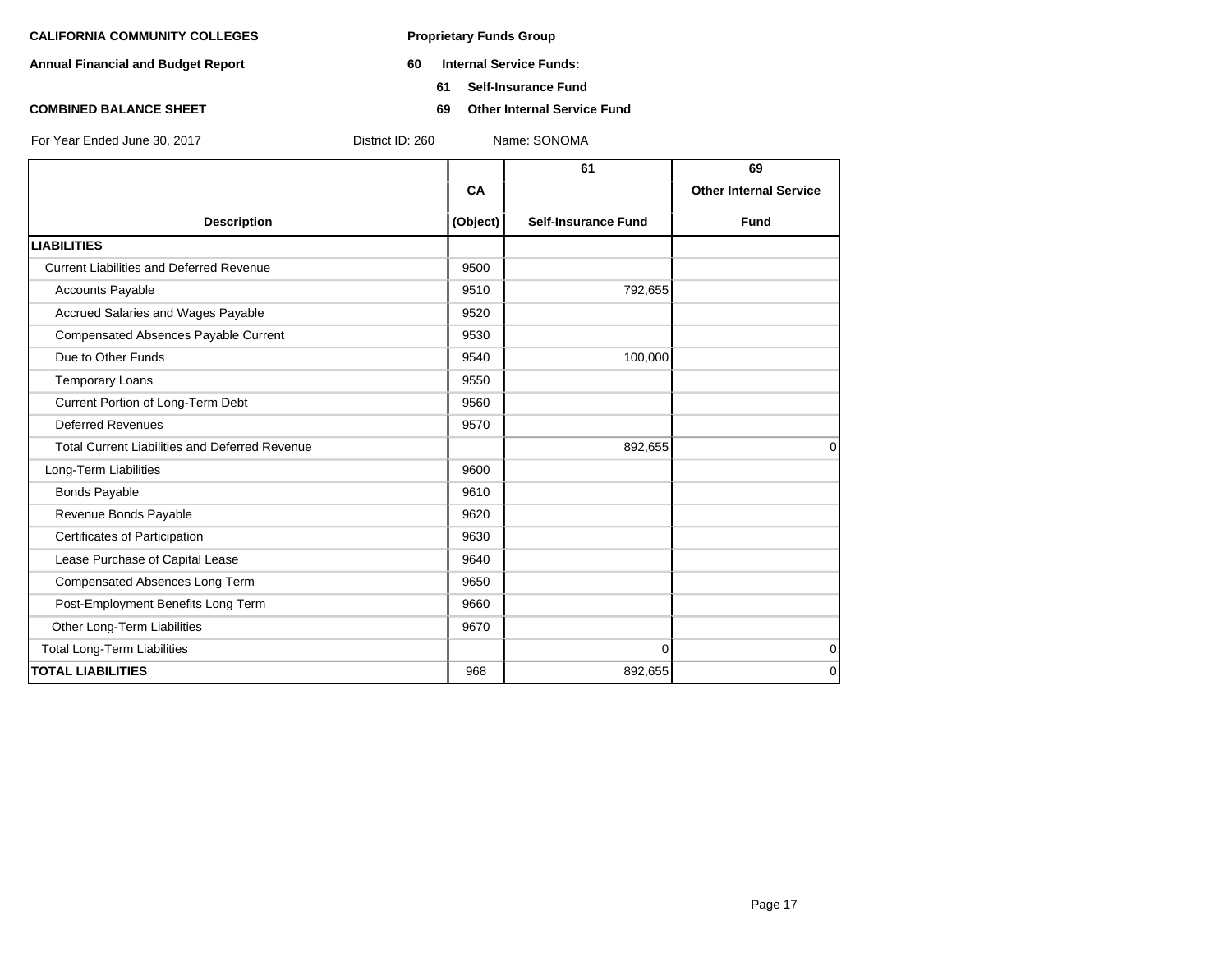- **Annual Financial and Budget Report 60 Internal Service Funds:**
	- **61 Self-Insurance Fund**
- **COMBINED BALANCE SHEET 69 Other Internal Service Fund**

|                                                 |          | 61                         | 69                            |
|-------------------------------------------------|----------|----------------------------|-------------------------------|
|                                                 | CA       |                            | <b>Other Internal Service</b> |
| <b>Description</b>                              | (Object) | <b>Self-Insurance Fund</b> | <b>Fund</b>                   |
| <b>FUND EQUITY</b>                              |          |                            |                               |
| <b>Fund Balance Reserved</b>                    | 9710     |                            |                               |
| NonCash Assets                                  | 9711     |                            |                               |
| Amounts Restricted by Law for Specific Purposes | 9712     |                            |                               |
| Reserve for Encumbrances Credit                 | 9713     |                            |                               |
| Reserve for Encumbrances Debit                  | 9714     |                            |                               |
| <b>Reserve for Debt Services</b>                | 9715     |                            |                               |
| Assigned/Committed                              | 9754     |                            |                               |
| Unassigned                                      | 9790     |                            |                               |
| <b>Total Reserved Fund Balance</b>              |          | $\Omega$                   | $\Omega$                      |
| <b>Fund Balance (GASB 54)</b>                   | 9750     |                            |                               |
| Nonspendable Fund Balance                       | 9751     |                            |                               |
| <b>Restricted Fund Balance</b>                  | 9752     |                            |                               |
| <b>Committed Fund Balance</b>                   | 9753     |                            |                               |
| Assigned Fund Balance                           | 9754     |                            |                               |
| <b>Total Designated Fund Balance</b>            |          | 0                          | $\mathbf 0$                   |
| Uncommitted(Unrestricted) Fund Balance          | 9790     |                            |                               |
| <b>Other Equity</b>                             | 9800     |                            |                               |
| <b>Contributed Capital</b>                      | 9810     |                            |                               |
| <b>Retained Earnings</b>                        | 9850     | 1,034,569                  | 4,083,554                     |
| <b>Investment in General Fixed Assets</b>       | 9890     |                            |                               |
| <b>TOTAL FUND EQUITY</b>                        |          | 1,034,569                  | 4,083,554                     |
| <b>TOTAL LIABILITIES AND FUND EQUITY</b>        |          | 1,927,224                  | 4,083,554                     |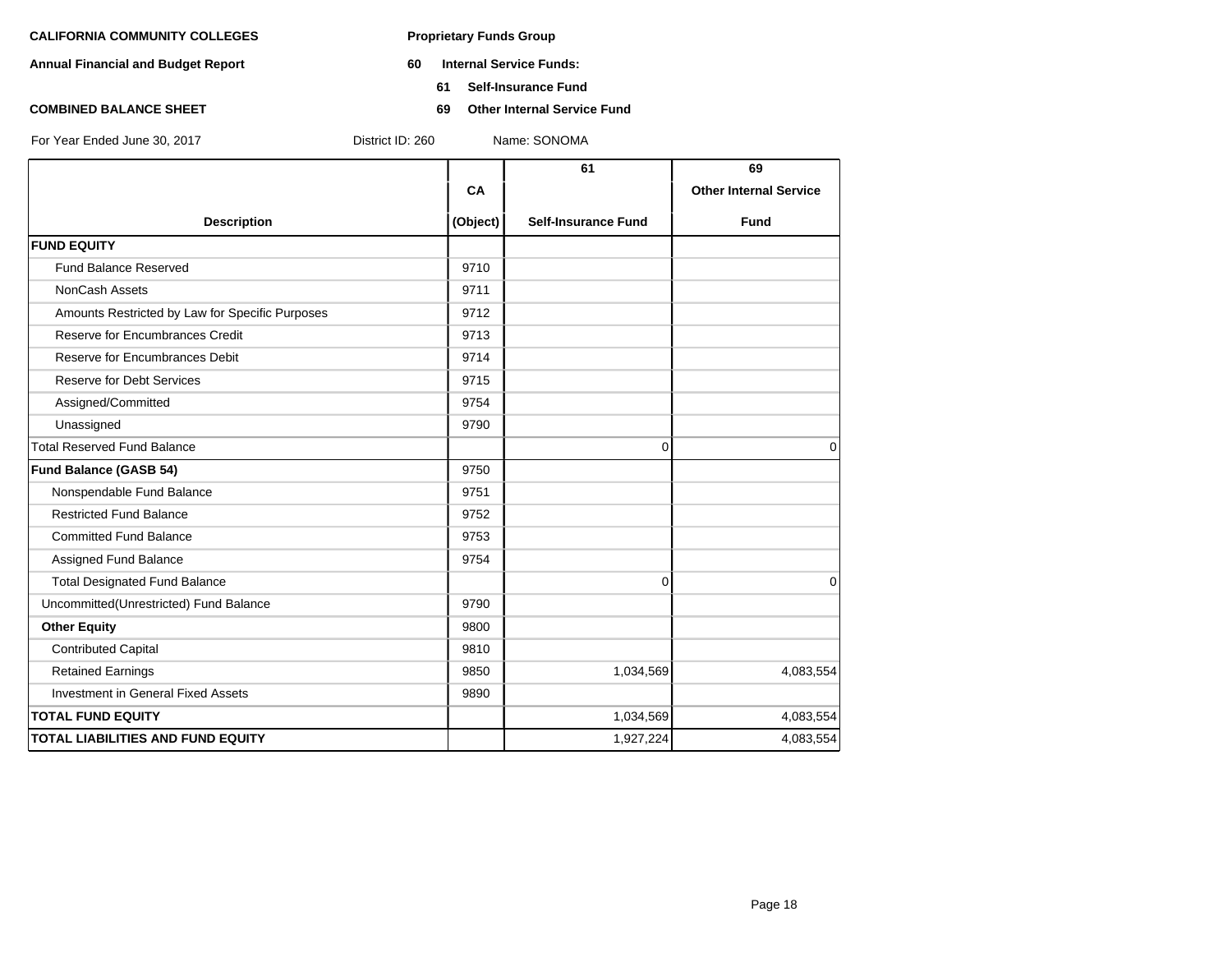# CALIFORNIA COMMUNITY COLLEGES Fiduciary Funds Group

**Annual Financial and Budget Report 70 Trust Funds**

### **COMBINED BALANCE SHEET**

|                                            |          | $\overline{71}$   | $\overline{72}$       | $\overline{73}$     | 74                   | 75                | 76                | 77                | 79                |
|--------------------------------------------|----------|-------------------|-----------------------|---------------------|----------------------|-------------------|-------------------|-------------------|-------------------|
|                                            |          | Associated        | <b>Student</b>        | <b>Student Body</b> | <b>Student</b>       | Scholarship       |                   | <b>Deferred</b>   |                   |
|                                            | CA       | <b>Students</b>   | Representation        | <b>Center Fee</b>   | <b>Financial Aid</b> | and Loan          | Investment        | Compensation      | Other             |
| <b>Description</b>                         | (Object) | <b>Trust Fund</b> | <b>Fee Trust Fund</b> | <b>Trust Fund</b>   | <b>Trust Fund</b>    | <b>Trust Fund</b> | <b>Trust Fund</b> | <b>Trust Fund</b> | <b>Trust Fund</b> |
| <b>ASSETS</b>                              |          |                   |                       |                     |                      |                   |                   |                   |                   |
| Cash, Investments, and Receivables         | 9100     |                   |                       |                     |                      |                   |                   |                   |                   |
| Cash:                                      |          |                   |                       |                     |                      |                   |                   |                   |                   |
| Awaiting Deposit and in Banks              | 9111     |                   | 6,156                 | 16,866              | (256, 843)           | 82,385            |                   |                   |                   |
| In County Treasury                         | 9112     | 362,716           | 184,173               | 188,566             |                      |                   |                   |                   | 19                |
| Cash With Fiscal Agents                    | 9113     |                   |                       |                     |                      |                   |                   |                   |                   |
| Revolving Cash Accounts                    | 9114     |                   |                       |                     |                      |                   |                   |                   |                   |
| Investments (at cost)                      | 9120     |                   |                       |                     |                      |                   |                   |                   |                   |
| <b>Accounts Receivable</b>                 | 9130     | 142               | 52                    | 60                  | 259,058              |                   |                   |                   | 317               |
| Due from Other Funds                       | 9140     |                   |                       | 15                  |                      |                   |                   |                   |                   |
| <b>Student Loans Receivable</b>            | 9150     |                   |                       |                     |                      |                   |                   |                   |                   |
| Inventories, Stores, and Prepaid Items     | 9200     |                   |                       |                     |                      |                   |                   |                   |                   |
| <b>Inventories and Stores</b>              | 9210     |                   |                       |                     |                      |                   |                   |                   |                   |
| Prepaid Items                              | 9220     |                   |                       |                     |                      |                   |                   |                   |                   |
| <b>Fixed Assets</b>                        | 9300     |                   |                       |                     |                      |                   |                   |                   |                   |
| <b>Sites</b>                               | 9310     |                   |                       |                     |                      |                   |                   |                   |                   |
| Site Improvements                          | 9320     |                   |                       |                     |                      |                   |                   |                   |                   |
| Accumulated Depreciation Site Improvements | 9321     |                   |                       |                     |                      |                   |                   |                   |                   |
| <b>Buildings</b>                           | 9330     |                   |                       |                     |                      |                   |                   |                   |                   |
| <b>Accumulated Depreciation Buildings</b>  | 9331     |                   |                       |                     |                      |                   |                   |                   |                   |
| <b>Library Books</b>                       | 9340     |                   |                       |                     |                      |                   |                   |                   |                   |
| Equipment                                  | 9350     |                   |                       |                     |                      |                   |                   |                   |                   |
| <b>Accumulated Depreciation Equipment</b>  | 9351     |                   |                       |                     |                      |                   |                   |                   |                   |
| Work in Progress                           | 9360     |                   |                       |                     |                      |                   |                   |                   |                   |
| <b>Total Fixed Assets</b>                  |          | $\Omega$          | $\overline{0}$        | $\Omega$            | $\mathbf 0$          | $\Omega$          | $\mathbf 0$       | $\overline{0}$    | $\overline{0}$    |
| <b>TOTAL ASSETS</b>                        |          | 362,858           | 190,381               | 205,507             | 2,215                | 82,385            | $\mathbf 0$       | $\Omega$          | 336               |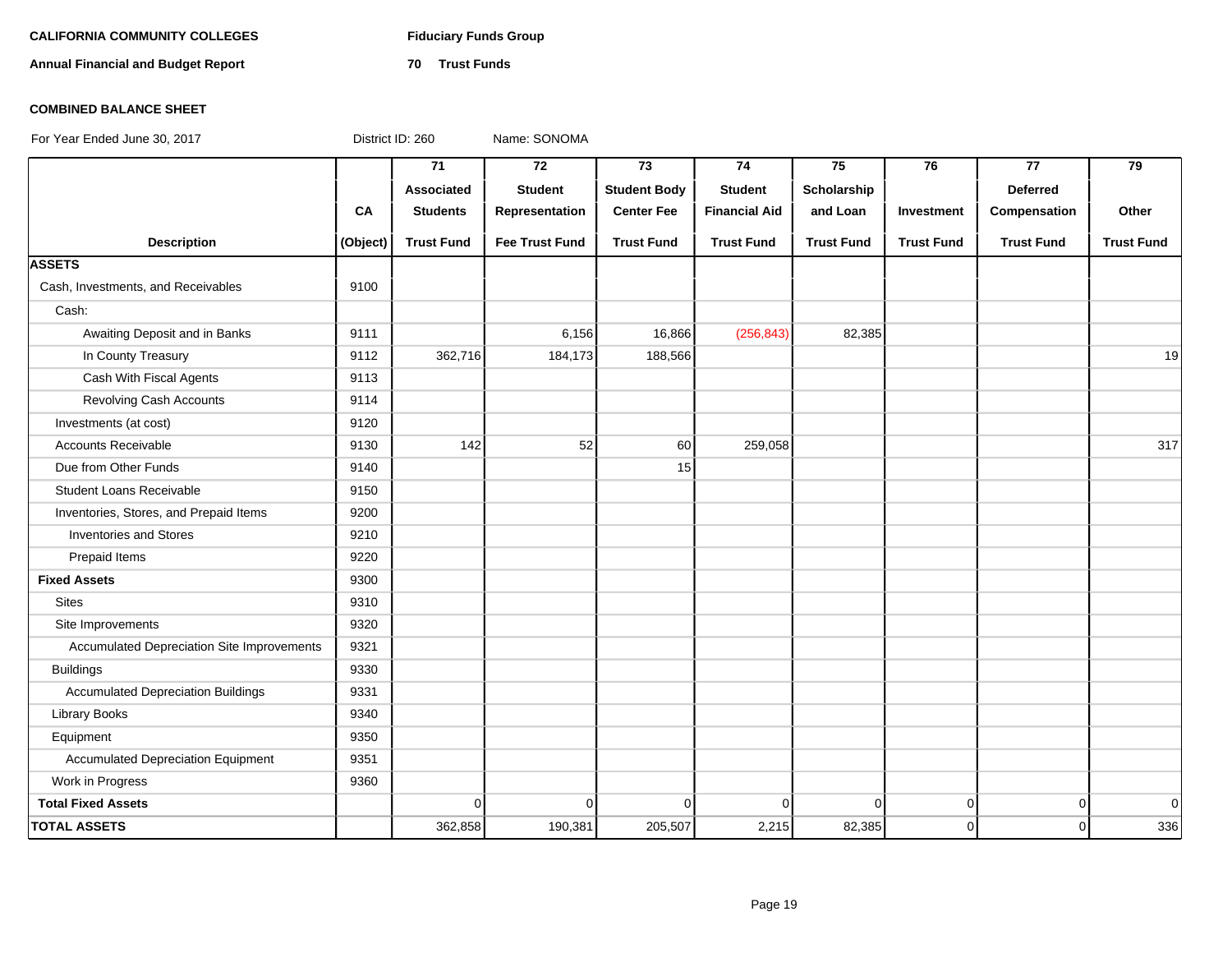# CALIFORNIA COMMUNITY COLLEGES Fiduciary Funds Group

**Annual Financial and Budget Report 70 Trust Funds**

### **COMBINED BALANCE SHEET**

|                                                       |          | 71                | 72                    | 73                  | 74                   | 75                | 76                | 77                | 79                |
|-------------------------------------------------------|----------|-------------------|-----------------------|---------------------|----------------------|-------------------|-------------------|-------------------|-------------------|
|                                                       |          | Associated        | <b>Student</b>        | <b>Student Body</b> | <b>Student</b>       | Scholarship       |                   | <b>Deferred</b>   |                   |
|                                                       | CA       | <b>Students</b>   | Representation        | <b>Center Fee</b>   | <b>Financial Aid</b> | and Loan          | Investment        | Compensation      | Other             |
| <b>Description</b>                                    | (Object) | <b>Trust Fund</b> | <b>Fee Trust Fund</b> | <b>Trust Fund</b>   | <b>Trust Fund</b>    | <b>Trust Fund</b> | <b>Trust Fund</b> | <b>Trust Fund</b> | <b>Trust Fund</b> |
| <b>LIABILITIES</b>                                    |          |                   |                       |                     |                      |                   |                   |                   |                   |
| <b>Current Liabilities and Deferred Revenue</b>       | 9500     |                   |                       |                     |                      |                   |                   |                   |                   |
| <b>Accounts Payable</b>                               | 9510     | 8,102             | 3                     | 26                  | 1,965                |                   |                   |                   |                   |
| Accrued Salaries and Wages Payable                    | 9520     |                   |                       |                     |                      |                   |                   |                   | 240               |
| Compensated Absences Payable Current                  | 9530     |                   |                       |                     |                      |                   |                   |                   |                   |
| Due to Other Funds                                    | 9540     | 1,066             | 465                   | 455                 |                      |                   |                   |                   | 96                |
| <b>Temporary Loans</b>                                | 9550     |                   |                       |                     |                      |                   |                   |                   |                   |
| Current Portion of Long-Term Debt                     | 9560     |                   |                       |                     |                      |                   |                   |                   |                   |
| <b>Deferred Revenues</b>                              | 9570     | 22,431            | 1,771                 |                     | 250                  | 82,385            |                   |                   |                   |
| <b>Total Current Liabilities and Deferred Revenue</b> |          | 31,599            | 2,239                 | 481                 | 2,215                | 82,385            | $\mathbf 0$       | $\Omega$          | 336               |
| Long-Term Liabilities                                 | 9600     |                   |                       |                     |                      |                   |                   |                   |                   |
| <b>Bonds Payable</b>                                  | 9610     |                   |                       |                     |                      |                   |                   |                   |                   |
| Revenue Bonds Payable                                 | 9620     |                   |                       |                     |                      |                   |                   |                   |                   |
| Certificates of Participation                         | 9630     |                   |                       |                     |                      |                   |                   |                   |                   |
| Lease Purchase of Capital Lease                       | 9640     |                   |                       |                     |                      |                   |                   |                   |                   |
| Compensated Absences Long Term                        | 9650     |                   |                       |                     |                      |                   |                   |                   |                   |
| Post-Employment Benefits Long Term                    | 9660     |                   |                       |                     |                      |                   |                   |                   |                   |
| Other Long-Term Liabilities                           | 9670     |                   |                       |                     |                      |                   |                   |                   |                   |
| <b>Total Long-Term Liabilities</b>                    |          | $\Omega$          | $\Omega$              | $\Omega$            | $\Omega$             | $\Omega$          | $\mathbf 0$       | $\Omega$          | $\overline{0}$    |
| <b>TOTAL LIABILITIES</b>                              | 968      | 31,599            | 2,239                 | 481                 | 2,215                | 82,385            | $\mathbf 0$       | $\Omega$          | 336               |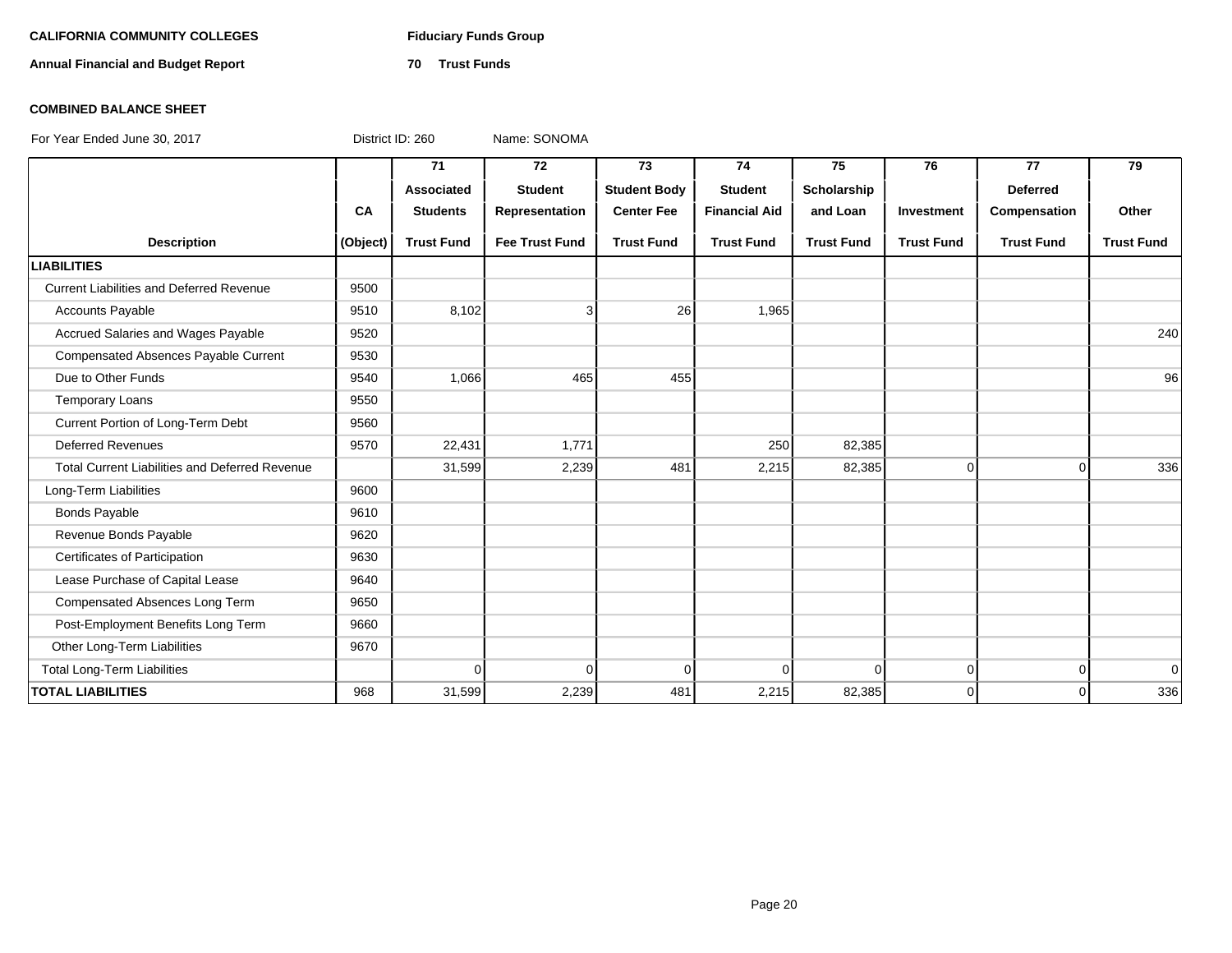# CALIFORNIA COMMUNITY COLLEGES Fiduciary Funds Group

**Annual Financial and Budget Report 70 Trust Funds**

### **COMBINED BALANCE SHEET**

|                                                 |          | $\overline{71}$   | $\overline{72}$       | $\overline{73}$     | 74                   | 75                | 76                | $\overline{77}$   | $\overline{79}$   |
|-------------------------------------------------|----------|-------------------|-----------------------|---------------------|----------------------|-------------------|-------------------|-------------------|-------------------|
|                                                 |          | <b>Associated</b> | <b>Student</b>        | <b>Student Body</b> | <b>Student</b>       | Scholarship       |                   | <b>Deferred</b>   |                   |
|                                                 | CA       | <b>Students</b>   | Representation        | <b>Center Fee</b>   | <b>Financial Aid</b> | and Loan          | Investment        | Compensation      | Other             |
| <b>Description</b>                              | (Object) | <b>Trust Fund</b> | <b>Fee Trust Fund</b> | <b>Trust Fund</b>   | <b>Trust Fund</b>    | <b>Trust Fund</b> | <b>Trust Fund</b> | <b>Trust Fund</b> | <b>Trust Fund</b> |
| <b>FUND EQUITY</b>                              |          |                   |                       |                     |                      |                   |                   |                   |                   |
| <b>Fund Balance Reserved</b>                    | 9710     |                   |                       |                     |                      |                   |                   |                   |                   |
| <b>NonCash Assets</b>                           | 9711     |                   |                       |                     |                      |                   |                   |                   |                   |
| Amounts Restricted by Law for Specific Purposes | 9712     |                   |                       |                     |                      |                   |                   |                   |                   |
| Reserve for Encumbrances Credit                 | 9713     |                   |                       |                     |                      |                   |                   |                   |                   |
| Reserve for Encumbrances Debit                  | 9714     |                   |                       |                     |                      |                   |                   |                   |                   |
| <b>Reserve for Debt Services</b>                | 9715     |                   |                       |                     |                      |                   |                   |                   |                   |
| Assigned/Committed                              | 9754     |                   |                       |                     |                      |                   |                   |                   |                   |
| Unassigned                                      | 9790     |                   |                       |                     |                      |                   |                   |                   |                   |
| <b>Total Reserved Fund Balance</b>              |          | $\overline{0}$    | $\Omega$              | $\Omega$            | $\mathbf 0$          | $\overline{0}$    | $\overline{0}$    | $\Omega$          | $\Omega$          |
| Fund Balance (GASB 54)                          | 9750     |                   |                       |                     |                      |                   |                   |                   |                   |
| Nonspendable Fund Balance                       | 9751     |                   |                       |                     |                      |                   |                   |                   |                   |
| <b>Restricted Fund Balance</b>                  | 9752     |                   |                       |                     |                      |                   |                   |                   |                   |
| <b>Committed Fund Balance</b>                   | 9753     | 331,259           | 188,142               | 205,026             |                      |                   |                   |                   |                   |
| Assigned Fund Balance                           | 9754     |                   |                       |                     |                      |                   |                   |                   |                   |
| <b>Total Designated Fund Balance</b>            |          | 331,259           | 188,142               | 205,026             | $\Omega$             | $\overline{0}$    | $\Omega$          | $\overline{0}$    | $\Omega$          |
| Uncommitted(Unrestricted) Fund Balance          | 9790     |                   |                       |                     |                      |                   |                   |                   |                   |
| <b>Other Equity</b>                             | 9800     |                   |                       |                     |                      |                   |                   |                   |                   |
| <b>Contributed Capital</b>                      | 9810     |                   |                       |                     |                      |                   |                   |                   |                   |
| <b>Retained Earnings</b>                        | 9850     |                   |                       |                     |                      |                   |                   |                   |                   |
| Investment in General Fixed Assets              | 9890     |                   |                       |                     |                      |                   |                   |                   |                   |
| <b>TOTAL FUND EQUITY</b>                        |          | 331,259           | 188,142               | 205,026             | $\Omega$             | $\Omega$          | $\overline{0}$    | $\overline{0}$    | $\Omega$          |
| <b>TOTAL LIABILITIES AND FUND EQUITY</b>        |          | 362,858           | 190,381               | 205,507             | 2,215                | 82,385            | $\Omega$          | $\Omega$          | 336               |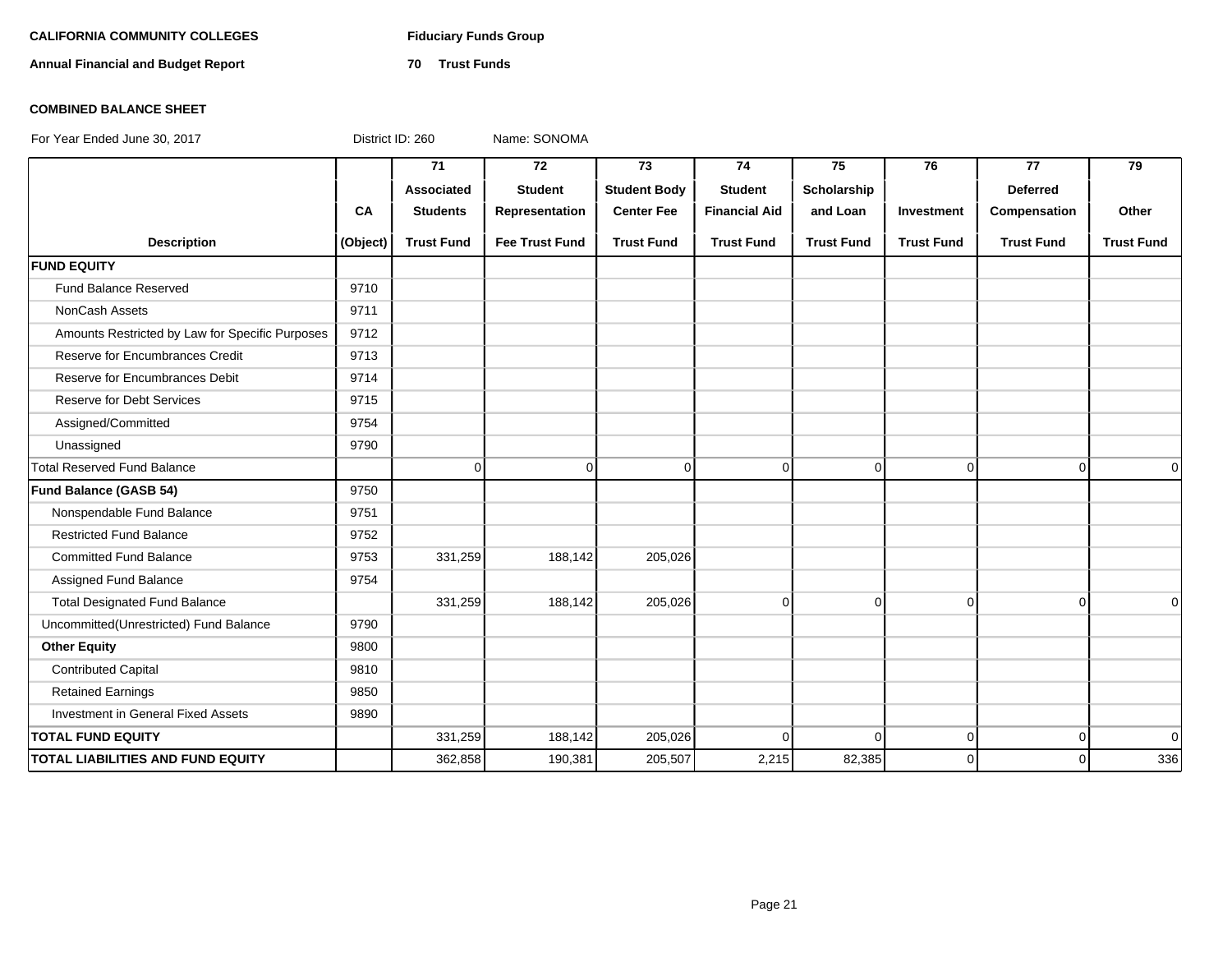# **Annual Financial and Budget Report**

### **SUPPLEMENTAL DATA**

For Actual Year: 2016-2017 District ID: 260 Name: SONOMA

|                                                                   |        | Fund S11            | Fund S12          | Fund S10 Total      |
|-------------------------------------------------------------------|--------|---------------------|-------------------|---------------------|
|                                                                   | Object | <b>Unrestricted</b> | <b>Restricted</b> | <b>General Fund</b> |
| <b>Description</b>                                                | Code   | Actual              | <b>Actual</b>     | <b>Actual</b>       |
| <b>Federal Revenues</b>                                           | 8100   |                     |                   |                     |
| <b>Forest Revenues</b>                                            | 8110   |                     |                   | 0                   |
| <b>Higher Education Act</b>                                       | 8120   |                     |                   | $\mathbf 0$         |
| Workforce Investment Act                                          | 8130   |                     |                   | $\Omega$            |
| Temporary Assistance for Needy Families (TANF)                    | 8140   |                     | 85,693            | 85,693              |
| Student Financial Aid                                             | 8150   | 21,140              |                   | 21,140              |
| <b>Veterans Education</b>                                         | 8160   | 2,508               |                   | 2,508               |
| Vocational and Technical Education Act (VATEA)                    | 8170   |                     | 550,788           | 550,788             |
| <b>Other Federal Revenues</b>                                     | 8190   | 143,087             | 2,704,569         | 2,847,656           |
| <b>Total Federal Revnues</b>                                      | 8100   | 166,735             | 3,341,050         | 3,507,785           |
| <b>State Revenues</b>                                             | 8600   |                     |                   |                     |
| <b>General Apportionments</b>                                     | 8610   |                     |                   | 0                   |
| Apprenticeship Apportionment                                      | 8611   | 230,316             |                   | 230,316             |
| <b>State General Apportionment</b>                                | 8612   | 25,134,979          |                   | 25,134,979          |
| Other General Apportionment                                       | 8613   | 956,060             |                   | 956,060             |
| <b>General Categorical Programs</b>                               | 8620   |                     |                   |                     |
| Child Development                                                 | 8621   |                     | 29,473            | 29,473              |
| Extended Opportunity Programs and Services (EOPS)                 | 8622   |                     | 1,255,035         | 1,255,035           |
| Disabled Students Programs and Services(DSPS)                     | 8623   |                     | 3,071,539         | 3,071,539           |
| Temporary Assistance for Needy Families (TANF)                    | 8624   |                     |                   | $\Omega$            |
| California Work Opportunity and Responsibility to Kids (CalWORKs) | 8625   |                     |                   | 0                   |
| Telecommunications and Technology Infrasturcture Program (TTIP)   | 8626   |                     |                   | $\Omega$            |
| Other General Categorical Programs                                | 8627   |                     | 9,325,668         | 9,325,668           |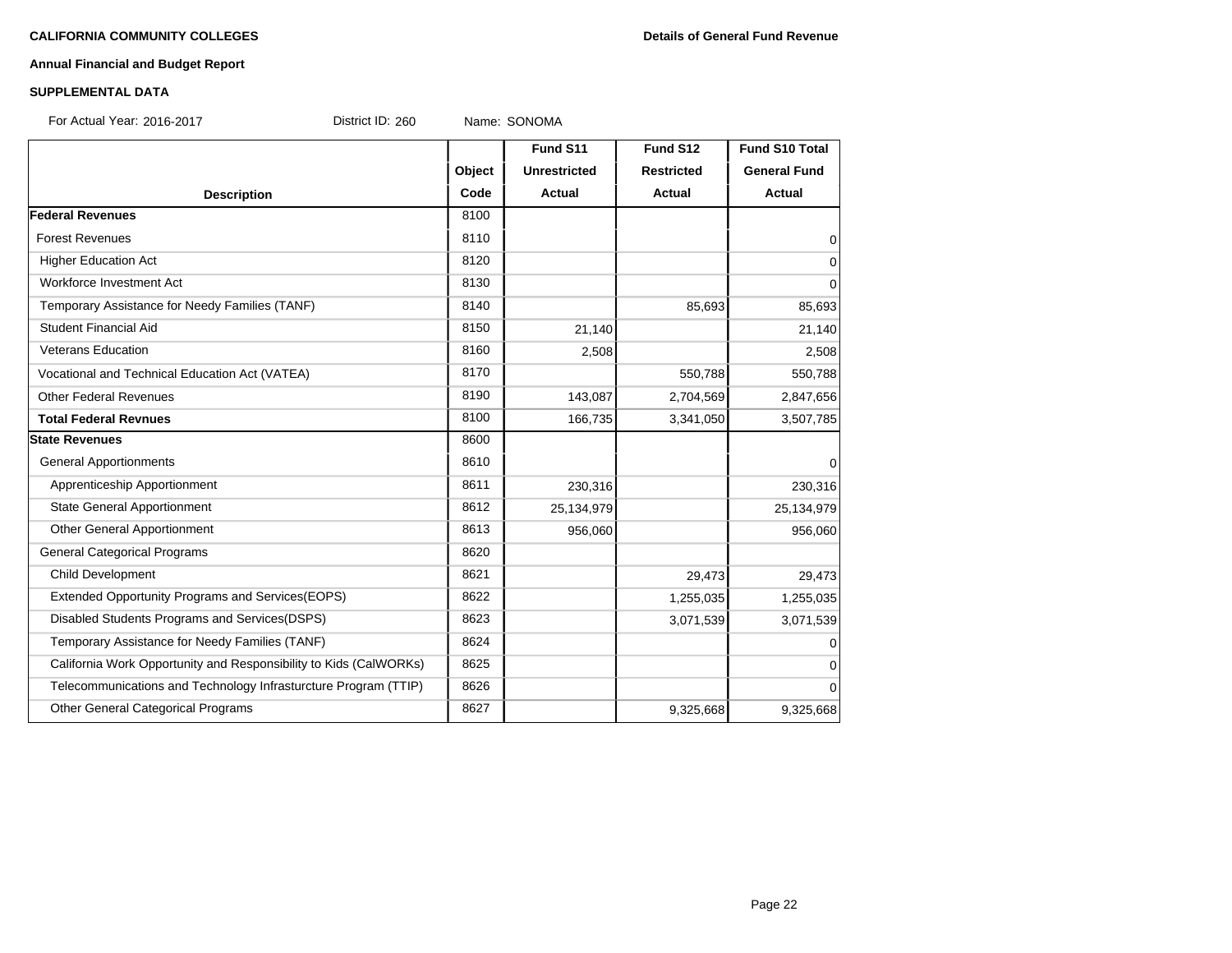# **Annual Financial and Budget Report**

### **SUPPLEMENTAL DATA**

| For Actual Year: 2016-2017 | District ID: 260 | Name: SONOMA |  |
|----------------------------|------------------|--------------|--|
|----------------------------|------------------|--------------|--|

|                                          |        | Fund S11            | Fund S12          | <b>Fund S10 Total</b> |
|------------------------------------------|--------|---------------------|-------------------|-----------------------|
|                                          | Object | <b>Unrestricted</b> | <b>Restricted</b> | <b>General Fund</b>   |
| <b>Description</b>                       | Code   | Actual              | <b>Actual</b>     | Actual                |
| <b>EPA Proceeds</b>                      | 8630   | 14,332,950          |                   | 14,332,950            |
| Reimburseable Categorical Programs       | 8650   |                     |                   |                       |
| Instructional Inprovement Grant          | 8651   |                     | 1,068,809         | 1,068,809             |
| Other Reimburseable Categorical Programs | 8652   |                     |                   | $\Omega$              |
| <b>State Tax Subventions</b>             | 8670   |                     |                   |                       |
| Homeowners' Property Tax Refief          | 8671   | 373,289             |                   | 373,289               |
| <b>Timber Yield Tax</b>                  | 8672   | 8,400               |                   | 8,400                 |
| <b>Other State Tax Subventions</b>       | 8673   |                     |                   | $\Omega$              |
| <b>State Non-Tax Revenues</b>            | 8680   |                     |                   |                       |
| <b>State Lottery Proceeds</b>            | 8681   | 2,860,049           | 952,436           | 3,812,485             |
| <b>State Mandated Costs</b>              | 8685   | 2,319,824           |                   | 2,319,824             |
| <b>Other State Non-Tax Revnues</b>       | 8686   | 2,053,297           |                   | 2,053,297             |
| <b>Other State Revenues</b>              | 8690   | 6,208               | 3,479,503         | 3,485,711             |
| <b>Total State Revenues</b>              | 8600   | 48,275,372          | 19,182,463        | 67,457,835            |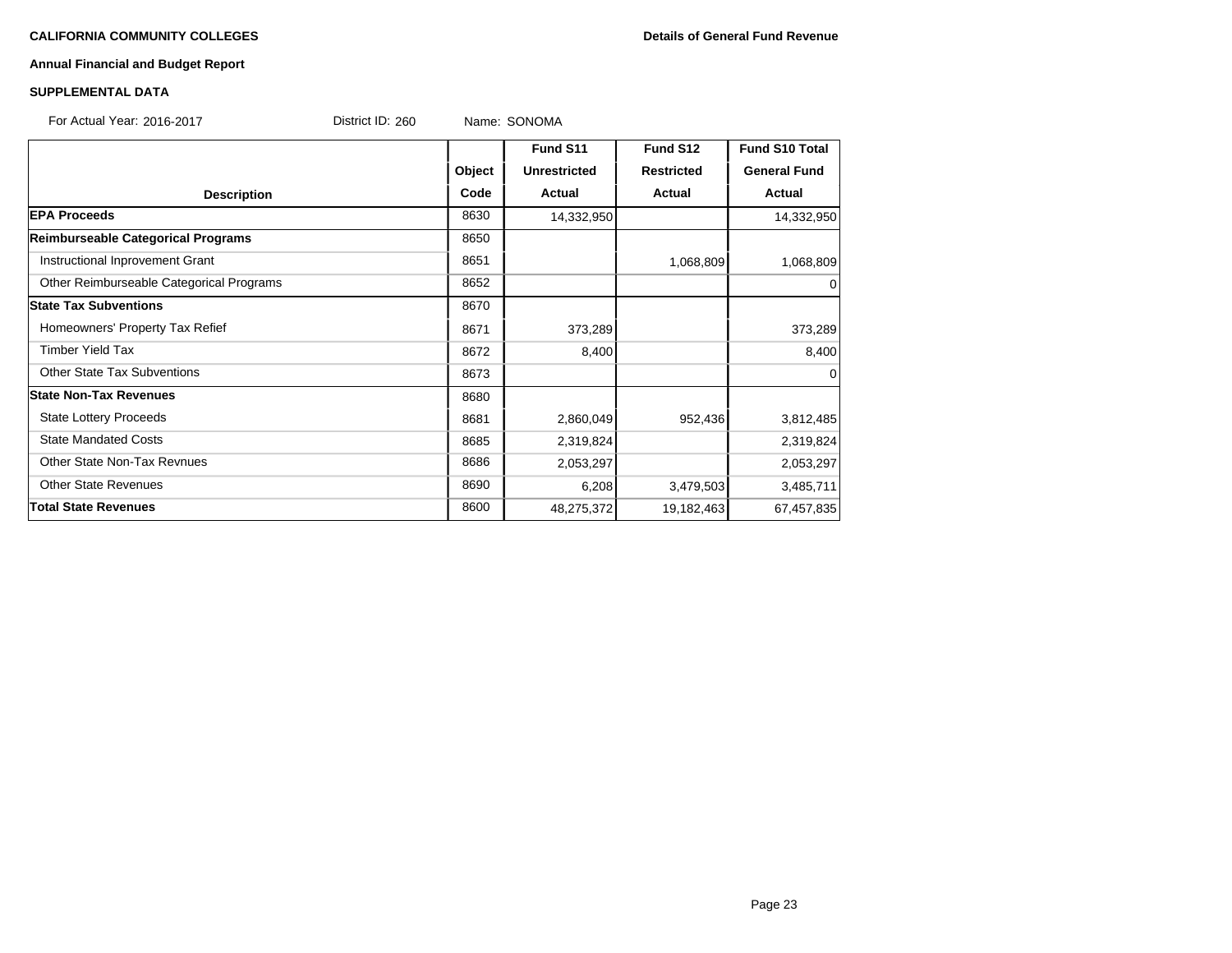### **Annual Financial and Budget Report**

#### **SUPPLEMENTAL DATA**

| For Actual Year: 2016-2017                          | District ID: 260 | Name: SONOMA        |                   |                     |
|-----------------------------------------------------|------------------|---------------------|-------------------|---------------------|
|                                                     |                  | Fund S11            | Fund S12          | Fund S10 Total      |
|                                                     | Object           | <b>Unrestricted</b> | <b>Restricted</b> | <b>General Fund</b> |
| <b>Description</b>                                  | Code             | <b>Actual</b>       | <b>Actual</b>     | <b>Actual</b>       |
| <b>Local Revenues</b>                               | 8800             |                     |                   |                     |
| <b>Property Taxes</b>                               | 8810             |                     |                   |                     |
| Tax Allocation, Secured Roll                        | 8811             | 45,658,832          |                   | 45,658,832          |
| Tax Allocation, Supplemental Roll                   | 8812             | 899,861             |                   | 899,861             |
| Tax Allocation, Unsecured Roll                      | 8813             | 1,515,690           |                   | 1,515,690           |
| <b>Prior Years Taxes</b>                            | 8816             | 71,294              |                   | 71,294              |
| Education Revenues Augmentation Fund (ERAF)         | 8817             | 3,724,499           |                   | 3,724,499           |
| Redevelopment Agency Funds - Pass Through           | 8818             | 34,511              |                   | 34,511              |
| Redevelopment Agency Funds - Residual               | 8819             | 2,240,187           |                   | 2,240,187           |
| Redevelopment Agency Funds - Asset Liquidation      | 8819.1           |                     |                   | $\Omega$            |
| Contributions, Gifts, Grants, and Endowments        | 8820             |                     |                   | 0                   |
| <b>Contract Services</b>                            | 8830             |                     |                   |                     |
| <b>Contract Instructional Services</b>              | 8831             | 226,893             |                   | 226,893             |
| <b>Other Contranct Services</b>                     | 8832             |                     |                   | $\Omega$            |
| Sales and Commissions                               | 8840             | 146,649             |                   | 146,649             |
| <b>Rentals and Leases</b>                           | 8850             | 95,140              |                   | 95,140              |
| Interest and Investment Income                      | 8860             | 143,608             |                   | 143,608             |
| <b>Student Fees and Charges</b>                     | 8870             |                     |                   |                     |
| <b>Community Services Classes</b>                   | 8872             | 739,706             |                   | 739,706             |
| Dormitory                                           | 8873             |                     |                   | $\Omega$            |
| Enrollment                                          | 8874             | 8,705,727           |                   | 8,705,727           |
| Contra Revenue Account                              | 8874.1           |                     |                   | 0                   |
| Field Trips and Use of Nondistrict Facilities       | 8875             |                     |                   | 0                   |
| <b>Health Services</b>                              | 8876             |                     | 1,033,448         | 1,033,448           |
| Instructional Materials Fees and Sales of Materials | 8877             | 1,003,482           |                   | 1,003,482           |
| Insurance                                           | 8878             |                     |                   | $\Omega$            |
| <b>Student Records</b>                              | 8879             | 103,153             |                   | 103,153             |
| Nonresident Tuition                                 | 8880             | 1,884,040           | 190,546           | 2,074,586           |
| Parking Services and Public Transportation          | 8881             |                     | 11,463            | 11,463              |
| Other Student Fees and Charges                      | 8885             | 111,518             |                   | 111,518             |
| <b>Other Local Revenues</b>                         | 8890             | 1,563,155           | 740,720           | 2,303,875           |

**Total Local Revenues** 8800 **68,867,945** 1,976,177 70,844,122 **Total Revenues** 117,310,052 24,499,690 141,809,742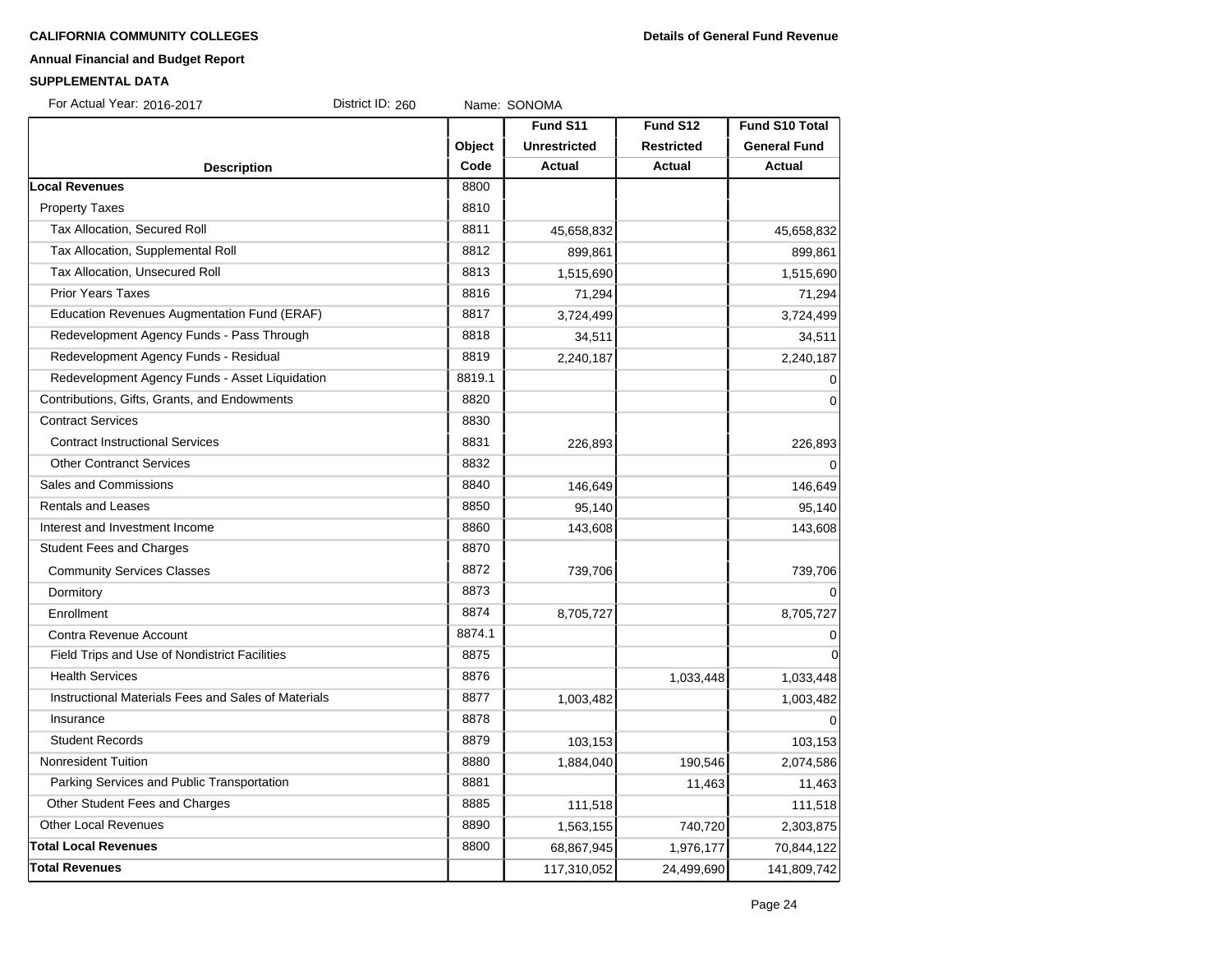# **Annual Financial and Budget Report**

# **SUPPLEMENTAL DATA**

| For Actual Year: 2016-2017                        | District ID: 260 |        | Name: SONOMA        |                   |                       |
|---------------------------------------------------|------------------|--------|---------------------|-------------------|-----------------------|
|                                                   |                  |        | Fund S11            | Fund S12          | <b>Fund S10 Total</b> |
|                                                   |                  | Object | <b>Unrestricted</b> | <b>Restricted</b> | <b>General Fund</b>   |
| <b>Description</b>                                |                  | Code   | Actual              | Actual            | Actual                |
| <b>Other Financing Sources</b>                    |                  | 8900   |                     |                   |                       |
| <b>Proceeds of General Fixed Assets</b>           |                  | 8910   |                     |                   | 0                     |
| Proceeds of Long-Term Debt                        |                  | 8940   |                     |                   | $\Omega$              |
| Incoming Transfers -- (8970/8981/8982/8983)       |                  | 898#   | 3,299,986           | 393,566           | 3,693,552             |
| <b>Total Other Financing Sources</b>              |                  | 8900   | 3,299,986           | 393,566           | 3,693,552             |
| <b>Total Revenues and Other Financing Sources</b> |                  |        | 120,610,038         | 24,893,256        | 145,503,294           |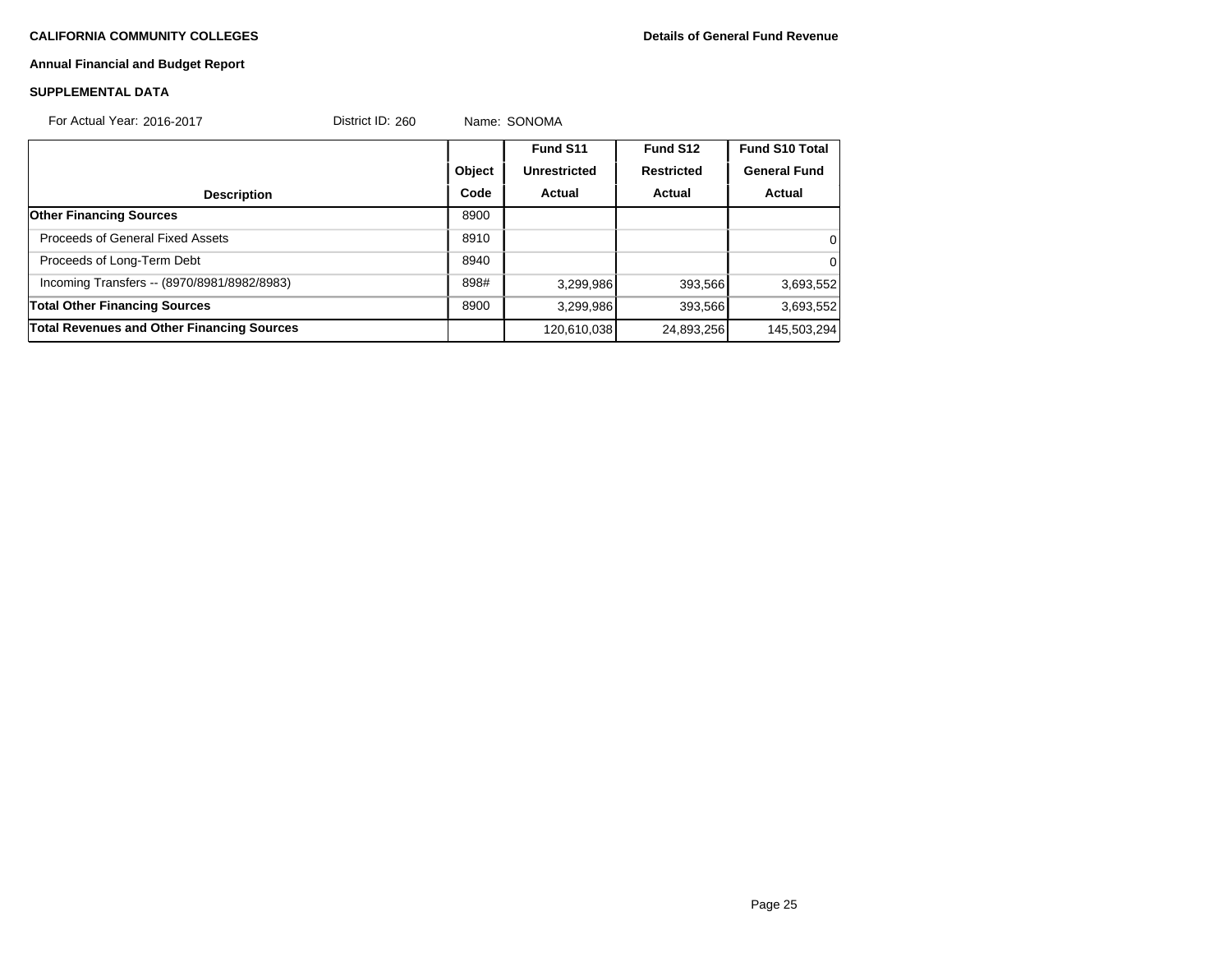**Expend by Instructional Activity**

# **Annual Financial and Budget Report**

# **S10 General Fund - Combined** (Total Unrestricted and Restricted)

# **SUPPLEMENTAL DATA**

For Actual Year: 2016-2017 Budget Year: 2017-2018 Contract Manusculing District ID: 260 Name: SONOMA

|                                                                                                                   |                 | <b>Salaries and Benefits</b> |                      | Operating       | Capital   | Other     | <b>Total</b> |
|-------------------------------------------------------------------------------------------------------------------|-----------------|------------------------------|----------------------|-----------------|-----------|-----------|--------------|
|                                                                                                                   | <b>Activity</b> |                              | <b>Non</b>           | <b>Expenses</b> | Outlay    | Outgo     |              |
| <b>Activity Classification</b>                                                                                    | Code            | <b>Instructional</b>         | <b>Instructional</b> | $(4000 - 5000)$ | (6000)    | (7000)    |              |
| Agriculture and Natual Resources                                                                                  | 0100            | 1,211,138                    | 607,569              | 170,974         | 156,438   |           | 2,146,119    |
| Architecture and Environmental Design                                                                             | 0200            |                              |                      |                 |           |           | $\Omega$     |
| Environmental Sciences and Technologies                                                                           | 0300            |                              |                      |                 |           |           | $\Omega$     |
| <b>Biological Sciences</b>                                                                                        | 0400            | 2,392,548                    | 200,961              | 98,080          | 55,468    |           | 2,747,057    |
| Business and Management                                                                                           | 0500            | 1,970,608                    | 252,748              | 38,558          | 35,742    |           | 2,297,656    |
| Communications                                                                                                    | 0600            | 2,013,977                    | 158,428              | 40,426          | 3,133     |           | 2,215,964    |
| Computer and Information Science                                                                                  | 0700            | 2,179,059                    | 362,857              | 19,431          | 53,901    |           | 2,615,248    |
| Education                                                                                                         | 0800            | 457,215                      | 196,419              | 210,166         | 500       |           | 864,300      |
| Engineering and Related Industrial Technology                                                                     | 0900            | 1,639,411                    | 258,154              | 289,950         | 842,753   |           | 3,030,268    |
| Fine and Applied Arts                                                                                             | 1000            | 3,538,768                    | 849,257              | 238,565         | 139,763   |           | 4,766,353    |
| Foreign language                                                                                                  | 1100            | 1,665,409                    | 71,478               | 9,051           | 1,031     |           | 1,746,969    |
| Health                                                                                                            | 1200            | 7,239,132                    | 1,575,936            | 156,511         | 323,093   |           | 9,294,672    |
| <b>Consumer Education And Home Economics</b>                                                                      | 1300            | 2,638,790                    | 702,803              | 523,435         | 28,572    |           | 3,893,600    |
| Law                                                                                                               | 1400            |                              |                      |                 |           |           | $\Omega$     |
| Humanities(Letters)                                                                                               | 1500            | 6,635,491                    | 885,923              | 114,114         | 53,040    |           | 7,688,568    |
| <b>Library Science</b>                                                                                            | 1600            | 163,022                      |                      |                 | 5,791     |           | 168,813      |
| Mathematics                                                                                                       | 1700            | 4,657,406                    | 432,162              | 82,248          | 77,375    |           | 5,249,191    |
| Military Studies                                                                                                  | 1800            |                              |                      |                 |           |           |              |
| <b>Physical Sciences</b>                                                                                          | 1900            | 3,185,003                    | 206,942              | 112,706         | 32,585    |           | 3,537,236    |
| Psychology                                                                                                        | 2000            | 2,708,592                    | 261,041              | 13,122          | 26,542    |           | 3,009,297    |
| Public Affairs and Services                                                                                       | 2100            | 2,007,894                    | 2,139,073            | 609,015         | 92,693    |           | 4,848,675    |
| Social Sciences                                                                                                   | 2200            | 2,177,256                    | 83,795               | 5,650           |           |           | 2,266,701    |
| Commercial Services                                                                                               | 3000            |                              |                      |                 |           |           | $\Omega$     |
| Interdisciplinary Studies                                                                                         | 4900            | 8,316,201                    | 3,469,809            | 2,006,619       | 185,463   |           | 13,978,092   |
| Instruc Staff-Retirees' Bnfts & Retire Incents                                                                    | 5900            | 1,031,332                    |                      |                 |           |           | 1,031,332    |
| <b>Sub-Total Instructional Activites</b>                                                                          |                 | 57,828,252                   | 12,715,355           | 4,738,621       | 2,113,883 |           | 77,396,111   |
| Total Expenditures for GF Activities*                                                                             |                 | 58,527,580                   | 64,481,977           | 17,708,548      | 3,076,919 | 5,819,229 | 149,614,253  |
| *Total Expenditures for GF Activities above is the grand total of Instructional and Non-Instructional activities. |                 |                              |                      |                 |           |           |              |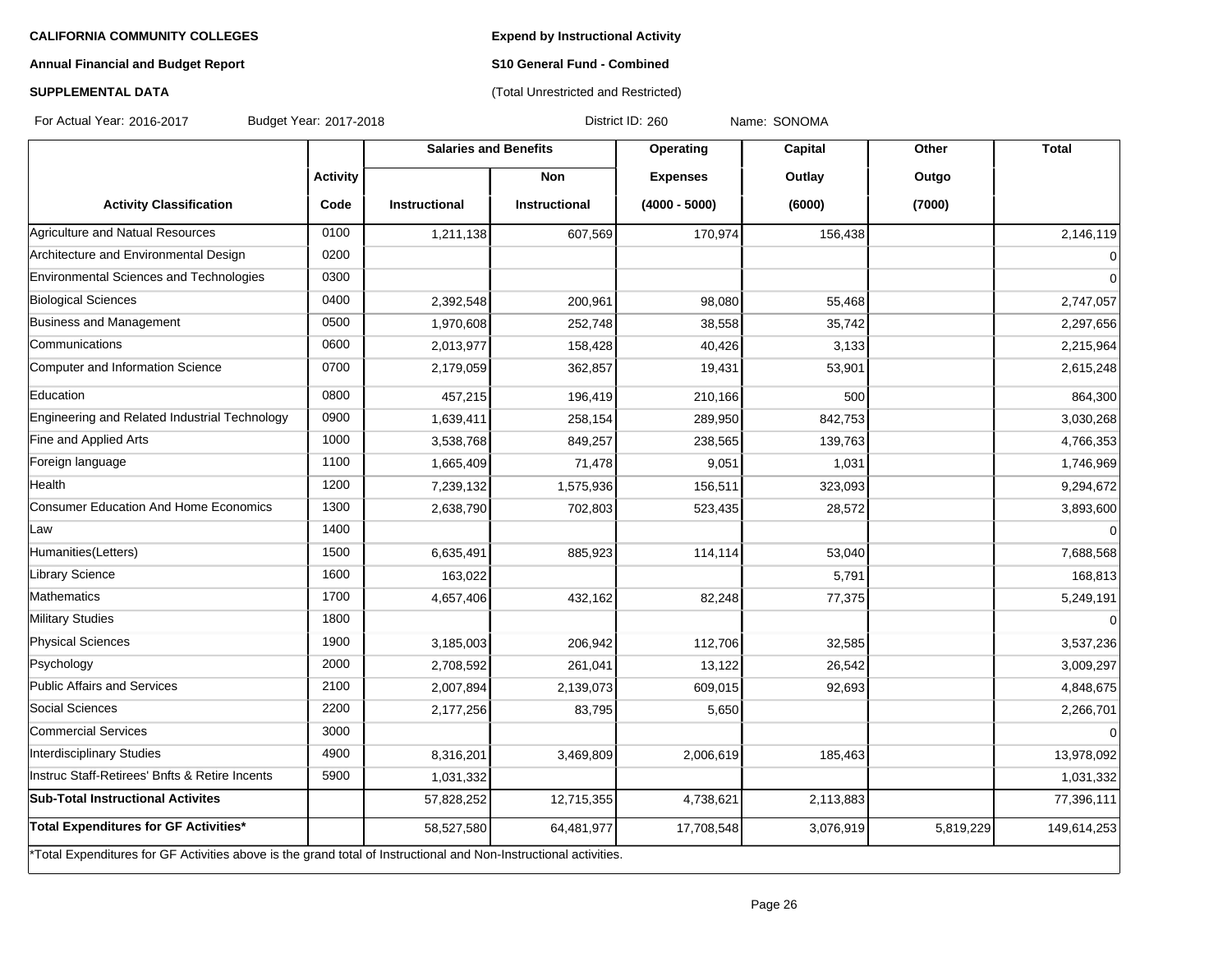# **Annual Financial and Budget Report S10 General Fund - Combined**

# **SUPPLEMENTAL DATA CONSERVATION CONSERVATION** (Total Unrestricted and Restricted)

For Actual Year: 2016-2017 Budget Year: 2017-2018 District ID: 260 Name: SONOMA

|                                                 |          | <b>Salaries and Benefits</b> |                      | <b>Operating</b> | <b>Capital</b> | Other          | <b>Total</b> |
|-------------------------------------------------|----------|------------------------------|----------------------|------------------|----------------|----------------|--------------|
|                                                 | Activity |                              | <b>Non</b>           | <b>Expenses</b>  | Outlay         | Outgo          |              |
| <b>Activity Classification</b>                  | Code     | <b>Instructional</b>         | <b>Instructional</b> | $(4000 - 5000)$  | (6000)         | (7000)         |              |
| Instructional Administration and Governance     | 6000     |                              |                      |                  |                |                |              |
| Academic Administration                         | 6010     |                              | 5,318,539            | 468,179          | 35,353         |                | 5,822,071    |
| Course and Curriculum Development               | 6020     |                              | 586,619              | 8,644            |                |                | 595,263      |
| Academic / Faculty Senate                       | 6030     |                              | 215,538              | 15,190           |                |                | 230,728      |
| Other Instructional Administration & Governance | 6090     |                              | 399,939              | 218,012          | 13,700         |                | 631,651      |
| Total Instructional Admin. & Governance         |          | $\mathbf 0$                  | 6,520,635            | 710,025          | 49,053         | 0              | 7,279,713    |
| Instructional Support Services                  | 6100     |                              |                      |                  |                |                |              |
| Learning Center                                 | 6110     | 663,658                      | 233,695              | 4,510            | 11,926         |                | 913,789      |
| Library                                         | 6120     |                              | 2,718,494            | 90,009           | 345,001        |                | 3,153,504    |
| Media                                           | 6130     |                              | 1,434,218            | 40,935           | 45,494         |                | 1,520,647    |
| Museums and Gallaries                           | 6140     |                              | 51,993               | 5,446            |                |                | 57,439       |
| Academic Information Systems and Technology     | 6150     |                              |                      |                  |                |                | $\mathbf 0$  |
| Other Instructional Support Services            | 6190     |                              |                      |                  |                |                | $\mathbf 0$  |
| <b>Total Instructional Support Services</b>     |          | 663,658                      | 4,438,400            | 140,900          | 402,421        | $\overline{0}$ | 5,645,379    |
| Admissions and Records                          | 6200     |                              | 3,044,016            | 414,769          | 24,511         |                | 3,483,296    |
| Student Counseling and Guidance                 | 6300     |                              |                      |                  |                |                |              |
| Counseling and Guidance                         | 6310     |                              | 3,984,293            | 27,513           | 5,717          |                | 4,017,523    |
| Matriculation and Student Assessment            | 6320     |                              | 2,018,660            | 145,244          | 53,107         |                | 2,217,011    |
| Transfer Programs                               | 6330     |                              | 492,586              | 24,498           | 2,979          |                | 520,063      |
| Career Guidance                                 | 6340     |                              | 111,696              | 25,609           | 4,329          |                | 141,634      |
| Other Student Counseling and Guidance           | 6390     |                              | 425,795              | 54,387           |                |                | 480,182      |
| <b>Total Student Couseling and Guidance</b>     |          | $\overline{0}$               | 7,033,030            | 277,251          | 66,132         | $\Omega$       | 7,376,413    |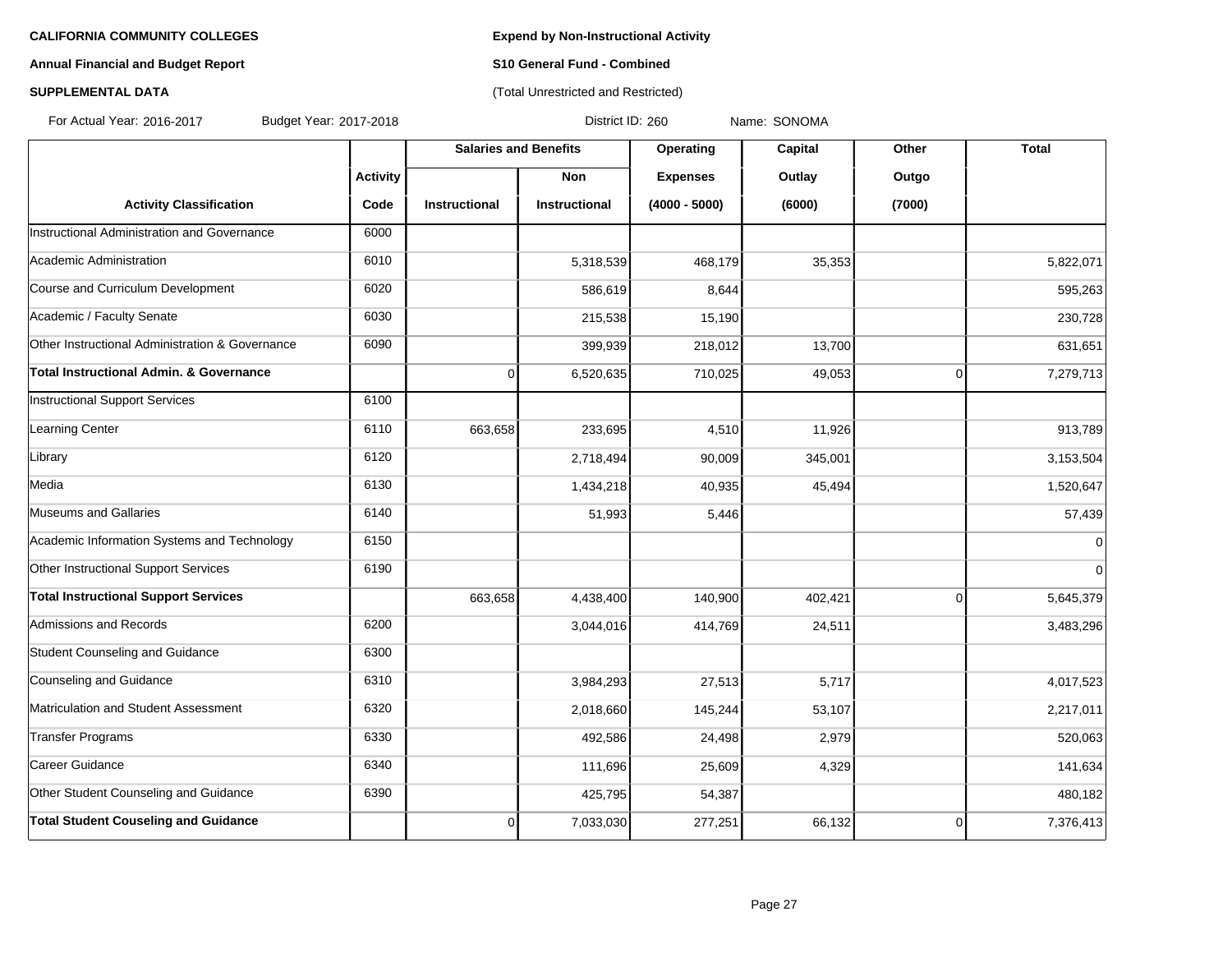### **Annual Financial and Budget Report S10 General Fund - Combined**

# **SUPPLEMENTAL DATA CONSERVATION CONSERVATION** (Total Unrestricted and Restricted)

For Actual Year: 2016-2017 Budget Year: 2017-2018 District ID: 260 Name: SONOMA

|                                                   |                 | <b>Salaries and Benefits</b> |                      | Operating       | Capital | Other    | <b>Total</b> |
|---------------------------------------------------|-----------------|------------------------------|----------------------|-----------------|---------|----------|--------------|
|                                                   | <b>Activity</b> |                              | Non                  | <b>Expenses</b> | Outlay  | Outgo    |              |
| <b>Activity Classification</b>                    | Code            | <b>Instructional</b>         | <b>Instructional</b> | $(4000 - 5000)$ | (6000)  | (7000)   |              |
| <b>Other Student Services</b>                     | 6400            |                              |                      |                 |         |          |              |
| Cal Work Opportunity and Responsibility to Kids * | 6410            |                              | 110,449              | 1,366           |         |          | 111,815      |
| Disabled Student Programs and Services (DSPS)     | 6420            |                              | 3,744,033            | 141,935         | 12,407  |          | 3,898,375    |
| Extended Opportunity Programs and Services (EOPS) | 6430            |                              | 898,235              | 85,408          |         | 589,492  | 1,573,135    |
| <b>Health Services</b>                            | 6440            |                              | 1,401,151            | 120,478         | 18,352  |          | 1,539,981    |
| Student Personnel Administration                  | 6450            |                              | 345,519              | 39,452          | 916     |          | 385,887      |
| Financial Aid Administration                      | 6460            |                              | 1,908,818            | 240,590         |         |          | 2,149,408    |
| <b>Job Placement Services</b>                     | 6470            |                              | 120,453              | 1,471           | 281     |          | 122,205      |
| Veterans Services                                 | 6480            |                              | 157,192              | 50              | 10,092  |          | 167,334      |
| Miscellaneous Student Services                    | 6490            |                              | 779,295              | 158,568         | 27,025  | 26,972   | 991,860      |
| <b>Total Other Student Services</b>               |                 | $\Omega$                     | 9,465,145            | 789,318         | 69,073  | 616,464  | 10,940,000   |
| Operation and maintenance of Plant                | 6500            |                              |                      |                 |         |          |              |
| <b>Building Maintenance and Repairs</b>           | 6510            |                              | 1,851,176            | 1,666,821       | 133,924 |          | 3,651,921    |
| <b>Custodial Services</b>                         | 6530            |                              | 3,318,994            | 76,406          | 52,805  |          | 3,448,205    |
| Grounds Maintenance and Repairs                   | 6550            |                              | 928,703              | 65,185          | 540     |          | 994,428      |
| <b>Utilities</b>                                  | 6570            |                              |                      | 2,974,422       |         |          | 2,974,422    |
| Other Operations and Maintenance of Plant         | 6590            |                              | 65,962               | 536             |         |          | 66,498       |
| Total Operation and Maintenance of Plant          | 6500            | $\overline{0}$               | 6,164,835            | 4,783,370       | 187,269 | $\Omega$ | 11,135,474   |
| Planning, Policymaking and Coordinations          | 6600            |                              | 1,891,112            | 1,944,810       | 7,970   |          | 3,843,892    |

\* California Work Opportunity and Responsibility to Kids (CalWORKs).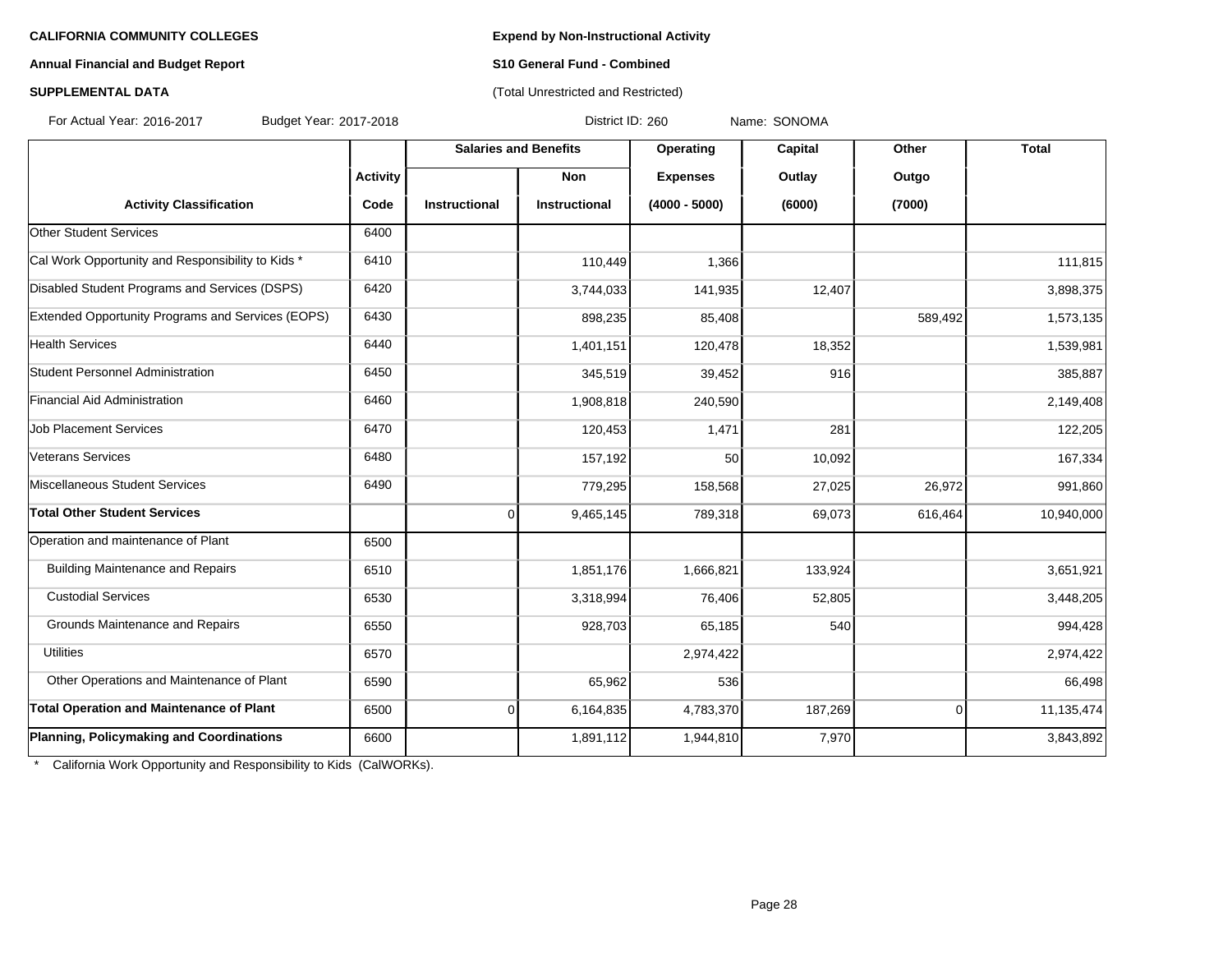### **Annual Financial and Budget Report S10 General Fund - Combined**

# **SUPPLEMENTAL DATA** (Total Unrestricted and Restricted)

For Actual Year: 2016-2017 Budget Year: 2017-2018 District ID: 260 Name: SONOMA

|                                                     |                 | <b>Salaries and Benefits</b> |               | Operating       | Capital  |                | <b>Total</b> |
|-----------------------------------------------------|-----------------|------------------------------|---------------|-----------------|----------|----------------|--------------|
|                                                     | <b>Activity</b> |                              | Non           | <b>Expenses</b> | Outlay   | Outgo          |              |
| <b>Activity Classification</b>                      | Code            | Instructional                | Instructional | $(4000 - 5000)$ | (6000)   | (7000)         |              |
| General Institutional Support Services              | 6700            |                              |               |                 |          |                |              |
| <b>Community Relations</b>                          | 6710            |                              | 487,700       | 202,194         | 3,763    |                | 693,657      |
| <b>Fiscal Operations</b>                            | 6720            |                              | 1,970,993     | 552,155         | 8,774    |                | 2,531,922    |
| Human Resourses Management                          | 6730            |                              | 1,898,818     | 140,891         | 639      |                | 2,040,348    |
| Noninstruct Staff Retirees' Benefits & Retirement * | 6740            |                              |               |                 |          |                | 0            |
| Staff Development                                   | 6750            |                              | 284,448       | 146,168         | 270      |                | 430,886      |
| <b>Staff Diversity</b>                              | 6760            |                              | 15,769        | 36,443          |          |                | 52,212       |
| <b>Logistical Services</b>                          | 6770            |                              | 2,657,246     | 1,378,890       | 119,432  |                | 4,155,568    |
| Management Information Systems                      | 6780            |                              | 3,185,221     | 391,061         | 221      |                | 3,576,503    |
| Other General Institutional Support Services        | 6790            |                              | 654,693       | 53,982          |          |                | 708,675      |
| <b>Total General Institutional Support Services</b> | 6700            | $\overline{0}$               | 11,154,888    | 2,901,784       | 133,099  | $\overline{0}$ | 14,189,771   |
| Community Services & Economic Development           | 6800            |                              |               |                 |          |                |              |
| <b>Community Recreation</b>                         | 6810            |                              | 1,465         | 14,301          |          |                | 15,766       |
| <b>Community Service Classes</b>                    | 6820            | 35,364                       | 295,205       | 315,900         |          |                | 646,469      |
| <b>Community Use of Facilities</b>                  | 6830            |                              | 36,967        | 37,624          |          |                | 74,591       |
| Economic Development                                | 6840            |                              |               |                 |          |                | 0            |
| Other Community Services & Economic Development     | 6890            |                              |               |                 |          |                | 0            |
| <b>Total Community Services</b>                     | 6800            | 35,364                       | 333,637       | 367,825         | $\Omega$ | $\Omega$       | 736,826      |

\* Noninstructional Staff Retirees' Benefits & Retirement Incentives.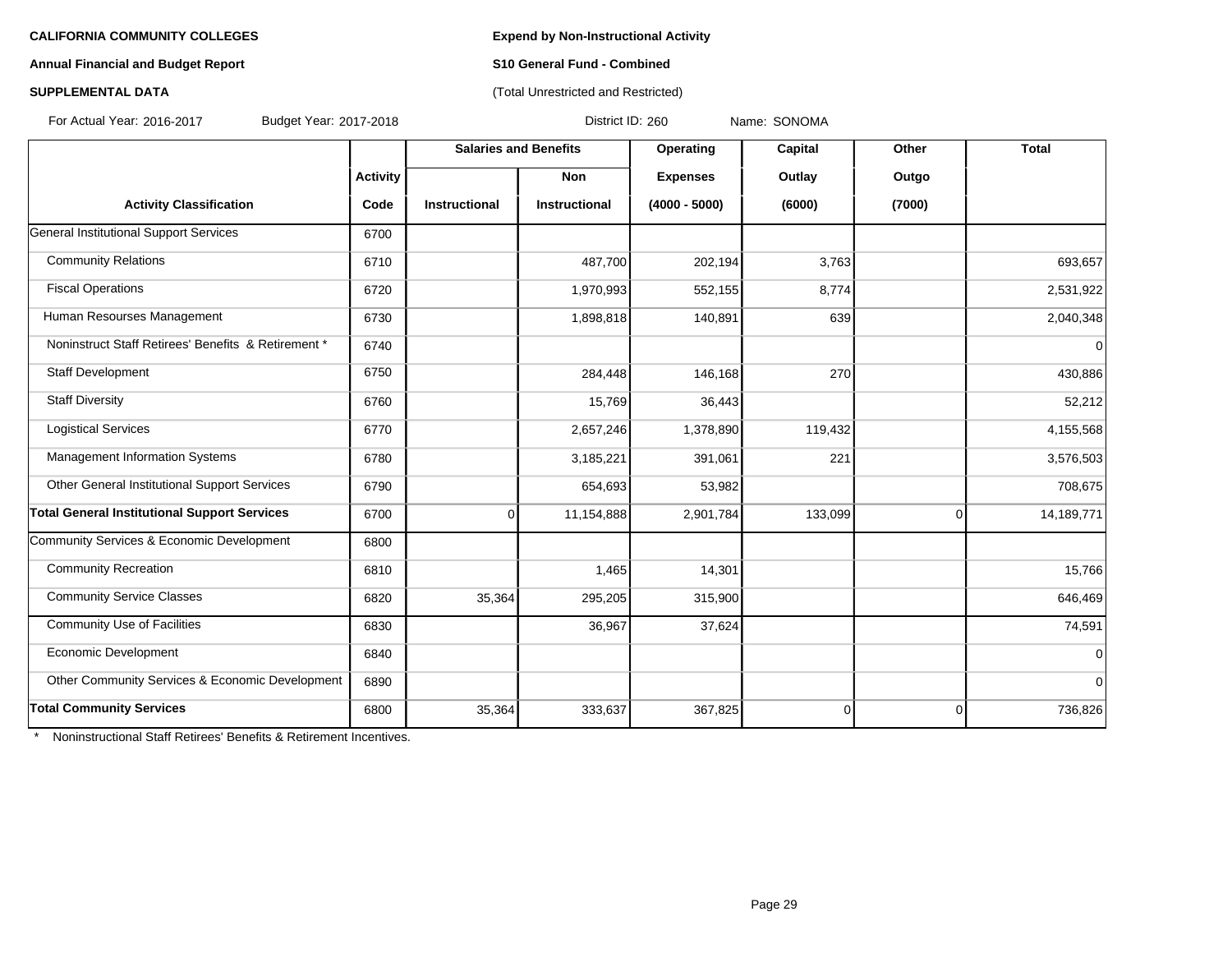# **Annual Financial and Budget Report S10 General Fund - Combined**

### **SUPPLEMENTAL DATA CONSERVATION CONSERVATION** (Total Unrestricted and Restricted)

For Actual Year: 2016-2017 Budget Year: 2017-2018 District ID: 260 Name: SONOMA

|                                             |                 | <b>Salaries and Benefits</b> |                      | Operating       | Capital     | Other       | <b>Total</b>   |
|---------------------------------------------|-----------------|------------------------------|----------------------|-----------------|-------------|-------------|----------------|
|                                             | <b>Activity</b> |                              | Non                  | <b>Expenses</b> | Outlay      | Outgo       |                |
| <b>Activity Classification</b>              | Code            | <b>Instructional</b>         | <b>Instructional</b> | $(4000 - 5000)$ | (6000)      | (7000)      |                |
| <b>Ancillary Services</b>                   | 6900            |                              |                      |                 |             |             |                |
| Bookstore                                   | 6910            |                              |                      | 17              |             |             | 17             |
| <b>Child Development Centers</b>            | 6920            |                              | 29,886               | 9,802           | 3,994       |             | 43,682         |
| Farm Operations                             | 6930            |                              |                      |                 |             |             | $\mathbf 0$    |
| <b>Food Services</b>                        | 6940            |                              |                      |                 |             |             | $\overline{0}$ |
| Parking                                     | 6950            |                              |                      |                 |             |             | $\overline{0}$ |
| <b>Student and Co-Curricular Activities</b> | 6960            |                              | 1,678,632            | 610,823         | 19,514      |             | 2,308,969      |
| <b>Student Housing</b>                      | 6970            |                              | 9,251                | 19,151          |             |             | 28,402         |
| <b>Other Ancillary Services</b>             | 6990            |                              |                      |                 |             |             | $\Omega$       |
| <b>Total Ancillary Services</b>             | 6900            | 0                            | 1,717,769            | 639,793         | 23,508      | 0           | 2,381,070      |
| Auxiliary Operations                        | 7000            |                              |                      |                 |             |             |                |
| <b>Contract Education</b>                   | 7010            | 306                          | 3,155                | 82              |             |             | 3,543          |
| <b>Other Auxiliary Operations</b>           | 7090            |                              |                      |                 |             |             | $\mathbf 0$    |
| <b>Total Auxiliary Operations</b>           | 7000            | 306                          | 3,155                | 82              | $\mathbf 0$ | $\mathbf 0$ | 3,543          |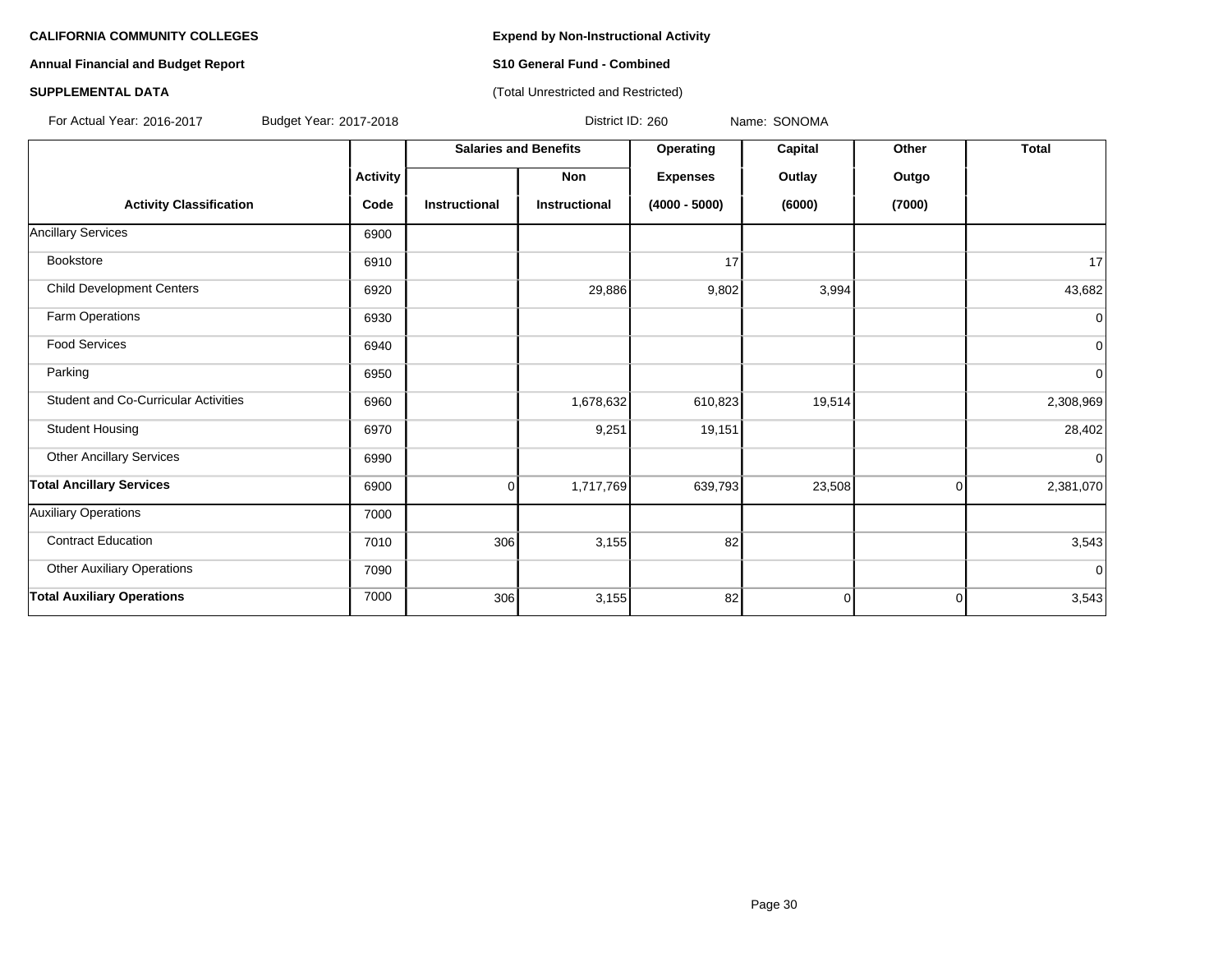**Annual Financial and Budget Report S10 General Fund - Combined**

### **SUPPLEMENTAL DATA CONSERVATION CONSERVATION** (Total Unrestricted and Restricted)

For Actual Year: 2016-2017 Budget Year: 2017-2018 District ID: 260 Name: SONOMA

|                                               |                 | <b>Salaries and Benefits</b> |                      | Operating       | Capital   | Other     | <b>Total</b> |
|-----------------------------------------------|-----------------|------------------------------|----------------------|-----------------|-----------|-----------|--------------|
|                                               | <b>Activity</b> |                              | Non                  | <b>Expenses</b> | Outlay    | Outgo     |              |
| <b>Activity Classification</b>                | Code            | <b>Instructional</b>         | <b>Instructional</b> | $(4000 - 5000)$ | (6000)    | (7000)    |              |
| Physical Property and Related Acquisitions    | 7100            |                              |                      |                 |           |           | 0            |
| Long-Term Debt and Other Financing            | 7200            |                              |                      |                 |           |           |              |
| Long_Term Debt                                | 7210            |                              |                      |                 |           |           | $\mathbf 0$  |
| Tax revenue Anticipation Notes                | 7220            |                              |                      |                 |           |           | $\mathbf 0$  |
| Other Financing                               | 7290            |                              |                      |                 |           |           | $\mathbf 0$  |
| Total Long-Term Debt and Other Financing      | 7200            | 0                            | 0                    | 0               | $\Omega$  | 0         | $\Omega$     |
| Transfers, Student Aid and Other Outgo        | 7300            |                              |                      |                 |           |           |              |
| Transfers                                     | 7310            |                              |                      |                 |           | 5,200,237 | 5,200,237    |
| <b>Student Aid</b>                            | 7320            |                              |                      |                 |           |           | $\mathbf 0$  |
| Other Outgo                                   | 7390            |                              |                      |                 |           | 2,528     | 2,528        |
| Total Transfers, Student Aid and Other Outgo  | 7300            | $\Omega$                     | $\Omega$             | $\Omega$        | $\Omega$  | 5,202,765 | 5,202,765    |
|                                               |                 |                              |                      |                 |           |           |              |
| <b>Sub-Total Non-Instructional Activites</b>  |                 | 699,328                      | 51,766,622           | 12,969,927      | 963,036   | 5,819,229 | 72,218,142   |
|                                               |                 |                              |                      |                 |           |           |              |
| Total Expenditures General Fund: activities * |                 | 58,527,580                   | 64,481,977           | 17,708,548      | 3,076,919 | 5,819,229 | 149,614,253  |

\* Total Expenditures for the General Fund: Instructional Activities and Non-Instructional Activities.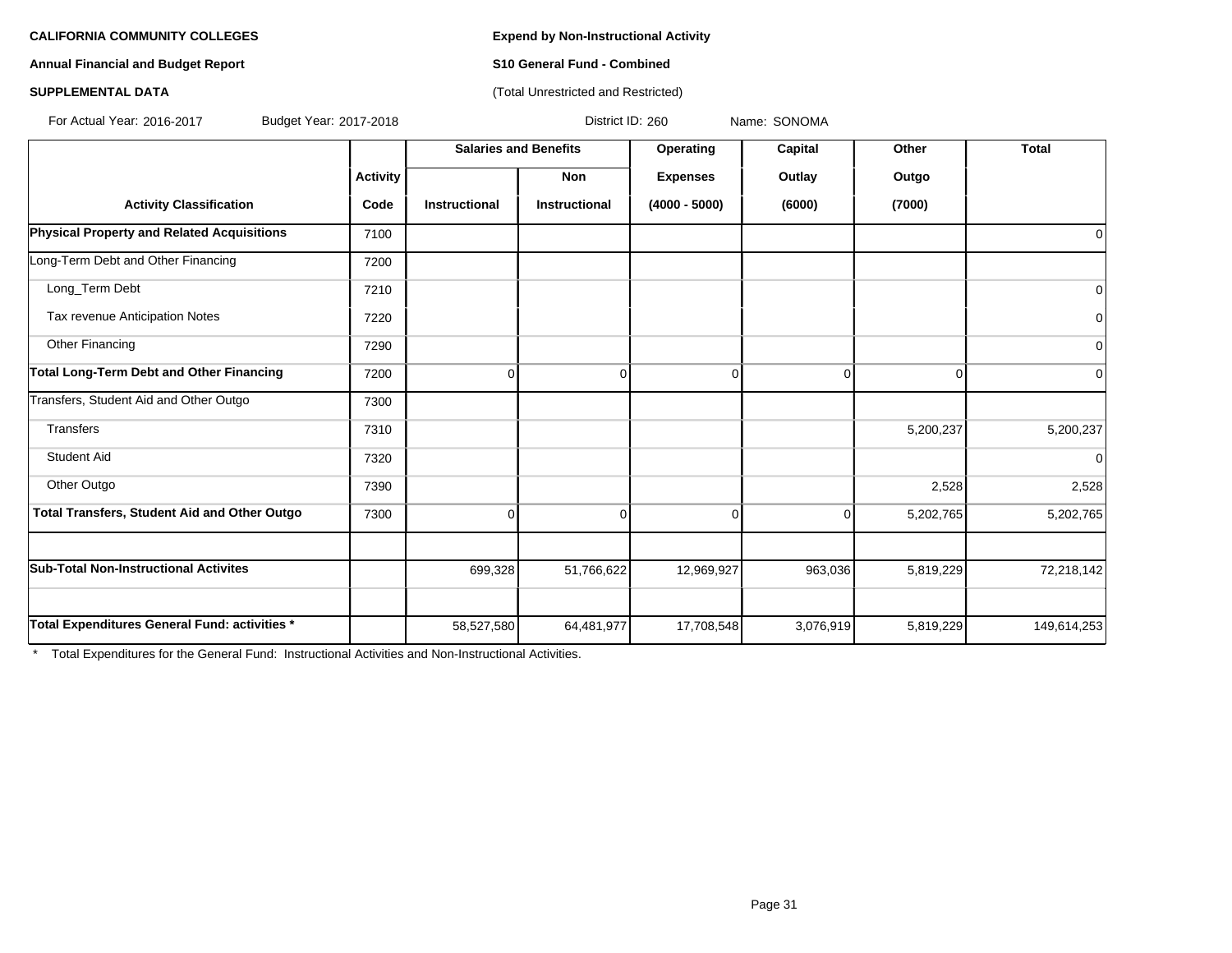### **Gann Appropriations Limit GANN Report**

# DISTRICT NAME: SONOMA

| II. |     | 2017-2018 Appropriations Limit:                                                                           |           |             |               |
|-----|-----|-----------------------------------------------------------------------------------------------------------|-----------|-------------|---------------|
|     | А.  | 2016-2017 Appropriations Limit:                                                                           |           |             | \$171,088,704 |
|     | Iв. | 2017-2018 Price Factor:                                                                                   | 1.0369    |             |               |
|     | C.  | Population factor:                                                                                        |           |             |               |
|     |     | 1. 2015-2016 Second Period Actual FTES                                                                    | 19,317.48 |             |               |
|     |     | 2. 2016-2017 Second Period Actual FTES                                                                    | 16,761.13 |             |               |
|     |     | 3. 2016-2017 Population change factor (C2/C1)                                                             | 0.8677    |             |               |
|     | ID. | 2016-2017 Limit adjusted by inflation and population factors (A * B * C.3)                                |           |             | \$153,931,609 |
|     | IE. | Adjustments to increase limit:                                                                            |           |             |               |
|     |     | 1. Transfers in of financial responsibility                                                               |           | \$0         |               |
|     |     | 2. Temporary voter approved increases                                                                     |           | $\Omega$    |               |
|     |     | 3. Total adjustments - increase                                                                           |           |             | $\mathbf 0$   |
|     |     | Sub-Total $(D + E.3)$                                                                                     |           |             | \$153,931,609 |
|     | IF. | Adjustments to decrease limit:                                                                            |           |             |               |
|     |     | 1. Transfers out of financial responsibility                                                              |           | \$0         |               |
|     |     | 2. Lapses of voter approved increases                                                                     |           | $\mathbf 0$ |               |
|     |     | 3. Total adjustments - decrease                                                                           |           |             | $\Omega$      |
|     | IG. | 2017-2018 Appropriations Limit ( $D + E.3 - F.3$ )                                                        |           |             | \$153,931,609 |
| II. |     | 2017-2018 Appropriations Subject to Limit:                                                                |           |             |               |
|     | А.  | State Aid (General Apportionment, Apprenticeship Allowance, Basic Skills, and Partnership for Excellence) |           |             | 43,907,851    |
|     | IB. | State Subventions (Home Owners Property Tax Relief, Timber Yield tax, etc.)                               |           |             | 410,000       |
|     | C.  | Local Property taxes                                                                                      |           |             | 53,600,000    |
|     | ID. | <b>Estimated excess Debt Service taxes</b>                                                                |           |             | $\mathbf 0$   |
|     | ΙE. | Estimated Parcel taxes, Square Foot taxes, etc.                                                           |           |             | 0             |
|     | IF. | Interest on proceeds of taxes                                                                             |           |             | $\mathbf 0$   |
|     | IG. | Local appropriations from taxes for unreimbursed State, court, and federal mandates                       |           |             | $\mathbf 0$   |
|     | IH. | 2017-2018 Appropriations Subject to Limit                                                                 |           |             | \$97,917,851  |
|     |     |                                                                                                           |           |             |               |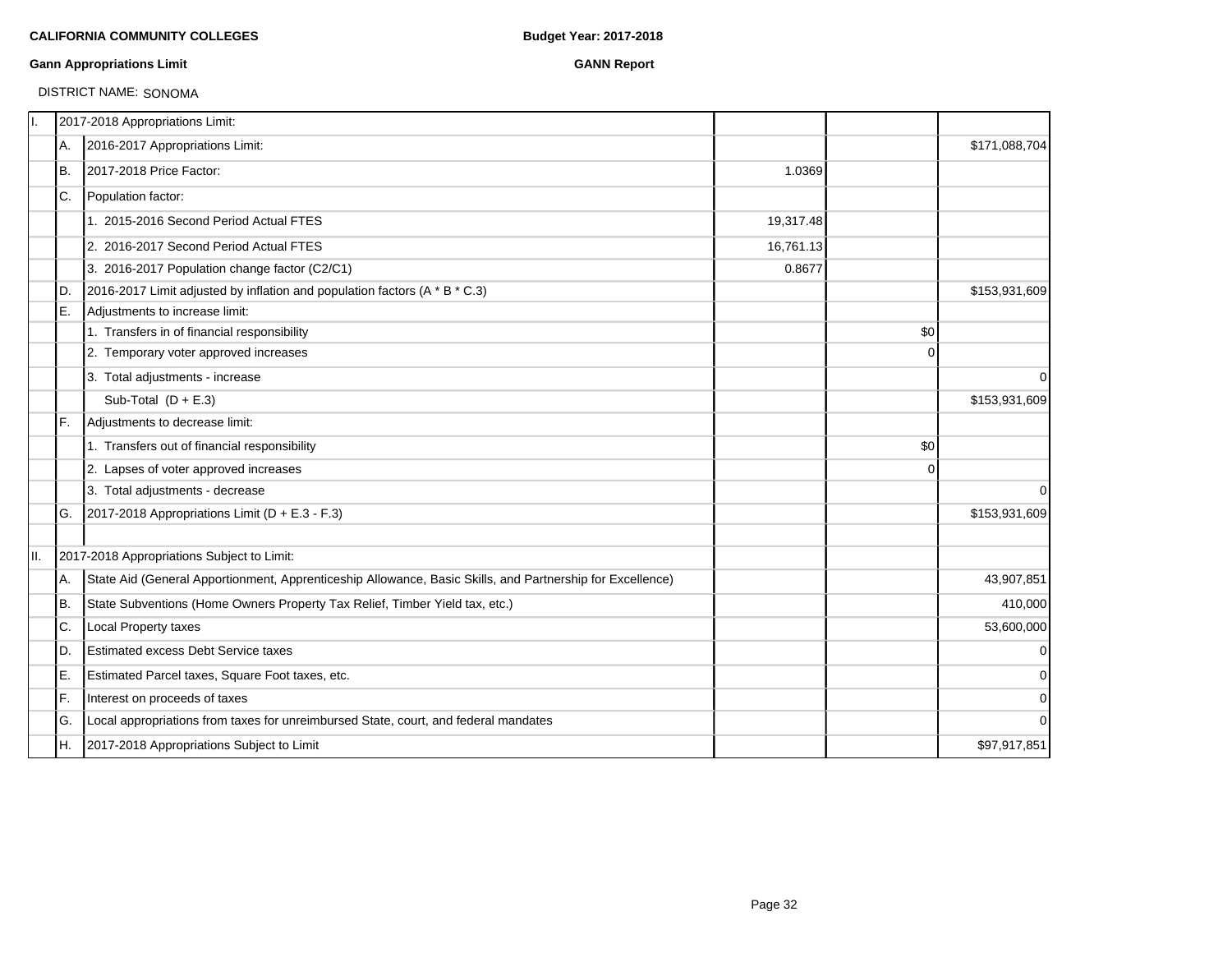**Governmental Funds Group**

Annual Financial and Budget Report

**10 General Fund**

# REVENUES, EXPENDITURES, AND FUND BALANCE DATA

#### **260** SONOMA

For Actual Year: 2016-2017 Budget Year: 2017-2018

**General Fund**

|                                                           | Object |                             | <b>Fund: 11</b> |                           | <b>Fund: 12</b> | <b>Fund: 10</b> |               |
|-----------------------------------------------------------|--------|-----------------------------|-----------------|---------------------------|-----------------|-----------------|---------------|
|                                                           | Code   | <b>UNRESTRICTED SUBFUND</b> |                 | <b>RESTRICTED SUBFUND</b> |                 | <b>TOTAL</b>    |               |
| <b>Description</b>                                        |        | Actual                      | <b>Budget</b>   | Actual                    | <b>Budget</b>   |                 | <b>Budget</b> |
| <b>REVENUES:</b>                                          |        |                             |                 |                           |                 |                 |               |
| <b>Federal Revenues</b>                                   | 8100   | 166,735                     | 35,000          | 3,341,050                 | 3,373,394       | 3,507,785       | 3,408,394     |
| <b>State Revenues</b>                                     | 8600   | 48,275,372                  | 51,964,999      | 19,182,463                | 21,379,661      | 67,457,835      | 73,344,660    |
| <b>Local Revenues</b>                                     | 8800   | 68,867,945                  | 70,272,450      | 1,976,177                 | 3,354,387       | 70,844,122      | 73,626,837    |
| <b>Total Revenues</b>                                     |        | 117,310,052                 | 122,272,449     | 24,499,690                | 28,107,442      | 141,809,742     | 150,379,891   |
| <b>EXPENDITURES:</b>                                      |        |                             |                 |                           |                 |                 |               |
| <b>Academic Salaries</b>                                  | 1000   | 53,743,870                  | 54,376,254      | 4,239,378                 | 3,846,179       | 57,983,248      | 58,222,433    |
| <b>Classified Salaries</b>                                | 2000   | 26,827,806                  | 25,568,288      | 7,747,808                 | 7,937,704       | 34,575,614      | 33,505,992    |
| <b>Employee Benefits</b>                                  | 3000   | 26,722,324                  | 28,771,247      | 3,728,371                 | 4,132,260       | 30,450,695      | 32,903,507    |
| <b>Supplies and Materials</b>                             | 4000   | 2,963,101                   | 2,475,363       | 618,417                   | 662,101         | 3,581,518       | 3,137,464     |
| Other Operating Expenses and Services                     | 5000   | 10,674,375                  | 10,466,835      | 3,452,655                 | 2,419,226       | 14,127,030      | 12,886,061    |
| Capital Outlay                                            | 6000   | 367,303                     | 197,363         | 2,709,616                 | 3,852,347       | 3,076,919       | 4,049,710     |
| <b>Total Expenditures</b>                                 |        | 121,298,779                 | 121,855,350     | 22,496,245                | 22,849,817      | 143,795,024     | 144,705,167   |
| <b>Excess /(Deficiency) of Revenues over Expenditures</b> |        | (3,988,727)                 | 417,099         | 2,003,445                 | 5,257,625       | (1,985,282)     | 5,674,724     |
| <b>Other Financing Sources</b>                            | 8900   | 3,299,986                   | 2,493,547       | 393,566                   | 172,173         | 3,693,552       | 2,665,720     |
| Other Outgo                                               | 7000   | 3,206,237                   | 2,733,518       | 2,612,992                 | 5,538,711       | 5,819,229       | 8,272,229     |
| Net Increase/(Decrease) in Fund Balance                   |        | (3,894,978)                 | 177,128         | (215,981)                 | (108, 913)      | (4, 110, 959)   | 68,215        |
| <b>BEGINNING FUND BALANCE:</b>                            |        |                             |                 |                           |                 |                 |               |
| Net Beginning Balance, July 1                             | 9010   | 11,668,217                  | 7,773,239       | 325,545                   | 109,564         | 11,993,762      | 7,882,803     |
| <b>Prior Years Adustments</b>                             | 9020   |                             |                 |                           |                 | $\Omega$        |               |
| <b>Adjusted Beginning Balance</b>                         | 9030   | 11,668,217                  |                 | 325,545                   |                 | 11,993,762      |               |
| <b>Ending Fund Balance, June 30</b>                       |        | 7,773,239                   | 7,950,367       | 109,564                   | 651             | 7,882,803       | 7,951,018     |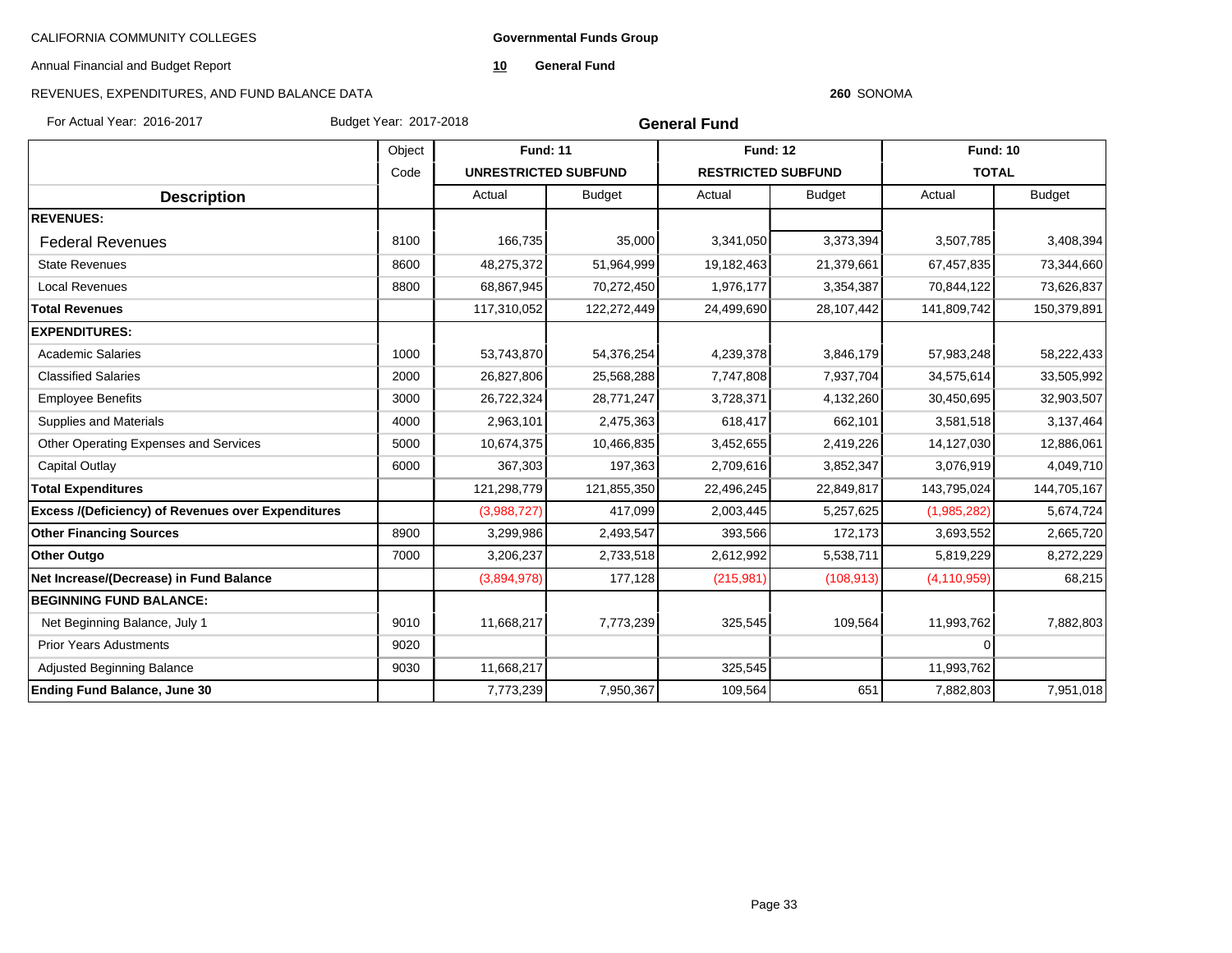**Governmental Funds Group**

**Annual Financial and Budget Report**

20 Debt service Funds

#### **260** SONOMA

# **REVENUES, EXPENDITURES, AND FUND BALANCE DATA**

For Actual Year: 2016-2017 Budget Year: 2017-2018 **DEBT SERVICE FUNDS**

|                                             | Object Code | <b>Fund: 21</b>        |                          | <b>Fund: 22</b>     |                              | <b>Fund: 29</b>         |               |
|---------------------------------------------|-------------|------------------------|--------------------------|---------------------|------------------------------|-------------------------|---------------|
|                                             |             |                        | <b>BOND INTEREST AND</b> |                     | <b>REVENUE BOND INTEREST</b> |                         |               |
|                                             |             | <b>REDEMPTION FUND</b> |                          | AND REDEMPTION FUND |                              | OTHER DEBT SERVICE FUND |               |
| <b>Description</b>                          |             | <b>Actual</b>          | <b>Budget</b>            | <b>Actual</b>       | <b>Budget</b>                | Actual                  | <b>Budget</b> |
| <b>REVENUES:</b>                            |             |                        |                          |                     |                              |                         |               |
| <b>Federal Revenues</b>                     | 8100        |                        |                          |                     |                              |                         |               |
| <b>State Revenues</b>                       | 8600        |                        |                          |                     |                              |                         |               |
| <b>Local Revenues</b>                       | 8800        |                        |                          | 12,162              | 100                          |                         |               |
| <b>Total Revenues</b>                       |             | $\Omega$               | $\mathbf 0$              | 12,162              | 100                          | $\mathbf 0$             | $\mathbf 0$   |
| <b>Other Financing Sources</b>              | 8900        |                        |                          |                     |                              |                         |               |
| Interfund Transfers In                      | 8981        |                        |                          |                     |                              |                         |               |
| Other Incoming Transfers                    | 8983        |                        |                          |                     |                              |                         |               |
| <b>Total Other Financing Sources</b>        |             | $\Omega$               | $\Omega$                 | $\mathbf 0$         | $\Omega$                     | $\overline{0}$          | $\Omega$      |
| Other Outgo                                 | 7000        |                        |                          |                     |                              |                         |               |
| Debt Retirement (Long Term Debt)            | 7100        |                        |                          |                     |                              |                         |               |
| <b>Debt Reduction</b>                       | 7110        |                        |                          |                     | 1,412,346                    |                         |               |
| Debt Interest and Other Service Charges     | 7120        |                        |                          |                     | 1,700                        |                         |               |
| <b>Transfers Outgoing</b>                   | 7300 & 7400 |                        |                          |                     |                              |                         |               |
| Reserve for Contingencies                   | 7900        |                        |                          |                     |                              |                         |               |
| <b>Total Other Outgo</b>                    | 7000        | $\Omega$               | $\mathbf 0$              | $\mathbf 0$         | 1,414,046                    | $\overline{0}$          | 0             |
| Net Other Financing Sources / (Other Outgo) | 8900 & 7000 | $\Omega$               | $\Omega$                 | $\mathbf 0$         | (1,414,046)                  | $\overline{0}$          | O             |
| Net Increase/Decrease in Fund Balance       |             |                        | $\Omega$                 | 12,162              | (1,413,946)                  | $\Omega$                | $\Omega$      |
| <b>BEGINNING FUND BALANCE:</b>              |             |                        |                          |                     |                              |                         |               |
| Net Beginning Balance, July 1               | 9010        |                        | $\Omega$                 | 1,401,784           | 1,413,946                    |                         | $\Omega$      |
| <b>Prior Years Adustments</b>               | 9020        |                        |                          |                     |                              |                         |               |
| Adjusted Beginning Balance                  | 9030        | $\Omega$               |                          | 1,401,784           |                              | 0                       |               |
| <b>Ending Fund Balance, June 30</b>         |             | 0                      | 0                        | 1,413,946           | 0                            | $\Omega$                | $\mathbf 0$   |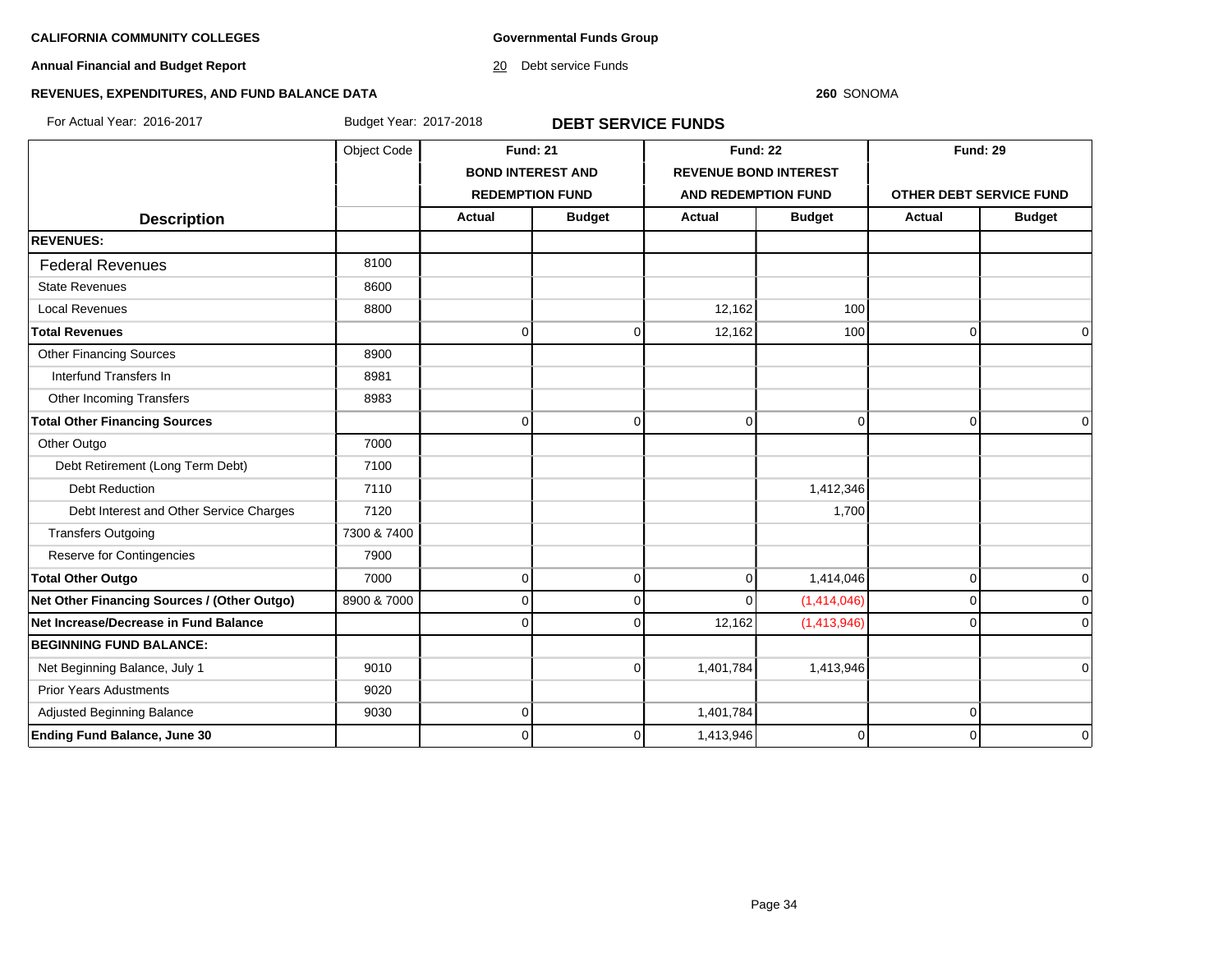**Annual Financial and Budget Report**

**Governmental Funds Group**

**30 Special Revenue Funds -- Part 1**

#### **260** SONOMA

### **REVENUES, EXPENDITURES, AND FUND BALANCE DATA**

**Object FUND: 31 FUND 32 FUND 33 Code BOOKSTORE FUND CAFETERIA FUND CHILD DEVELOPMENT FUND**  $\begin{array}{|c|c|c|c|c|c|}\n \hline\n \text{Description} & & \text{Actual} & \text{Actual} & \text{Budget} & \text{Actual} & \text{Budget} & \text{Actual} & \text{Budget} \end{array}$ **REVENUES:** Federal Revenues 8100 56,902 50,000 State Revenues 8600 587,791 659,455 659,455 Local Revenues 8800 54,453 60,000 **Total Income** 0 0 0 0 699,146 769,455 **Expenditures** Academic Salaries 1000 56,882 60,558 Classified Salaries 2000 820,601 796,358 Employee Benefits 3000 376,364 401,012 Supplies and Materials **49,267** 49,267 Other Operating Expenses and Services 6000 5000 5000 5000 5000 4,745 Capital Outlay 6000 **Total Expenditures** 0 0 0 0 1,300,806 1,311,940 **Excess /(Deficiency) of Revenues over Expenditures and the contract of the contract of the contract of the contract of the contract of the contract of the contract of the contract of the contract of the contract of the Other Financing Sources 601,660 642,525** 8900 8900 8900 601,660 642,525 **Other Outgo** 7000 40 **Net Increase/(Decrease) in Fund Balance** 0 0 0 0 0 0 **Begining Fund Balance:** Net Beginning Balance, July 1 9010 0 0 0 0 Prior Years Adustments **19020**  Adjusted Beginning Balance 9030 0 0 0 **Ending Fund Balance, June 30** 0 0 0 0 0 0 For Actual Year: 2016-2017 Budget Year: 2017-2018 **Special Revenue Funds**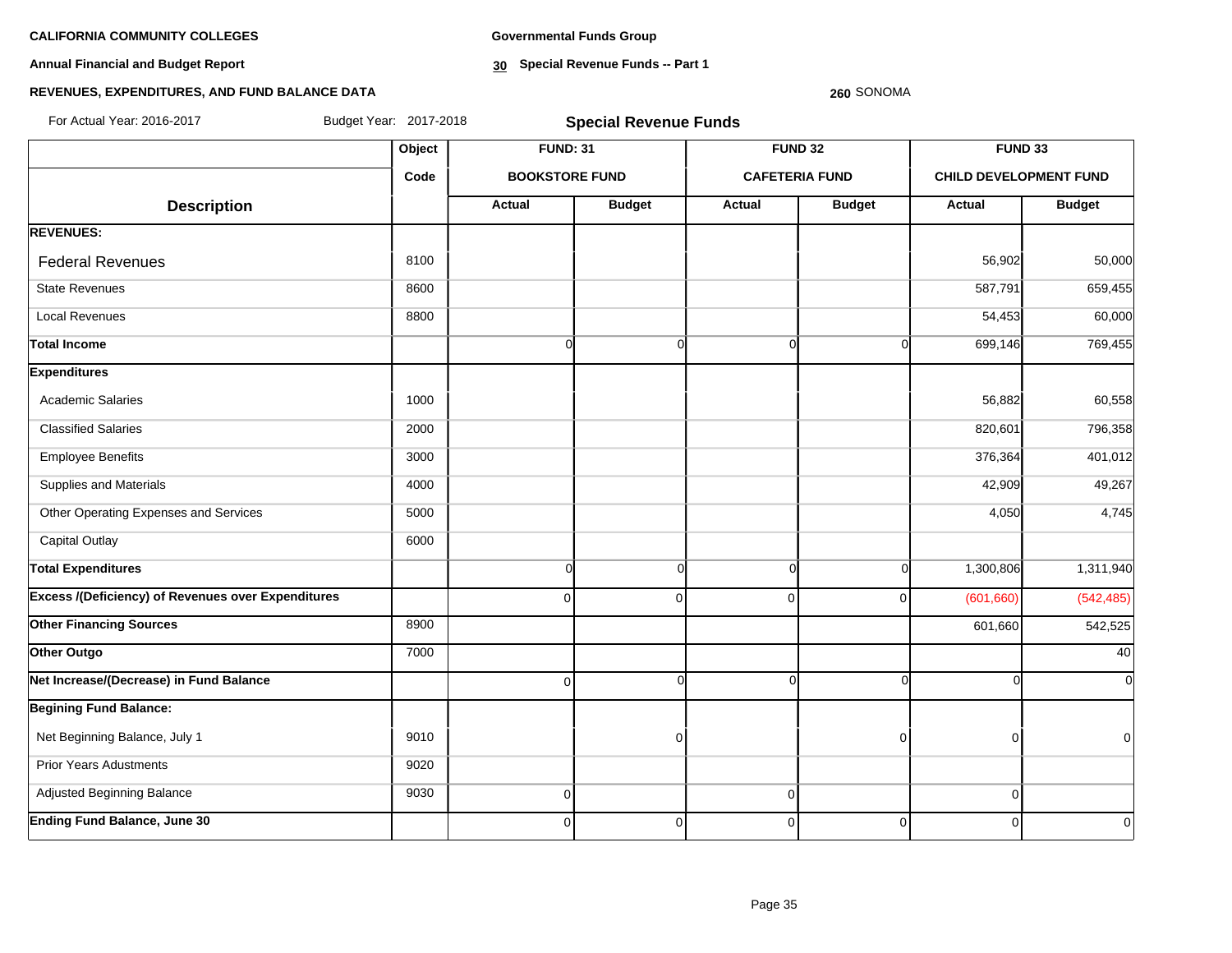**Annual Financial and Budget Report**

**Governmental Funds Group**

**30 Special Revenue Funds -- Part 2**

#### **260** SONOMA

| For Actual Year: 2016-2017                                | Budget Year: 2017-2018 |                            | <b>Special Revenue Funds</b> |                                  |               |                                   |               |
|-----------------------------------------------------------|------------------------|----------------------------|------------------------------|----------------------------------|---------------|-----------------------------------|---------------|
|                                                           | Object                 | <b>FUND: 34</b>            |                              | FUND 35                          |               | FUND 39                           |               |
|                                                           | Code                   | <b>FARM OPERATION FUND</b> |                              | <b>REVENUE BOND PROJECT FUND</b> |               | <b>OTHER SPECIAL REVENUE FUND</b> |               |
| <b>Description</b>                                        |                        | <b>Actual</b>              | <b>Budget</b>                | <b>Actual</b>                    | <b>Budget</b> | Actual                            | <b>Budget</b> |
| <b>REVENUES:</b>                                          |                        |                            |                              |                                  |               |                                   |               |
| <b>Federal Revenues</b>                                   | 8100                   |                            |                              |                                  |               |                                   |               |
| <b>State Revenues</b>                                     | 8600                   |                            |                              |                                  |               |                                   |               |
| <b>Local Revenues</b>                                     | 8800                   | 1,477,527                  | 1,428,450                    | 151,368                          | 593,000       | 2,195,970                         | 2,245,000     |
| <b>Total Income</b>                                       |                        | 1,477,527                  | 1,428,450                    | 151,368                          | 593,000       | 2,195,970                         | 2,245,000     |
| <b>Expenditures</b>                                       |                        |                            |                              |                                  |               |                                   |               |
| <b>Academic Salaries</b>                                  | 1000                   |                            | 3,500                        |                                  |               |                                   |               |
| <b>Classified Salaries</b>                                | 2000                   | 361,225                    | 407,553                      |                                  |               | 1,625,696                         | 1,490,592     |
| <b>Employee Benefits</b>                                  | 3000                   | 129,482                    | 184,655                      |                                  |               | 555,107                           | 553,957       |
| Supplies and Materials                                    | 4000                   | 141,210                    | 160,552                      | 9,321                            | 20,500        | 26,617                            | 21,835        |
| Other Operating Expenses and Services                     | 5000                   | 695,073                    | 689,289                      | 270,430                          | 299,000       | 325,406                           | 267,196       |
| <b>Capital Outlay</b>                                     | 6000                   | 117,165                    | 248,067                      | 44,555                           | 190,000       |                                   | 14,420        |
| <b>Total Expenditures</b>                                 |                        | 1,444,155                  | 1,693,616                    | 324,306                          | 509,500       | 2,532,826                         | 2,348,000     |
| <b>Excess /(Deficiency) of Revenues over Expenditures</b> |                        | 33,372                     | (265, 166)                   | (172, 938)                       | 83,500        | (336, 856)                        | (103,000)     |
| <b>Other Financing Sources</b>                            | 8900                   | 275,000                    | 150,000                      | 805,002                          |               | 294,516                           | 180,000       |
| Other Outgo                                               | 7000                   |                            | 10,000                       | 487,000                          | 870,000       | 589,976                           | 84,000        |
| Net Increase/(Decrease) in Fund Balance                   |                        | 308,372                    | (125, 166)                   | 145,064                          | (786, 500)    | (632, 316)                        | (7,000)       |
| <b>Begining Fund Balance:</b>                             |                        |                            |                              |                                  |               |                                   |               |
| Net Beginning Balance, July 1                             | 9010                   | 429,958                    | 738,330                      | 1,358,089                        | 1,503,153     | 886,806                           | 254,490       |
| <b>Prior Years Adustments</b>                             | 9020                   |                            |                              |                                  |               |                                   |               |
| Adjusted Beginning Balance                                | 9030                   | 429,958                    |                              | 1,358,089                        |               | 886,806                           |               |
| <b>Ending Fund Balance, June 30</b>                       |                        | 738,330                    | 613,164                      | 1,503,153                        | 716,653       | 254,490                           | 247,490       |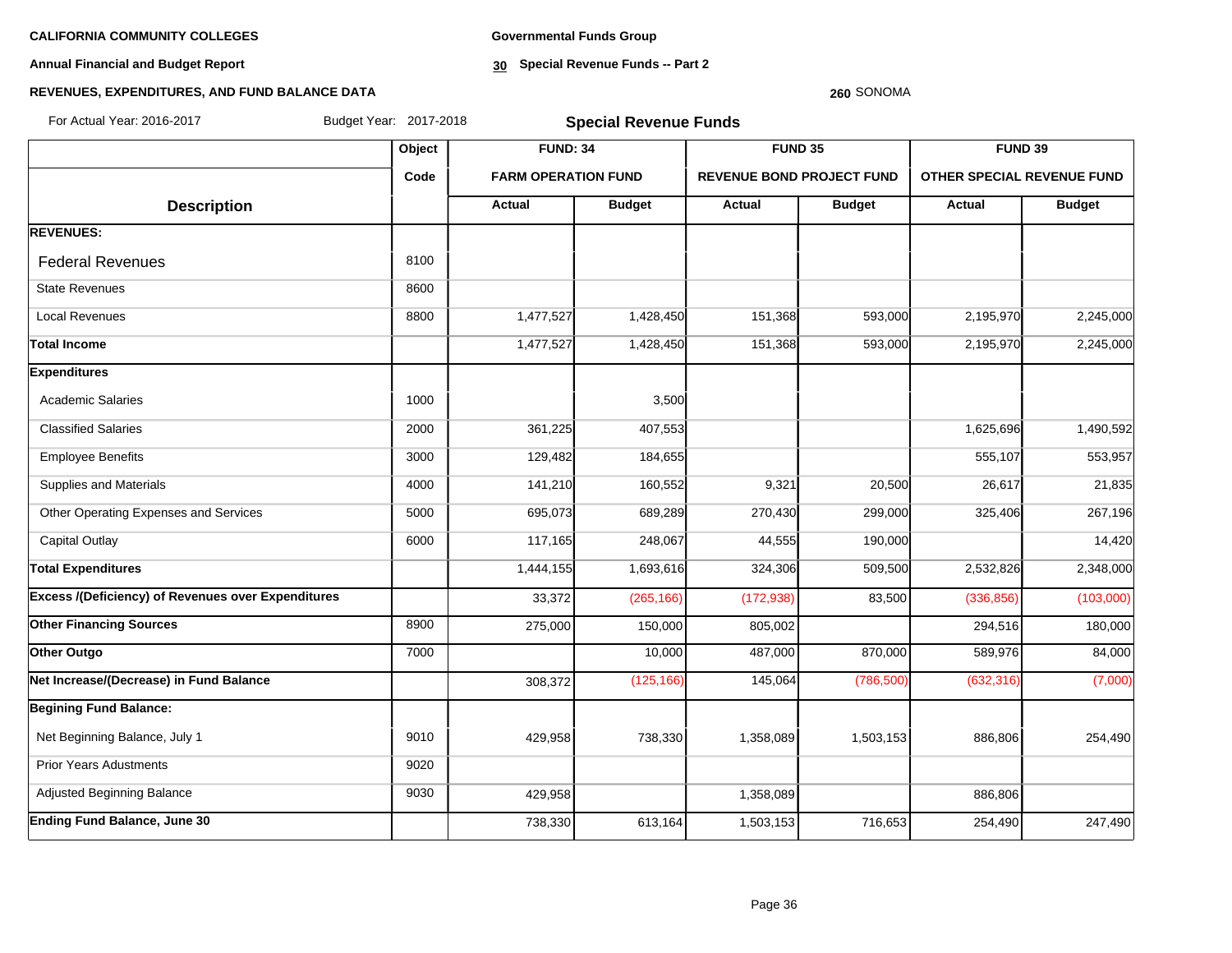**Annual Financial and Budget Report**

**Governmental Funds Group**

**40 Capital Projects Funds**

#### **REVENUES, EXPENDITURES, AND FUND BALANCE DATA**

# **Object FUND: 41 FUND 42 FUND 43 Code CAPITAL QUTLAY PROJECTS FUND REVENUE BOND CONSTRUCTION FUND GENERAL OBLIGATION BOND FUND**  $\begin{array}{|c|c|c|c|c|c|}\n\hline\n\textbf{A} & \textbf{A} & \textbf{B} & \textbf{B} & \textbf{B} & \textbf{B} & \textbf{B} & \textbf{B} & \textbf{B} & \textbf{B} & \textbf{B} & \textbf{B} & \textbf{B} & \textbf{B} & \textbf{B} & \textbf{B} & \textbf{B} & \textbf{B} & \textbf{B} & \textbf{B} & \textbf{B} & \textbf{B} & \textbf{B} & \textbf{B} & \textbf{B} & \textbf{B} & \textbf{B} & \textbf{B} & \$ **REVENUES:** Federal Revenues 8100 State Revenues 8600 1,967,643 4,553,569 Local Revenues 1,086,435 17,000 1,128,459 1,292,709 Total Income 3,054,078| 4,570,569| 0 1,128,459| 1,292,709 **Expenditures** Academic Salaries 10000 Classified Salaries 2000 283,783 356,422 Employee Benefits 3000 101,121 138,770 Supplies and Materials **12,253 12,253** Other Operating Expenses and Services **5000** 130,144 30,375 30,375 2,662,108 30,375 3,662,108 30,375 3,662,108 1,272,622 Capital Outlay 6000 2,597,478 12,724,825 15,857,244 104,780,607 **Total Expenditures** 2,727,622 12,755,200 0 0 18,904,256 106,560,674 **Excess /(Deficiency) of Revenues over Expenditures** (8.184,631) (8,184,631) (8,184,631) (326,456 (8,184,631) (17,775,797) (105,267,965) **Other Financing Sources 8900 125,000,000 125,000,000 125,000,000 125,000,000 125,000,000 125,000,000 125,000,000 125,000,000 125,000,000 125,000,000 125,000,000 125,000,000 125,000,000 125,000,000 125,000,000 Other Outgo** 7000 206,669 2,372,641 **Net Increase/(Decrease) in Fund Balance 1201,640,606 126,456** (8,184,631) **126,456** (8,184,631) **126,640,606** (107,017,534 (107,640,606) **Begining Fund Balance:** Net Beginning Balance, July 1 9010 | 9010 | 7,858,175 | 8,184,631 | 0 0 0 0 0 0 0 0 0 0 0 0 0 0 107,640,606 Prior Years Adustments **19020** Adjusted Beginning Balance **1988** 823,072 **858,175** 623,072 623,072 633,072 623,072 **Ending Fund Balance, June 30** 8 **107,640,606 107,640,606 107,640,606 107,640,606** For Actual Year: 2016-2017 Budget Year: 2017-2018 **Capital Projects Funds**

**260** SONOMA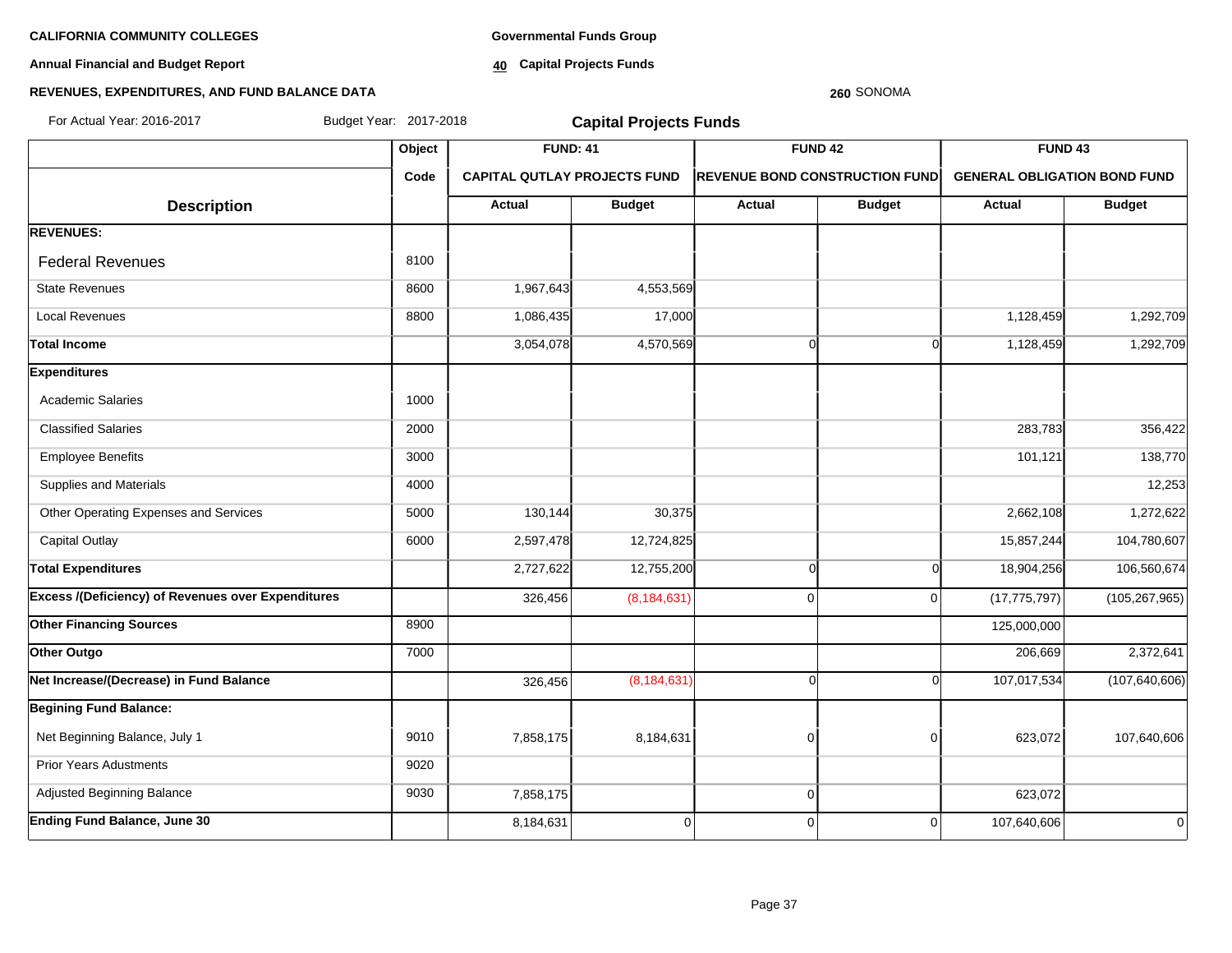**Proprietary Funds Group**

**Annual Financial and Budget Report**

**50 Enterprise Funds Group -- Part 1**

# **REVENUES, EXPENDITURES, AND FUND BALANCE DATA**

**260** SONOMA

| For Actual Year: 2016-2017              | Budget Year: 2017-2018 |                       | <b>Enterprise Funds</b>           |                       |                |             |                                                                                                    |
|-----------------------------------------|------------------------|-----------------------|-----------------------------------|-----------------------|----------------|-------------|----------------------------------------------------------------------------------------------------|
|                                         | Object                 |                       | <b>FUND: 51</b><br><b>FUND 52</b> |                       |                |             |                                                                                                    |
|                                         | Code                   | <b>BOOKSTORE FUND</b> |                                   | <b>CAFETERIA FUND</b> |                |             | <b>FUND 53</b><br><b>FARM OPERATIONS</b><br><b>Budget</b><br>$\Omega$<br>U<br>ΩI<br>0l<br>$\Omega$ |
| <b>Description</b>                      |                        | <b>Actual</b>         | <b>Budget</b>                     | <b>Actual</b>         | <b>Budget</b>  | Actual      |                                                                                                    |
| <b>REVENUES:</b>                        |                        |                       |                                   |                       |                |             |                                                                                                    |
| <b>Local Revenues</b>                   | 8800                   | 4,154,330             |                                   |                       |                |             |                                                                                                    |
| <b>Other Financing Sources</b>          | 8900                   |                       |                                   |                       |                |             |                                                                                                    |
| <b>Total Income</b>                     |                        | 4,154,330             | 0                                 | $\Omega$              | n              |             |                                                                                                    |
| <b>Cost of Sales</b>                    | 5890                   |                       |                                   |                       |                |             |                                                                                                    |
| <b>Gross Profit or Loss</b>             |                        | 4,154,330             | ი                                 | $\Omega$              |                |             |                                                                                                    |
| <b>Expenditures</b>                     |                        |                       |                                   |                       |                |             |                                                                                                    |
| <b>Academic Salaries</b>                | 1000                   |                       |                                   |                       |                |             |                                                                                                    |
| <b>Classified Salaries</b>              | 2000                   | 705,686               |                                   |                       |                |             |                                                                                                    |
| <b>Employee Benefits</b>                | 3000                   | 224,777               |                                   |                       |                |             |                                                                                                    |
| Supplies and Materials                  | 4000                   | 3,658                 |                                   |                       |                |             |                                                                                                    |
| Other Operating Expenses and Services   | 5000                   | 3,243,755             |                                   |                       |                |             |                                                                                                    |
| <b>Capital Outlay</b>                   | 6000                   |                       |                                   |                       |                |             |                                                                                                    |
| <b>Total Expenditures</b>               |                        | 4,177,876             | O                                 | $\Omega$              | $\Omega$       |             |                                                                                                    |
| <b>Net Profit or Loss</b>               |                        | (23, 546)             | $\Omega$                          | $\overline{0}$        | 0              | $\mathbf 0$ | $\overline{0}$                                                                                     |
| Other Outgo                             | 7000                   | 872,868               |                                   |                       |                |             |                                                                                                    |
| Net Increase/(Decrease) in Fund Balance |                        | (896, 414)            | $\Omega$                          | $\overline{0}$        |                |             | <sup>ol</sup>                                                                                      |
| <b>Begining Fund Balance:</b>           |                        |                       |                                   |                       |                |             |                                                                                                    |
| Net Beginning Balance, July 1           | 9010                   | 896,414               | $\Omega$                          |                       | ŋ              |             | 0                                                                                                  |
| <b>Prior Years Adustments</b>           | 9020                   |                       |                                   |                       |                |             |                                                                                                    |
| Adjusted Beginning Balance              | 9030                   | 896,414               |                                   | 0                     |                | $\mathbf 0$ |                                                                                                    |
| Ending Fund Balance, June 30            |                        | οI                    | $\Omega$                          | $\overline{0}$        | $\overline{0}$ | $\Omega$    | $\mathbf 0$                                                                                        |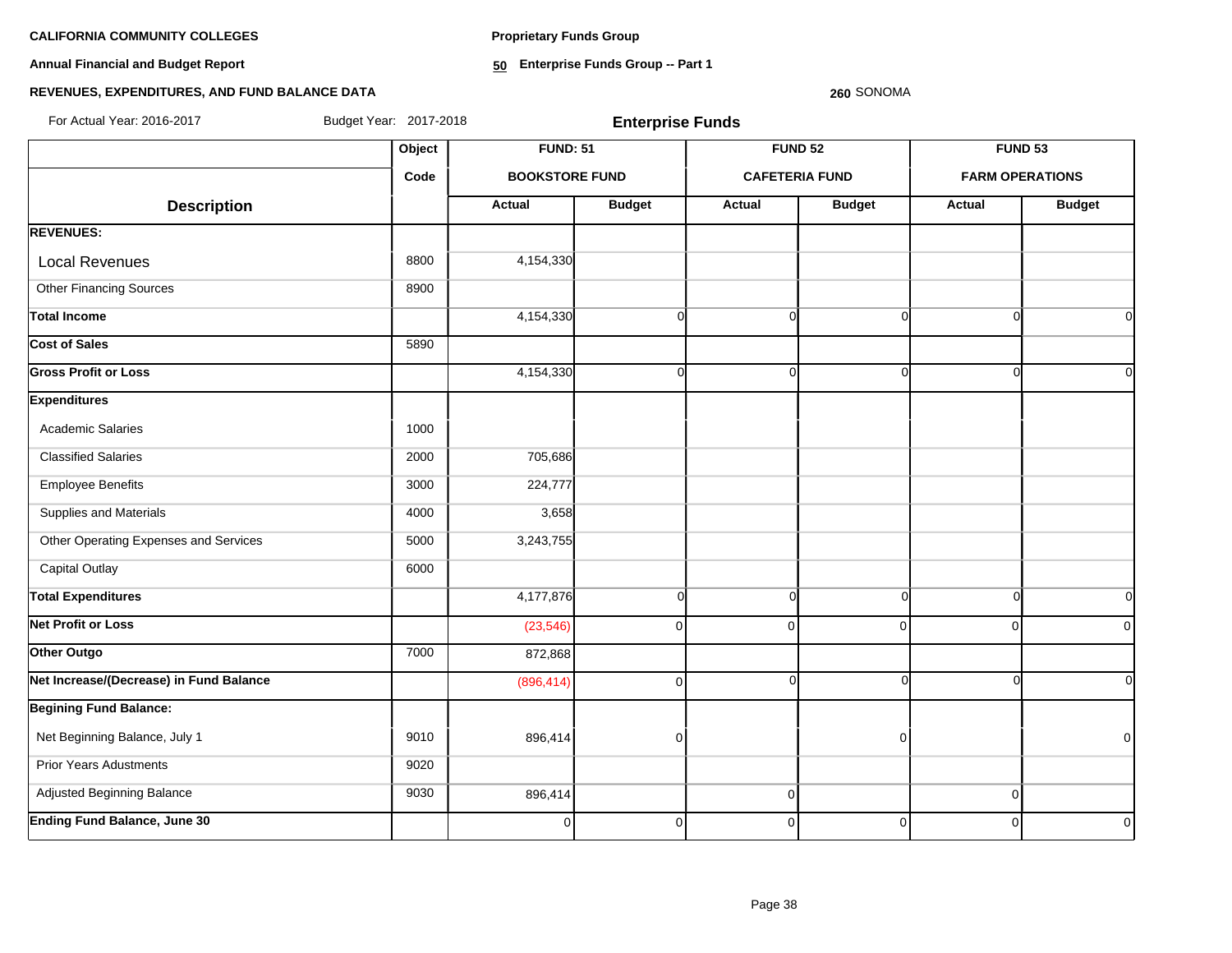**Proprietary Funds Group**

**Annual Financial and Budget Report**

**50 Enterprise Funds Group -- Part 2**

# **REVENUES, EXPENDITURES, AND FUND BALANCE DATA**

**260** SONOMA

| For Actual Year: 2016-2017              | Budget Year: 2017-2018 |                              | <b>Enterprise Funds</b> |  |  |
|-----------------------------------------|------------------------|------------------------------|-------------------------|--|--|
|                                         | Object                 | <b>FUND: 59</b>              |                         |  |  |
|                                         | Code                   | <b>OTHER ENTERPRISE FUND</b> |                         |  |  |
| <b>Description</b>                      |                        | <b>Actual</b>                | <b>Budget</b>           |  |  |
| <b>REVENUES:</b>                        |                        |                              |                         |  |  |
| <b>Local Revenues</b>                   | 8800                   |                              |                         |  |  |
| <b>Other Financing Sources</b>          | 8900                   |                              |                         |  |  |
| <b>Total Income</b>                     |                        | $\Omega$                     | $\Omega$                |  |  |
| <b>Cost of Sales</b>                    | 5890                   |                              |                         |  |  |
| <b>Gross Profit or Loss</b>             |                        | $\Omega$                     | $\Omega$                |  |  |
| <b>Expenditures</b>                     |                        |                              |                         |  |  |
| <b>Academic Salaries</b>                | 1000                   |                              |                         |  |  |
| <b>Classified Salaries</b>              | 2000                   |                              |                         |  |  |
| <b>Employee Benefits</b>                | 3000                   |                              |                         |  |  |
| Supplies and Materials                  | 4000                   |                              |                         |  |  |
| Other Operating Expenses and Services   | 5000                   |                              |                         |  |  |
| <b>Capital Outlay</b>                   | 6000                   |                              |                         |  |  |
| <b>Total Expenditures</b>               |                        | $\Omega$                     | $\Omega$                |  |  |
| <b>Net Profit or Loss</b>               |                        | $\Omega$                     | $\Omega$                |  |  |
| Other Outgo                             | 7000                   |                              |                         |  |  |
| Net Increase/(Decrease) in Fund Balance |                        | $\Omega$                     | $\Omega$                |  |  |
| <b>Begining Fund Balance:</b>           |                        |                              |                         |  |  |
| Net Beginning Balance, July 1           | 9010                   |                              | $\overline{0}$          |  |  |
| <b>Prior Years Adustments</b>           | 9020                   |                              |                         |  |  |
| Adjusted Beginning Balance              | 9030                   | $\overline{0}$               |                         |  |  |
| <b>Ending Fund Balance, June 30</b>     |                        | $\mathbf{0}$                 | $\overline{0}$          |  |  |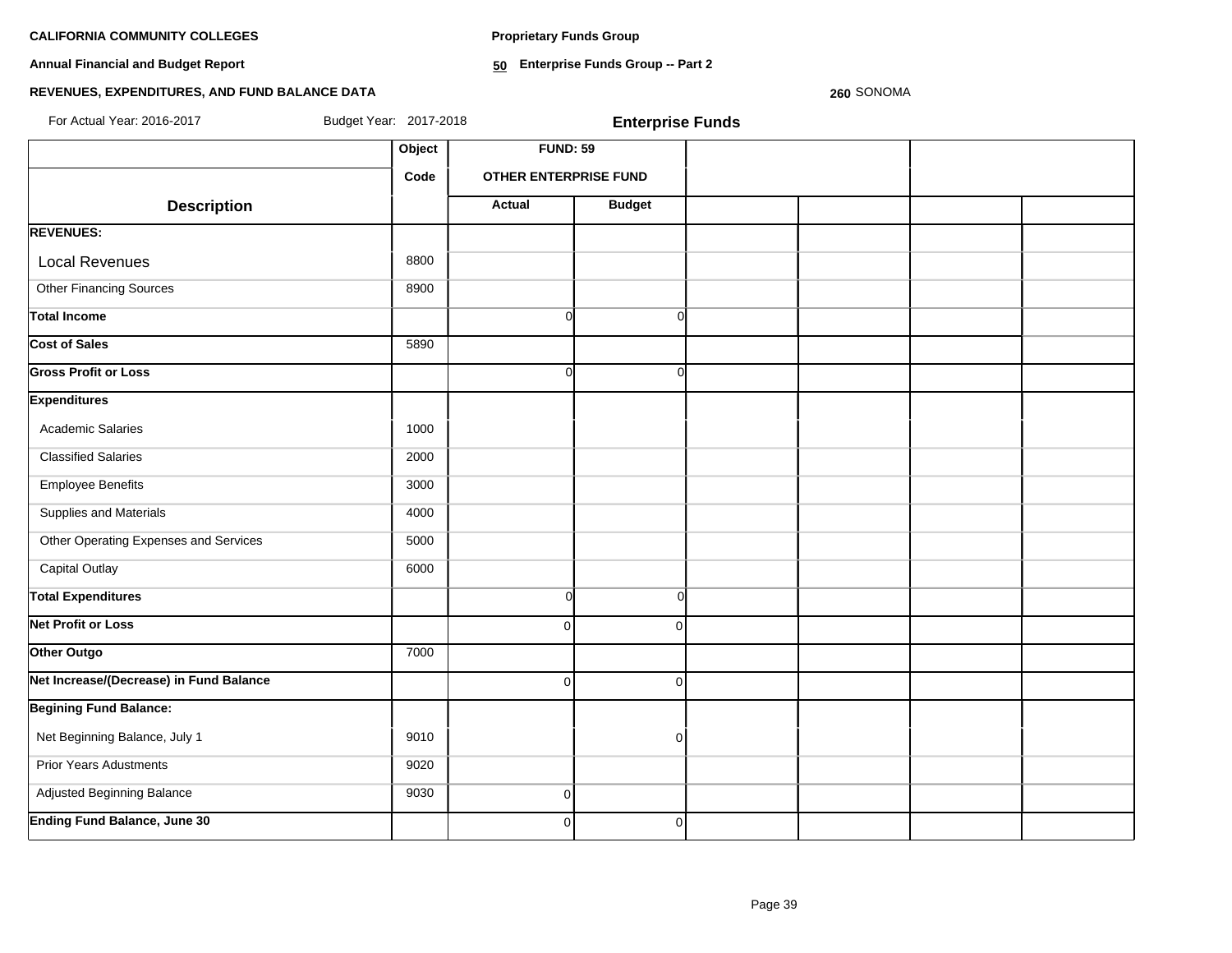**Annual Financial and Budget Report**

**Proprietary Funds Group**

**60 Enterprise Funds Group** 

#### **260** SONOMA

| Budget Year: 2017-2018<br>For Actual Year: 2016-2017 |        |                            | <b>Internal Service Funds</b> |                                     |               |  |
|------------------------------------------------------|--------|----------------------------|-------------------------------|-------------------------------------|---------------|--|
|                                                      | Object | <b>FUND: 61</b>            |                               | <b>FUND 69</b>                      |               |  |
|                                                      | Code   | <b>SELF-INSURANCE FUND</b> |                               | <b>OTHER INTERNAL SERVICES FUND</b> |               |  |
| <b>Description</b>                                   |        | <b>Actual</b>              | <b>Budget</b>                 | Actual                              | <b>Budget</b> |  |
| <b>REVENUES:</b>                                     |        |                            |                               |                                     |               |  |
| <b>Local Revenues</b>                                | 8800   | 1,886,563                  | 1,655,000                     | 31,766                              | 20,000        |  |
| <b>Other Financing Sources</b>                       | 8900   |                            |                               | 1,800,000                           | 1,800,000     |  |
| Total Income                                         |        | 1,886,563                  | 1,655,000                     | 1,831,766                           | 1,820,000     |  |
| <b>Expenditures</b>                                  |        |                            |                               |                                     |               |  |
| <b>Academic Salaries</b>                             | 1000   | 90,295                     |                               |                                     |               |  |
| <b>Classified Salaries</b>                           | 2000   | 4,204                      | 10,000                        |                                     |               |  |
| <b>Employee Benefits</b>                             | 3000   | 9,643                      | 888                           | 1,625,258                           | 1,800,000     |  |
| <b>Supplies and Materials</b>                        | 4000   | 2,555                      | 5,395                         |                                     |               |  |
| Other Operating Expenses and Services                | 5000   | 1,656,654                  | 1,735,004                     |                                     |               |  |
| <b>Capital Outlay</b>                                | 6000   | 8,801                      | 28,000                        |                                     |               |  |
| <b>Total Expenditures</b>                            |        | 1,772,152                  | 1,779,287                     | 1,625,258                           | 1,800,000     |  |
| <b>Net Profit or Loss</b>                            |        | 114,411                    | (124, 287)                    | 206,508                             | 20,000        |  |
| Other Outgo                                          | 7000   | 197,678                    | 131,001                       |                                     |               |  |
| Net Increase/(Decrease) in Fund Balance              |        | (83, 267)                  | (255, 288)                    | 206,508                             | 20,000        |  |
| <b>Begining Fund Balance:</b>                        |        |                            |                               |                                     |               |  |
| Net Beginning Balance, July 1                        | 9010   | 1,117,836                  | 1,034,569                     | 3,877,046                           | 4,083,554     |  |
| <b>Prior Years Adustments</b>                        | 9020   |                            |                               |                                     |               |  |
| Adjusted Beginning Balance                           | 9030   | 1,117,836                  |                               | 3,877,046                           |               |  |
| <b>Ending Fund Balance, June 30</b>                  |        | 1,034,569                  | 779,281                       | 4,083,554                           | 4,103,554     |  |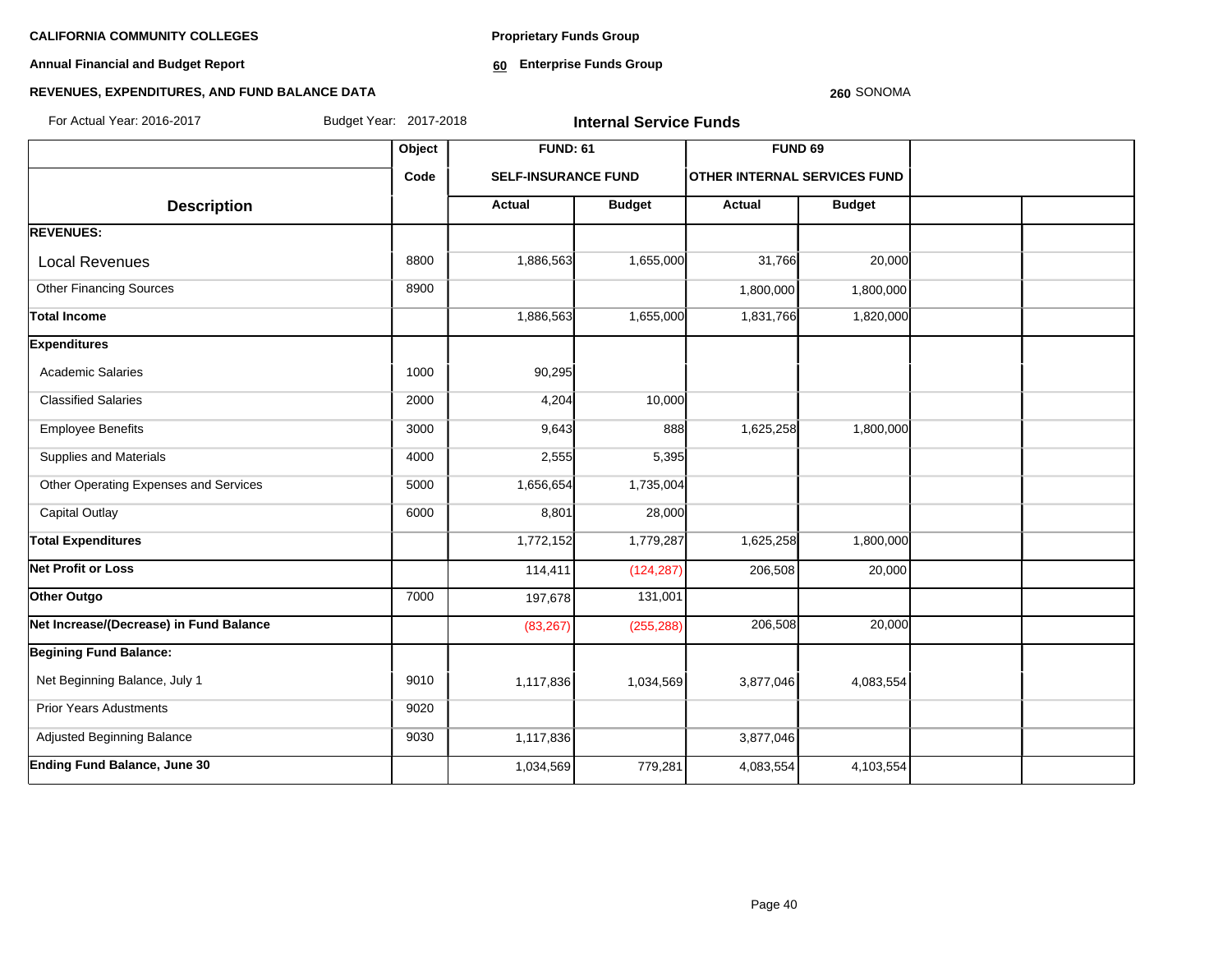**Annual Financial and Budget Report**

**Fiduciary Funds Group**

**70 Fiduciary Funds Group -- Part 1**

#### **260** SONOMA

| For Actual Year: 2016-2017                                | Budget Year: 2017-2018 |                                       | <b>Fiduciary Funds Group</b> |                                                |               |                                   |                                                                                                                             |
|-----------------------------------------------------------|------------------------|---------------------------------------|------------------------------|------------------------------------------------|---------------|-----------------------------------|-----------------------------------------------------------------------------------------------------------------------------|
|                                                           | Object                 | <b>FUND: 71</b>                       |                              | FUND <sub>72</sub>                             |               | <b>FUND 73</b>                    |                                                                                                                             |
|                                                           | Code                   | <b>ASSOCIATED STUDENTS TRUST FUND</b> |                              | <b>REPRESENTATION FEE TRUST</b><br><b>FUND</b> |               | <b>BODY CENTER FEE TRUST FUND</b> |                                                                                                                             |
| <b>Description</b>                                        |                        | Actual                                | <b>Budget</b>                | <b>Actual</b>                                  | <b>Budget</b> | Actual                            | <b>Budget</b><br>155,000<br>155,000<br>92,753<br>31,891<br>6,778<br>23,578<br>155,000<br>$\mathbf 0$<br>$\Omega$<br>205,026 |
| <b>REVENUES:</b>                                          |                        |                                       |                              |                                                |               |                                   |                                                                                                                             |
| <b>Federal Revenues</b>                                   | 8100                   |                                       |                              |                                                |               |                                   |                                                                                                                             |
| <b>State Revenues</b>                                     | 8600                   |                                       |                              |                                                |               |                                   |                                                                                                                             |
| <b>Local Revenues</b>                                     | 8800                   | 373,044                               | 385,000                      | 53,046                                         | 41,000        | 198,106                           |                                                                                                                             |
| <b>Total Income</b>                                       |                        | 373,044                               | 385,000                      | 53,046                                         | 41,000        | 198,106                           |                                                                                                                             |
| <b>Expenditures</b>                                       |                        |                                       |                              |                                                |               |                                   |                                                                                                                             |
| <b>Academic Salaries</b>                                  | 1000                   |                                       |                              |                                                |               |                                   |                                                                                                                             |
| <b>Classified Salaries</b>                                | 2000                   | 37,635                                | 40,000                       | 2,151                                          | 27,054        | 69,781                            |                                                                                                                             |
| <b>Employee Benefits</b>                                  | 3000                   | 8,364                                 | 9,000                        | 662                                            | 11,146        | 21,825                            |                                                                                                                             |
| Supplies and Materials                                    | 4000                   | 5,703                                 | 5,000                        | 20,639                                         |               | 2,545                             |                                                                                                                             |
| Other Operating Expenses and Services                     | 5000                   | 332,797                               | 331,000                      |                                                |               | 4,161                             |                                                                                                                             |
| <b>Capital Outlay</b>                                     | 6000                   |                                       |                              |                                                |               | 191                               |                                                                                                                             |
| <b>Total Expenditures</b>                                 |                        | 384,499                               | 385,000                      | 23,452                                         | 38,200        | 98,503                            |                                                                                                                             |
| <b>Excess /(Deficiency) of Revenues over Expenditures</b> |                        | (11, 455)                             | $\Omega$                     | 29,594                                         | 2,800         | 99,603                            |                                                                                                                             |
| <b>Other Financing Sources</b>                            | 8900                   | 10,000                                |                              |                                                |               |                                   |                                                                                                                             |
| Other Outgo                                               | 7000                   | 12,200                                |                              | 3,586                                          | 2,800         |                                   |                                                                                                                             |
| Net Increase/(Decrease) in Fund Balance                   |                        | (13, 655)                             | $\Omega$                     | 26,008                                         | $\Omega$      | 99,603                            |                                                                                                                             |
| <b>Begining Fund Balance:</b>                             |                        |                                       |                              |                                                |               |                                   |                                                                                                                             |
| Net Beginning Balance, July 1                             | 9010                   | 343,321                               | 331,259                      | 162,134                                        | 188,142       | 105,423                           |                                                                                                                             |
| <b>Prior Years Adustments</b>                             | 9020                   | 1,593                                 |                              |                                                |               |                                   |                                                                                                                             |
| Adjusted Beginning Balance                                | 9030                   | 344,914                               |                              | 162,134                                        |               | 105,423                           |                                                                                                                             |
| <b>Ending Fund Balance, June 30</b>                       |                        | 331,259                               | 331,259                      | 188,142                                        | 188,142       | 205,026                           | 205,026                                                                                                                     |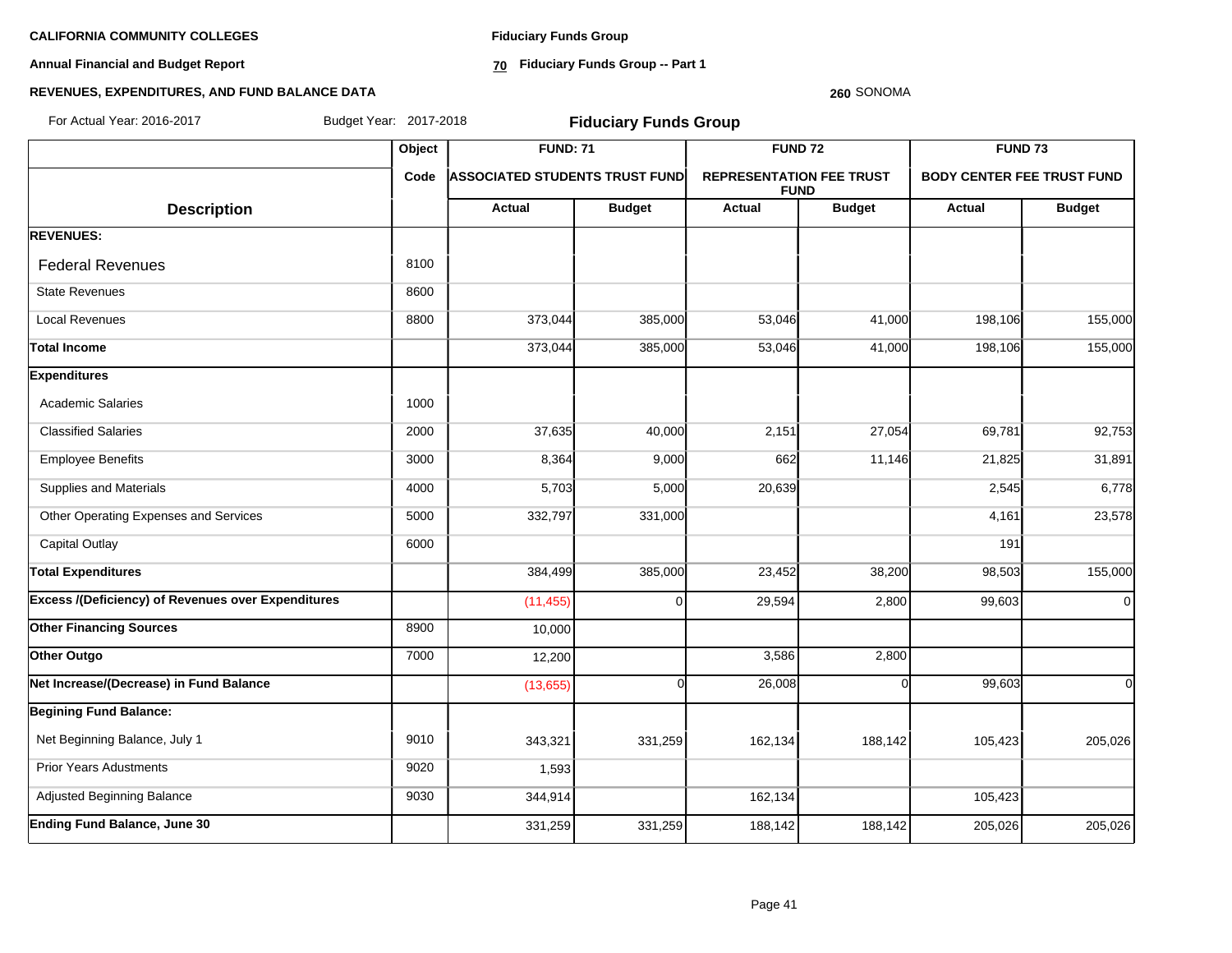**Annual Financial and Budget Report**

**Fiduciary Funds Group**

**70 Fiduciary Funds Group -- Part 2**

#### **260** SONOMA

| For Actual Year: 2016-2017                                | Budget Year: 2017-2018 | <b>Fiduciary Funds Group</b>    |                |                                     |                |             |                              |  |  |
|-----------------------------------------------------------|------------------------|---------------------------------|----------------|-------------------------------------|----------------|-------------|------------------------------|--|--|
|                                                           |                        | <b>FUND: 74</b>                 |                |                                     | <b>FUND 75</b> |             | <b>FUND 76</b>               |  |  |
|                                                           | Code                   | <b>FINANCIAL AID TRUST FUND</b> |                | <b>SCHOLARSHIP &amp; LOAN TRUST</b> | <b>FUND</b>    |             | <b>INVESTMENT TRUST FUND</b> |  |  |
| <b>Description</b>                                        |                        | <b>Actual</b>                   | <b>Budget</b>  | Actual                              | <b>Budget</b>  | Actual      | <b>Budget</b>                |  |  |
| <b>REVENUES:</b>                                          |                        |                                 |                |                                     |                |             |                              |  |  |
| <b>Federal Revenues</b>                                   | 8100                   | 14,629,494                      | 15,000,000     |                                     |                |             |                              |  |  |
| <b>State Revenues</b>                                     | 8600                   | 1,712,314                       | 1,950,000      |                                     |                |             |                              |  |  |
| <b>Local Revenues</b>                                     | 8800                   |                                 |                | 1,493,534                           | 1,500,000      |             |                              |  |  |
| <b>Total Income</b>                                       |                        | 16,341,808                      | 16,950,000     | 1,493,534                           | 1,500,000      | $\Omega$    | $\overline{0}$               |  |  |
| <b>Expenditures</b>                                       |                        |                                 |                |                                     |                |             |                              |  |  |
| <b>Academic Salaries</b>                                  | 1000                   |                                 |                |                                     |                |             |                              |  |  |
| <b>Classified Salaries</b>                                | 2000                   |                                 |                |                                     |                |             |                              |  |  |
| <b>Employee Benefits</b>                                  | 3000                   |                                 |                |                                     |                |             |                              |  |  |
| Supplies and Materials                                    | 4000                   |                                 |                |                                     |                |             |                              |  |  |
| Other Operating Expenses and Services                     | 5000                   |                                 |                |                                     |                |             |                              |  |  |
| <b>Capital Outlay</b>                                     | 6000                   | 21,140                          | 20,000         |                                     |                |             |                              |  |  |
| <b>Total Expenditures</b>                                 |                        | 21,140                          | 20,000         | $\Omega$                            | $\Omega$       | $\Omega$    | $\overline{0}$               |  |  |
| <b>Excess /(Deficiency) of Revenues over Expenditures</b> |                        | 16,320,668                      | 16,930,000     | 1,493,534                           | 1,500,000      | $\Omega$    | $\overline{0}$               |  |  |
| <b>Other Financing Sources</b>                            | 8900                   |                                 |                |                                     |                |             |                              |  |  |
| Other Outgo                                               | 7000                   | 16,320,668                      | 16,930,000     | 1,493,534                           | 1,500,000      |             |                              |  |  |
| Net Increase/(Decrease) in Fund Balance                   |                        | $\Omega$                        | O              |                                     |                |             | $\Omega$                     |  |  |
| <b>Begining Fund Balance:</b>                             |                        |                                 |                |                                     |                |             |                              |  |  |
| Net Beginning Balance, July 1                             | 9010                   | $\Omega$                        | $\Omega$       | $\Omega$                            | $\Omega$       |             | $\overline{0}$               |  |  |
| <b>Prior Years Adustments</b>                             | 9020                   |                                 |                |                                     |                |             |                              |  |  |
| Adjusted Beginning Balance                                | 9030                   | $\overline{0}$                  |                | $\pmb{0}$                           |                | $\mathbf 0$ |                              |  |  |
| <b>Ending Fund Balance, June 30</b>                       |                        | $\overline{0}$                  | $\overline{0}$ | 0                                   | $\overline{0}$ | $\mathbf 0$ | $\overline{0}$               |  |  |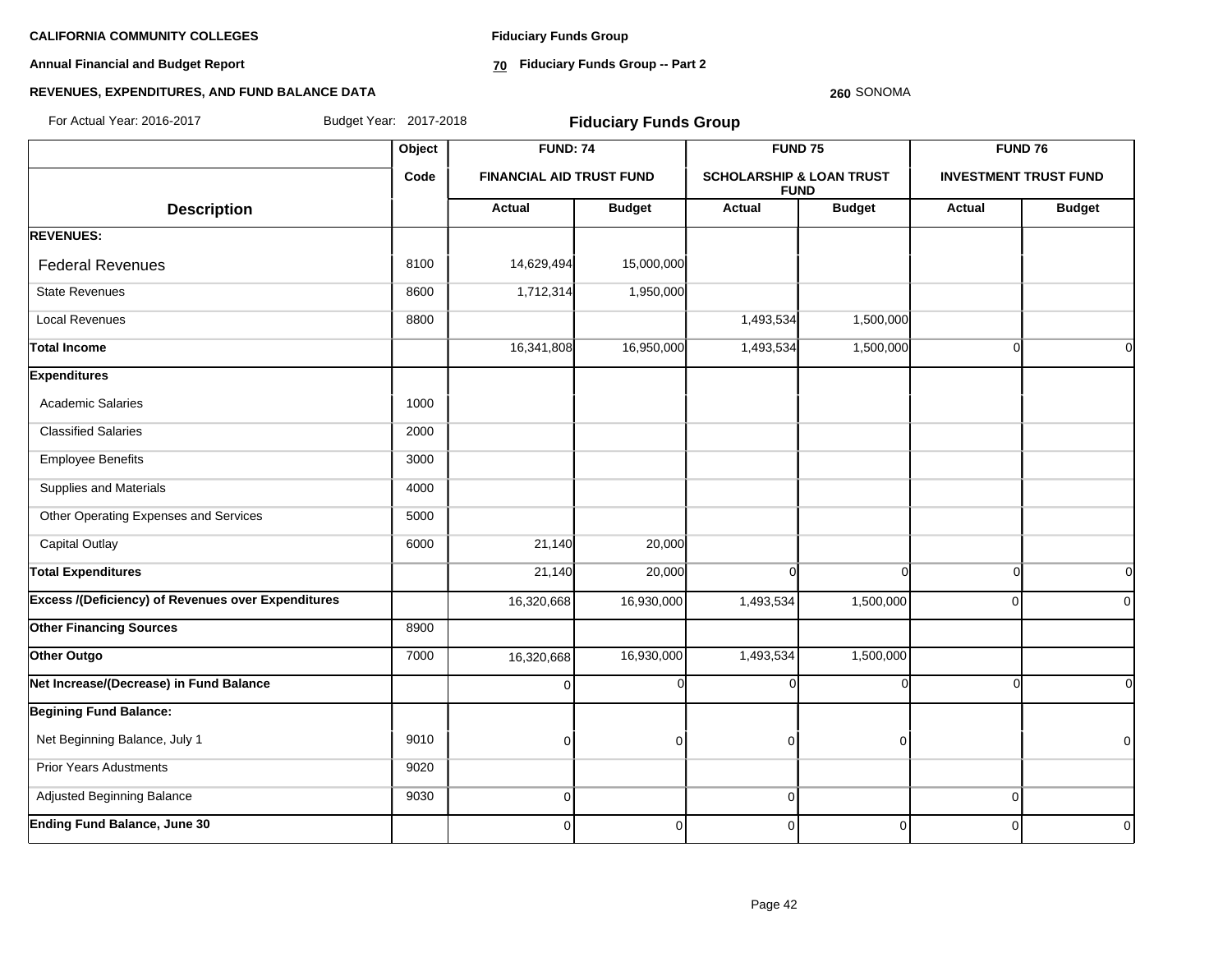**Annual Financial and Budget Report**

**Fiduciary Funds Group**

**70 Fiduciary Funds Group -- Part 3**

### **260** SONOMA

| For Actual Year: 2016-2017                                | Budget Year: 2017-2018 |                | <b>Fiduciary Funds Group</b>     |                          |               |
|-----------------------------------------------------------|------------------------|----------------|----------------------------------|--------------------------|---------------|
|                                                           | Object                 |                | <b>FUND: 77</b>                  | FUND <sub>79</sub>       |               |
|                                                           | Code                   |                | DEFERRED COMPENSATION TRUST FUND | <b>OTHER TRUST FUNDS</b> |               |
| <b>Description</b>                                        |                        | Actual         | <b>Budget</b>                    | <b>Actual</b>            | <b>Budget</b> |
| <b>REVENUES:</b>                                          |                        |                |                                  |                          |               |
| <b>Federal Revenues</b>                                   | 8100                   |                |                                  |                          |               |
| <b>State Revenues</b>                                     | 8600                   |                |                                  |                          |               |
| <b>Local Revenues</b>                                     | 8800                   |                |                                  |                          |               |
| <b>Total Income</b>                                       |                        | $\Omega$       | $\Omega$                         | $\Omega$                 | 0l            |
| <b>Expenditures</b>                                       |                        |                |                                  |                          |               |
| <b>Academic Salaries</b>                                  | 1000                   |                |                                  |                          |               |
| <b>Classified Salaries</b>                                | 2000                   |                |                                  |                          |               |
| <b>Employee Benefits</b>                                  | 3000                   |                |                                  |                          |               |
| Supplies and Materials                                    | 4000                   |                |                                  |                          |               |
| Other Operating Expenses and Services                     | 5000                   |                |                                  |                          |               |
| Capital Outlay                                            | 6000                   |                |                                  |                          |               |
| <b>Total Expenditures</b>                                 |                        | <sub>0</sub>   | $\overline{0}$                   | $\Omega$                 | 0l            |
| <b>Excess /(Deficiency) of Revenues over Expenditures</b> |                        | $\Omega$       | $\Omega$                         | $\mathbf 0$              | 0             |
| <b>Other Financing Sources</b>                            | 8900                   |                |                                  |                          |               |
| Other Outgo                                               | 7000                   |                |                                  |                          |               |
| Net Increase/(Decrease) in Fund Balance                   |                        | $\Omega$       | $\overline{0}$                   | $\Omega$                 | οI            |
| <b>Begining Fund Balance:</b>                             |                        |                |                                  |                          |               |
| Net Beginning Balance, July 1                             | 9010                   |                | $\Omega$                         | $\overline{0}$           | $\mathbf 0$   |
| <b>Prior Years Adustments</b>                             | 9020                   |                |                                  |                          |               |
| Adjusted Beginning Balance                                | 9030                   | $\overline{0}$ |                                  | $\mathbf 0$              |               |
| <b>Ending Fund Balance, June 30</b>                       |                        | $\mathbf 0$    | $\overline{0}$                   | $\mathbf 0$              | $\mathbf 0$   |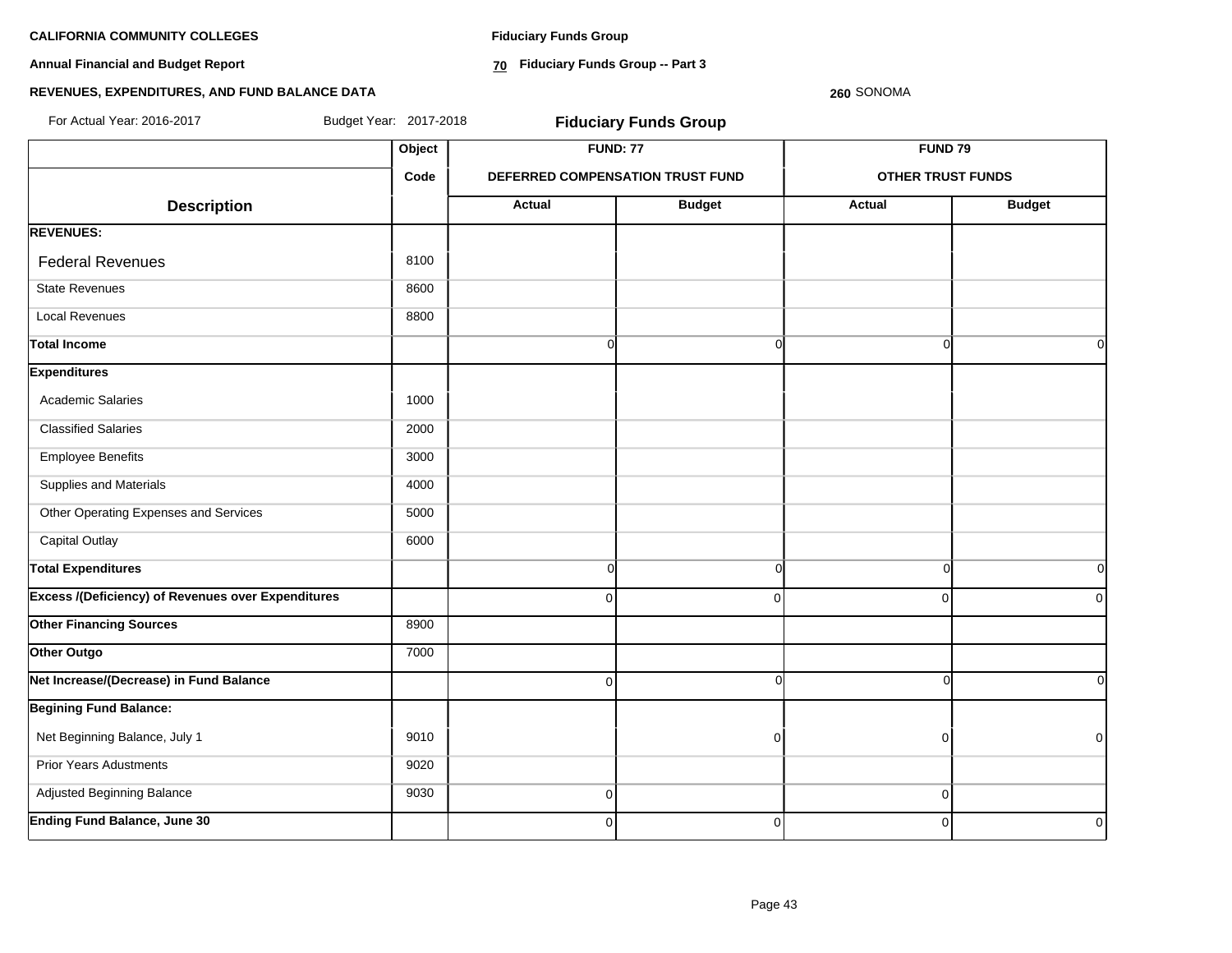**Interfund Transfer Report**

# **Annual Financial and Budget Report**

### **SUPPLEMENTAL DATA**

# **For Actual Year: 2016-2017** District ID: 260 Name: SONOMA

|             |                                  |                   | PIULIUL ID. ZUU<br><b>NATILE.</b> JUINUINA |                    |
|-------------|----------------------------------|-------------------|--------------------------------------------|--------------------|
| <b>Fund</b> |                                  | Fund              |                                            | Amount             |
| Number In   | <b>Fund Name</b>                 | <b>Number Out</b> | <b>Fund Name</b>                           | <b>Transferred</b> |
| 12          | RESTRICTED SUBFUND               | 11                | UNRESTRICTED SUBFUND                       | 230,316            |
| 33          | CHILD DEVELOPMENT FUND           | 11                | UNRESTRICTED SUBFUND                       | 601,660            |
| 34          | FARM OPERATION FUND              | 11                | UNRESTRICTED SUBFUND                       | 275,000            |
| 39          | OTHER SPECIAL REVENUE FUND       | 11                | UNRESTRICTED SUBFUND                       | 294,516            |
| 69          | OTHER INTERNAL SERVICES FUND     | 11                | UNRESTRICTED SUBFUND                       | 1,800,000          |
| 11          | UNRESTRICTED SUBFUND             | 12                | RESTRICTED SUBFUND                         | 1,998,745          |
| 11          | UNRESTRICTED SUBFUND             | 35                | REVENUE BOND PROJECT FUND                  | 487,000            |
| 11          | UNRESTRICTED SUBFUND             | 39                | OTHER SPECIAL REVENUE FUND                 | 577,976            |
| 71          | ASSOCIATED STUDENTS TRUST FUND   | 39                | OTHER SPECIAL REVENUE FUND                 | 10,000             |
| 35          | <b>REVENUE BOND PROJECT FUND</b> | 51                | <b>BOOKSTORE FUND</b>                      | 805,002            |
| 11          | UNRESTRICTED SUBFUND             | 61                | <b>SELF-INSURANCE FUND</b>                 | 197,678            |
| 11          | UNRESTRICTED SUBFUND             | 72                | STUDENT REPRESENTATION FEE TRUST FUND      | 3,587              |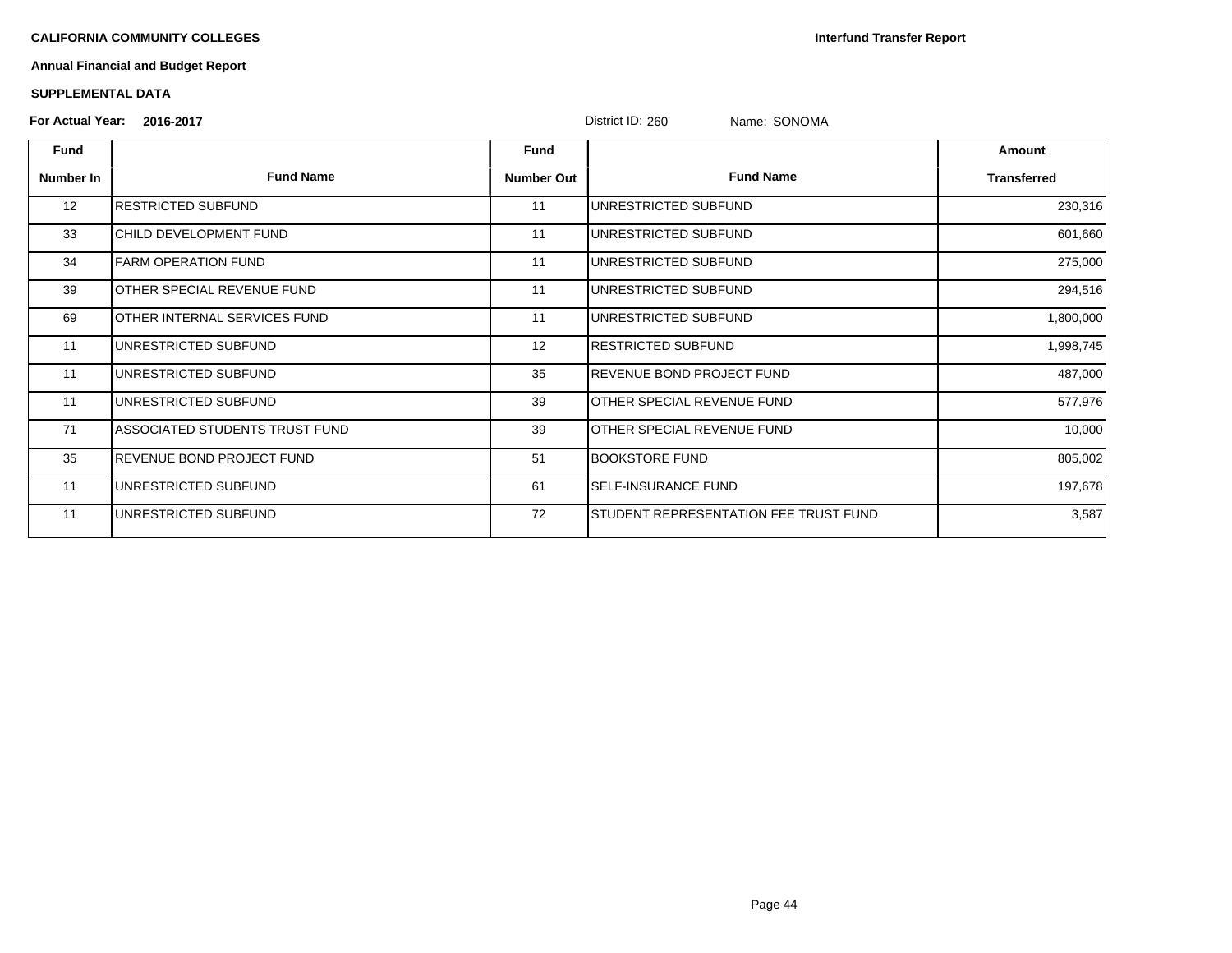| <b>Annual Financial and Budget Report</b> |                        |                               |                   | <b>Lottery Actual Report</b> |                           |                  |                |
|-------------------------------------------|------------------------|-------------------------------|-------------------|------------------------------|---------------------------|------------------|----------------|
| <b>SUPPLEMENTAL DATA</b>                  |                        |                               |                   | <b>L10 GENERAL FUND</b>      |                           |                  |                |
| For Actual Year: 2016-2017                | Budget Year: 2017-2018 |                               | District ID: 260  |                              | Name: SONOMA              |                  |                |
| <b>Activity Classification</b>            | <b>Activity Code</b>   | <b>Unrestricted</b>           |                   |                              | <b>Restricted Prop 20</b> |                  |                |
| Lottery Adjustments and Proceeds:         |                        |                               |                   |                              |                           |                  |                |
| Net Beginning Balance, July 1             | 9010                   |                               |                   |                              |                           |                  |                |
| Adjustments                               | 9020                   |                               |                   |                              |                           |                  |                |
| Adjusted Beginning Balance                | 9030                   |                               | $\Omega$          |                              |                           | $\Omega$         |                |
| Actual Fiscal Year Data                   |                        |                               |                   |                              |                           |                  |                |
| <b>State Lottery Proceeds:</b>            | 8681                   |                               | 2,860,049         |                              |                           | 952,436          |                |
|                                           |                        |                               |                   |                              |                           | Instructional    |                |
|                                           |                        | Instructional & Institutional |                   |                              |                           | <b>Materials</b> |                |
|                                           |                        | Unrestricted                  |                   |                              |                           | Propostition 20  | Total          |
|                                           |                        | Instructional                 | Support           | Support                      |                           |                  |                |
|                                           |                        | <b>Activities</b>             | <b>Activities</b> | Activities                   | Total                     | Instructional    |                |
|                                           |                        | (AC 0100-5900)                | (AC 6000-6700)    | (AC 6800-7390)               | Unrestricted              | (AC 0100-4900)   |                |
| <b>Expenditures</b>                       |                        |                               |                   |                              |                           |                  |                |
| <b>Academic Salaries</b>                  | 1000                   |                               | 520,708           |                              | 520,708                   |                  | 520,708        |
| <b>Classified Salaries</b>                | 2000                   |                               | 1,287,054         |                              | 1,287,054                 |                  | 1,287,054      |
| <b>Employee Benefits</b>                  | 3000                   |                               | 1,052,287         |                              | 1,052,287                 |                  | 1,052,287      |
| <b>Supplies &amp; Materials</b>           | 4000                   |                               |                   |                              |                           |                  |                |
| Software                                  | 4100                   |                               |                   |                              | 0                         |                  | $\overline{0}$ |
| Books, Magazines, & Periodicals           | 4200                   |                               |                   |                              | 0                         |                  | $\Omega$       |
| Instructional Supplies & Materials        | 4300                   |                               |                   |                              | $\pmb{0}$                 | 952,436          | 952,436        |
| Noninstructional Supplies & Mtrls         | 4400                   |                               |                   |                              | $\mathbf 0$               |                  | $\Omega$       |
| <b>Total Supplies and Materials</b>       |                        | $\overline{0}$                | $\mathbf 0$       | $\mathbf 0$                  | 0                         | 952,436          | 952,436        |
| Other Operating Expenses and Services     | 5000                   |                               |                   |                              | 0                         |                  | $\overline{0}$ |
| <b>Capital Outlay</b>                     | 6000                   |                               |                   |                              |                           |                  |                |
| <b>Library Books</b>                      | 6300                   |                               |                   |                              | 0                         |                  | $\overline{0}$ |
| Equipment                                 | 6400                   |                               |                   |                              |                           |                  |                |
| Equipment - Additional                    | 6410                   |                               |                   |                              | $\mathbf 0$               |                  | $\overline{0}$ |
| Equipment - Replacement                   | 6420                   |                               |                   |                              | $\mathbf 0$               |                  | $\overline{0}$ |
| <b>Total Capital Outlay</b>               |                        | $\overline{0}$                | $\mathbf 0$       | $\overline{0}$               | 0                         |                  | $\Omega$       |
| Other Outgo                               | 7000                   |                               |                   |                              | $\Omega$                  |                  | $\Omega$       |
| <b>Total Expenditures</b>                 |                        | $\overline{0}$                | 2,860,049         | $\overline{0}$               | 2,860,049                 | 952,436          | 3,812,485      |
| <b>Ending Balance</b>                     |                        |                               |                   |                              | 0                         | $\overline{0}$   | $\overline{0}$ |

**CALIFORNIA COMMUNITY COLLEGES Receipt and Expenditures of Lottery Proceeds**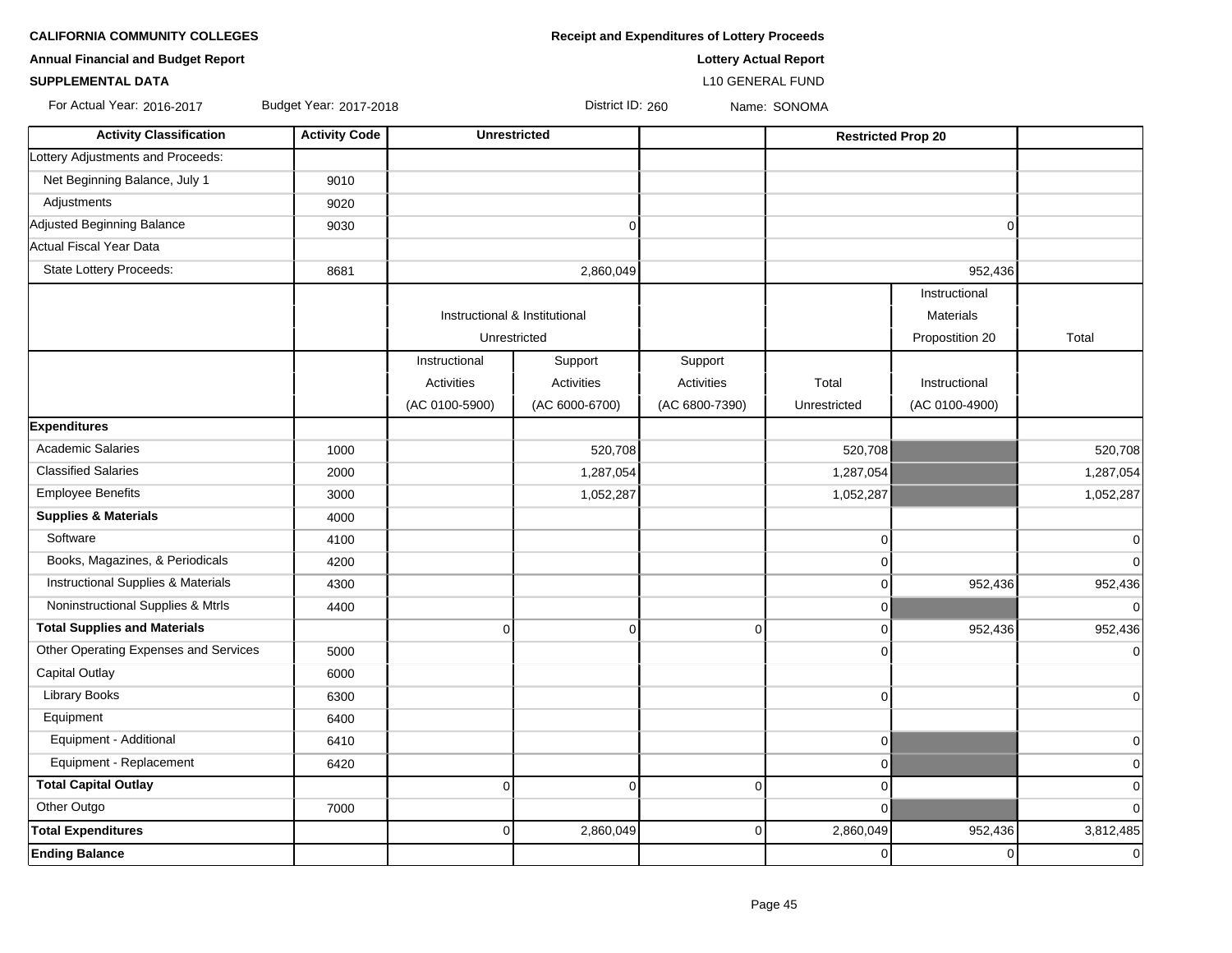| <b>CALIFORNIA COMMUNITY COLLEGES</b> | <b>Receipt and Expenditures of Lottery Proceeds</b> |
|--------------------------------------|-----------------------------------------------------|
|--------------------------------------|-----------------------------------------------------|

**SUPPLEMENTAL DATA** L10 GENERAL FUND

**Annual Financial and Budget Report Lottery Budget Report**

For Actual Year: 2016-2017 Budget Year: 2017-2018 District ID: 260 Name: SONOMA

| <b>Activity Classification</b>                | <b>Activity Code</b> | <b>Unrestricted</b>                      |                   |                   | <b>Restricted Prop 20</b> |                        |                |
|-----------------------------------------------|----------------------|------------------------------------------|-------------------|-------------------|---------------------------|------------------------|----------------|
| Lottery Adjustments and Proceeds:             |                      |                                          |                   |                   |                           |                        |                |
| Net Beginning Balance, July 1                 | 9010                 |                                          |                   |                   |                           |                        |                |
| Adjustments                                   | 9020                 |                                          |                   |                   |                           |                        |                |
| Adjusted Beginning Balance                    | 9030                 |                                          | $\mathbf 0$       |                   |                           | $\Omega$               |                |
| Budget Fiscal Year Data                       |                      |                                          |                   |                   |                           |                        |                |
| <b>State Lottery Proceeds:</b>                | 8681                 |                                          | 2,839,688         |                   |                           | 933,596                |                |
|                                               |                      |                                          |                   |                   |                           | Instructional          |                |
|                                               |                      | <b>Instructional &amp; Institutional</b> |                   |                   |                           | <b>Materials</b>       |                |
|                                               |                      | <b>Unrestricted</b>                      |                   |                   |                           | <b>Propostition 20</b> | <b>Total</b>   |
|                                               |                      | Instructional                            | <b>Support</b>    | <b>Support</b>    |                           |                        |                |
|                                               |                      | <b>Activities</b>                        | <b>Activities</b> | <b>Activities</b> | Total                     | <b>Instructional</b>   |                |
|                                               |                      | (AC 0100-5900)                           | (AC 6000-6700)    | (AC 6800-7390)    | Unrestricted              | (AC 0100-4900)         |                |
| <b>Expenditures</b>                           |                      |                                          |                   |                   |                           |                        |                |
| <b>Academic Salaries</b>                      | 1000                 |                                          | 517,000           |                   | 517,000                   |                        | 517,000        |
| <b>Classified Salaries</b>                    | 2000                 |                                          | 1,277,900         |                   | 1,277,900                 |                        | 1,277,900      |
| <b>Employee Benefits</b>                      | 3000                 |                                          | 1,044,788         |                   | 1,044,788                 |                        | 1,044,788      |
| <b>Supplies &amp; Materials</b>               | 4000                 |                                          |                   |                   |                           |                        |                |
| Software                                      | 4100                 |                                          |                   |                   | $\overline{0}$            |                        | $\Omega$       |
| Books, Magazines, & Periodicals               | 4200                 |                                          |                   |                   | $\Omega$                  | 933,596                | 933,596        |
| <b>Instructional Supplies &amp; Materials</b> | 4300                 |                                          |                   |                   | $\Omega$                  |                        | 0              |
| Noninstructional Supplies & Mtrls             | 4400                 |                                          |                   |                   | $\overline{0}$            |                        | $\overline{0}$ |
| <b>Total Supplies and Materials</b>           |                      | $\mathbf 0$                              | $\mathbf 0$       | 0                 | $\overline{0}$            | 933,596                | 933,596        |
| Other Operating Expenses and Services         | 5000                 |                                          |                   |                   | $\Omega$                  |                        | $\Omega$       |
| Capital Outlay                                | 6000                 |                                          |                   |                   |                           |                        |                |
| <b>Library Books</b>                          | 6300                 |                                          |                   |                   | $\overline{0}$            |                        | $\overline{0}$ |
| Equipment                                     | 6400                 |                                          |                   |                   |                           |                        |                |
| Equipment - Additional                        | 6410                 |                                          |                   |                   | $\overline{0}$            |                        | $\overline{0}$ |
| Equipment - Replacement                       | 6420                 |                                          |                   |                   | $\overline{0}$            |                        | $\mathbf 0$    |
| <b>Total Capital Outlay</b>                   |                      | $\mathbf{0}$                             | $\mathbf 0$       | $\overline{0}$    | $\overline{0}$            |                        | $\mathbf 0$    |
| Other Outgo                                   | 7000                 |                                          |                   |                   | $\overline{0}$            |                        | $\Omega$       |
| <b>Total Expenditures</b>                     |                      | $\mathbf 0$                              | 2,839,688         | 0                 | 2,839,688                 | 933,596                | 3,773,284      |
| <b>Ending Balance</b>                         |                      |                                          |                   |                   | $\Omega$                  | $\Omega$               |                |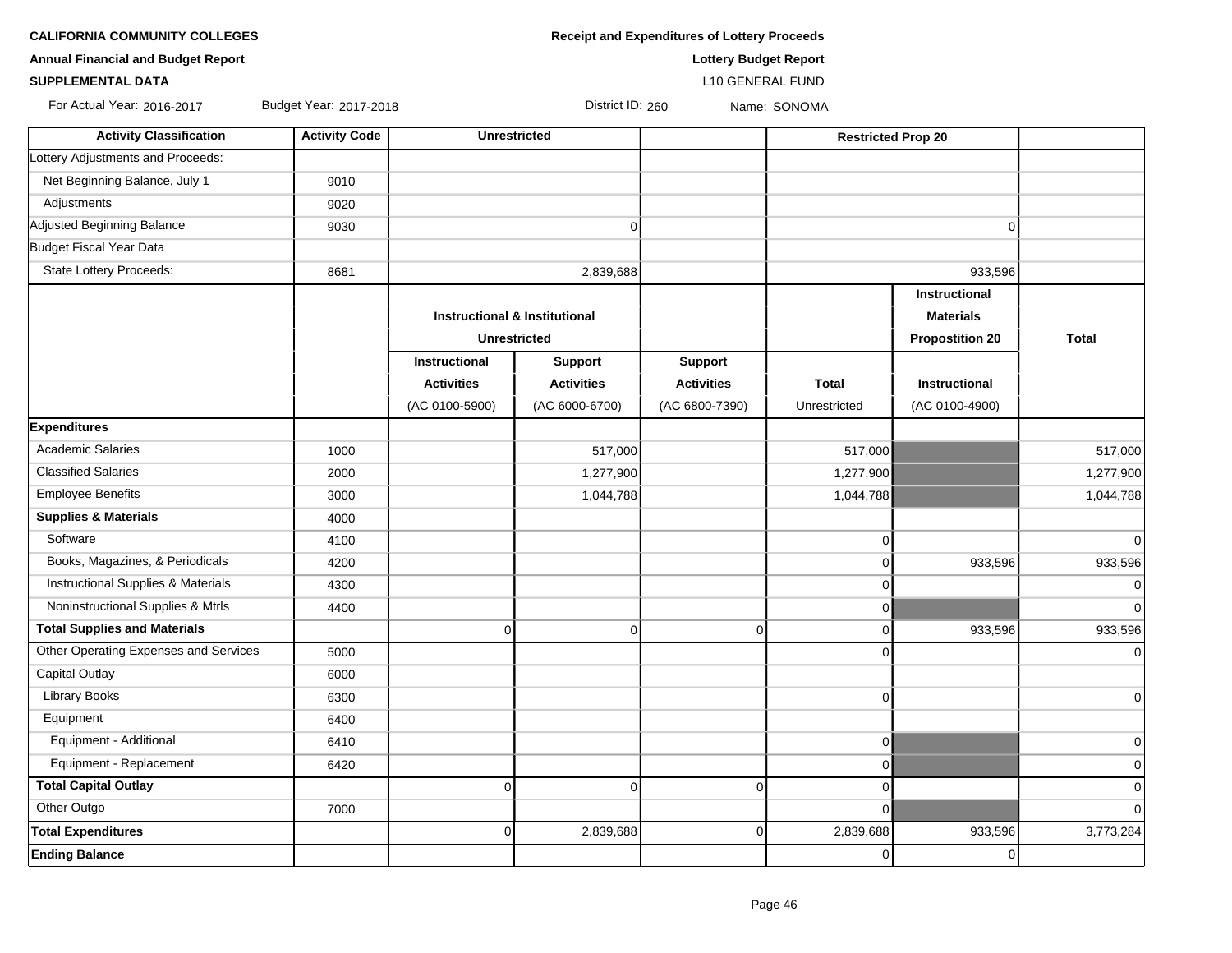#### **Annual Financial and Budget Report**

For Actual Year: 2016-2017 District ID: 260 Name: SONOMA

**EPA Revenue** 14,332,950

**Salaries and Operating Capital** Activity | Benefits | Expenses | Outlay **Activity Classification Code (Obj 1000-3000) (Obj 4000-5000) (Obj 6000) Total** Instructional Activities 0100-5900 7,166,475 0 0 7,166,475 Academic Administration 1,791,780 0 0 1,791,780 0 0 1,791,780 0 1,791,780 0 1,791,780 Library 6120 1,065,136 0 0 1,065,136 Media 6130 724,132 0 0 724,132 Admissions and Records **6200** 1,577,172 0 0 1,577,172 0 1,577,172 Counseling and Guidance 6310 313,290 0 0 313,290 Matriculation and Student Assessment 1 1 258,704 0 0 258,704 0 258,704 0 258,704 Transfer Programs 6330 187,947 0 187,947 Career Guidance **63,920** 63,920 68,920 68,920 68,920 68,920 68,920 68,920 Extended Opportunity Programs and Services(EOPS) 6430 83,517 83,517 0 0 83,517 Job Placement Services 6470 | 6470 | 103,931 0 0 103,931 0 103,931 Building Maintenance and Repairs **6510** 6510 991,946 **0** 991,946 0 991,946 0 991,946 TOTAL 14,332,950 0 0 14,332,950